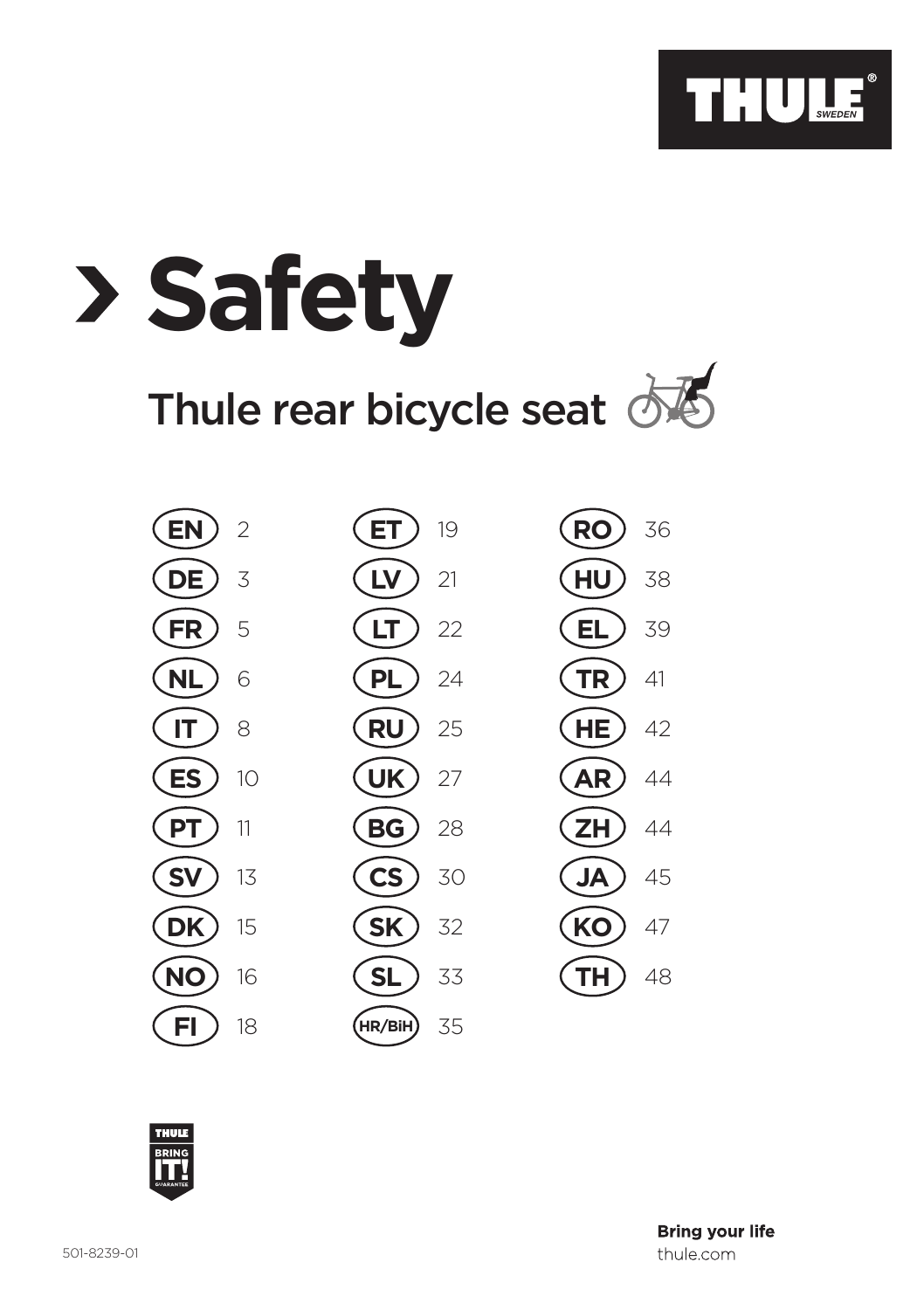

# **A.0 CAUTION**

- A.1 Be sure to keep this manual in a safe place after you have mounted the bicycle seat. You or other users may need it for future reference.
- A.2 Make sure your bicycle is compatible with this child seat. If you have any questions, please check the information supplied with the bicycle, or ask the bicycle dealer or manufacturer.
- A.3 The manufacturer is not liable for damages arising from use beyond what is recommended in this owner's manual.

#### **B.0 INSTALLATION**

- B.1 Identify the centre of gravity mark and mount the seat as far forward as possible. Preferably, have this mark in front of the rear wheel axle, but on no account more than 100 mm (3.94") behind a point vertically above the rear wheel axle.
- B.2 Make sure the bracket screws are fully tightened, and check them frequently.
- B.3 This product is not suitable for use on a moped.
- B.4 For optimum comfort and safety, make sure that the seat does not slope forwards, risking the child to slide out of it.
- B.5 Check that all parts of the bicycle function correctly with the seat mounted.

#### B.6 FRAME MOUNTED

Mount the seat as is described in the product manual. Pay attention to maximum and minimum frame diameter.

- B.7 Cannot be mounted on bicycles with square, triangular or carbon fibre frames or geometries according to picture.
- B.8 Check the product manual for maximum width of the luggage carrier.
- B.9 REAR SEATS FOR ATTACHMENT TO A LUGGAGE CARRIER

Only mount the seat to a luggage carrier that conforming to ISO 11243 and have a load capacity of minimum 25kg.

B.10 Fasten the safety strap to the bicycle frame according to instruction.

# **C.0 USE**

- C.1 This product is approved for children from 9 months up to 6 years old, with a weight of 9-22 kg (20-48.5 lbs). Do not carry a child that is too young, and always consult a pediatrician before transporting a child younger than 1 year. Carry only children that are able to sit unaided for a longer period of time, at least as long as the intended cycle journey. Regardless of age, the child must be able to hold his/her head up while wearing a correctly sized bicycle helmet. Check regularly that the child does not exceed the maximum weight.
- C.2 Before each use, check all screws to verify that the child seat is securely fastened to the bicycle.
- C.3 During the ride, make sure both you and your child wear an approved bicycle helmet.
- C.4 Never ride the bicycle at night without adequate lighting. Do not cover the rear reflectors or rear light when using the child seat on a bicycle.
- C.5 The presence of a child bicycle seat may require you to change the way you get on/off the bicycle. Please pay extra attention to this.
- C.6 Before each ride, ensure the mounted bicycle seat does not interfere with braking, pedalling or steering.
- C.7 Always use the harness, and make sure you fasten it correctly round the child. Ensure the harness and footstraps are not loose or could become trapped in moving parts such as wheels. This also applies when you are using the bicycle without a child in the seat.
- C.8 Make sure the child's clothes, shoes toys or body parts do not come into contact with any moving parts of the bicycle, such as wheels, wires and saddle springs. Check this regularly as the child grows. Saddle springs can be covered with a suitable spring quard.
- C.9 Ensure there are no sharp objects within reach of the child, e.g. frayed cables.
- C.10 The seated child often needs warmer clothes than the rider does. To protect you both from unexpected rain it is wise to carry waterproof clothing. Never ride in inclement or hazardous conditions,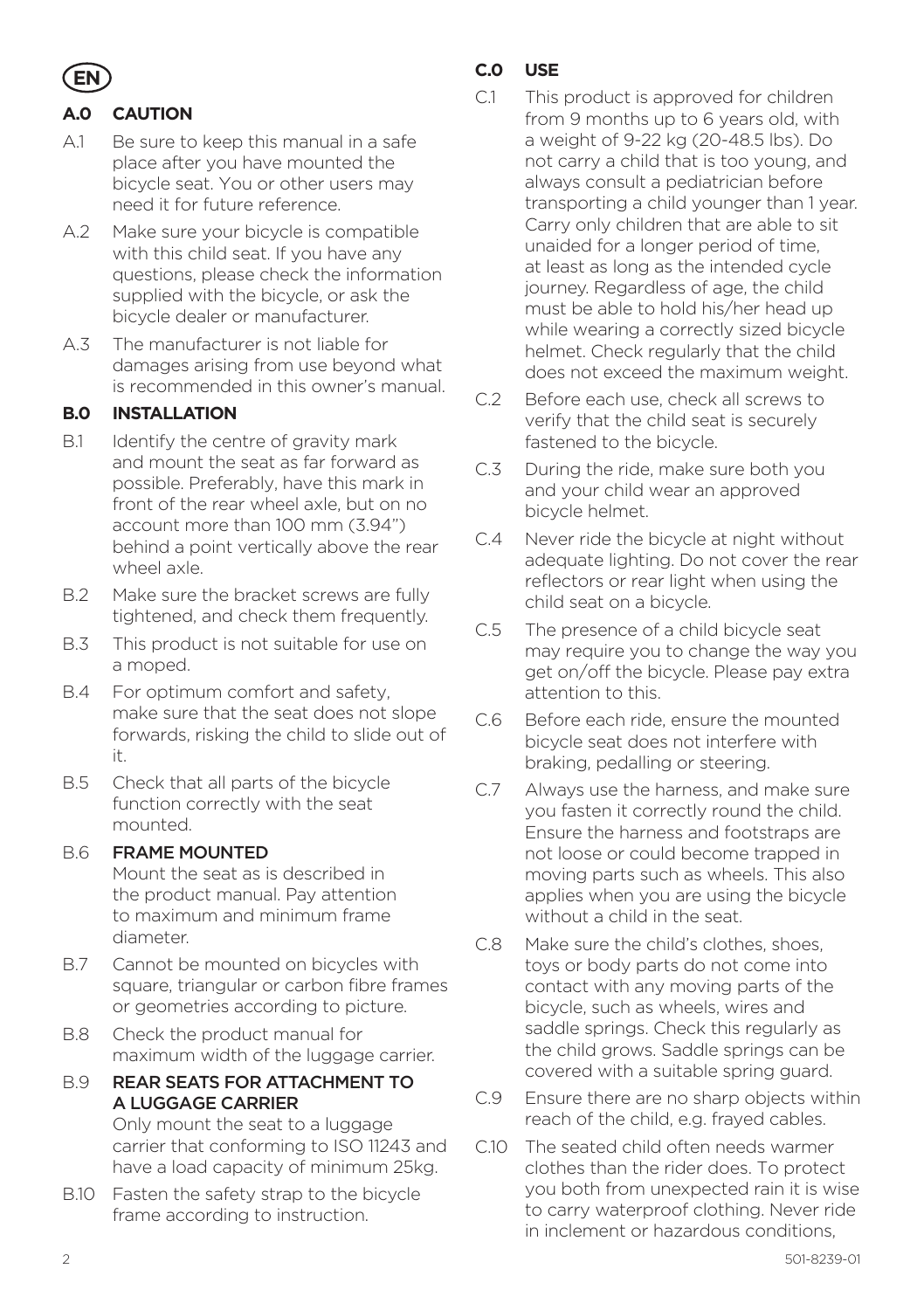such as cold weather that could cause the child to suffer frostbite.

- C.11 Check the temperature of the seat before seating the child, especially on hot, sunny days.
- C.12 Remove the child seat when transporting the bicycle on a car. Air turbulence might damage the seat or loosen its fastening, which could result in an accident.
- C.13 Before use, check whether there are any national laws and regulations specific to carrying a child in a bicycle child seat.

#### **D.0 MAINTENANCE**

- D.1 To clean the child seat, only use lukewarm soapy water. To clean the padding, see the washing instructions on the padding
- D.2 If any part of the child seat is damaged or broken, please contact your closest Thule dealer.

#### **E.0 WARNINGS**

- E.1 Do not attach extra luggage or equipment to the child seat. Any extra load is best attached to the front end of the bicycle.
- E.2 Do not modify the product in any way.
- E.3 The bicycle may behave differently with a child in the seat, particularly regarding balance, steering and braking.
- E.4 Never leave the bicycle parked unattended with a child in the seat.
- E.5 Never leave the child in the seat when the bicycle is parked and supported only by a kickstand.
- E.6 Do not use the seat if any part is broken.
- E.7 Failure to comply with the safety instructions can lead to serious injury or death of the child or rider.
- E.8 Do not remove the attached key ring, its size reduces the risk of suffocation for your child in case of ingestion.



#### **A.0 ACHTUNG**

A.1 Bewahren Sie diese Gebrauchsanleitung nach der Montage des Fahrradsitzes als künftige Referenz für Sie oder andere Personen sicher auf.

- A.2 Vergewissern Sie sich, dass Ihr Fahrrad mit diesem Kindersitz kompatibel ist. Wenn Sie Fragen haben, lesen Sie die Bedienungsanleitung des Fahrrads oder fragen Sie einen Fahrradhändler oder den Fahrradhersteller.
- A.3 Der Hersteller haftet nicht für Schäden, die auf eine Benutzung zurückzuführen sind, die über die Empfehlungen in dieser Bedienungsanleitung hinausgeht.

#### **B.0 MONTAGE**

- B.1 Richten Sie den Schwerpunkt mithilfe der Fadenkreuzmarkierung aus und montieren Sie den Sitz soweit vorne wie möglich. Im Idealfall sollte das Fadenkreuz vor, jedoch keinesfalls mehr als 100 mm (4 Zoll) hinter der Hinterachse liegen.
- B.2 Stellen Sie sicher, dass die Schrauben der Halterung fest angezogen sind, und überprüfen Sie dies regelmäßig.
- B.3 Dieses Produkt ist nicht zur Verwendung auf einem Moped geeignet.
- B.4 Achten Sie für optimalen Komfort und Sicherheit darauf, dass der montierte Sitz nicht nach vorn hängt, da das Kind sonst von der Sitzfläche rutschen könnte. Idealerweise sollte die Rückenlehne leicht nach hinten geneigt sein.
- B.5 Stellen Sie sicher, dass das Fahrrad bei montiertem Sitz voll funktionsfähig ist.
- B.6 MONTAGE AM FAHRRADRAHMEN Montieren Sie den Sitz wie in der Montageanweisung beschrieben und beachten Sie dabei den kleinsten und größten Rahmendurchmesser.
- B.7 An Fahrrädern mit Vierkant-Dreikant- oder Carbonrahmen bzw. den in der Abbildung dargestellten Rahmengeometrien ist eine Montage nicht möglich.
- B.8 Bitte entnehmen Sie die maximale Breite des Gepäckträgers dem Produktmanual.

#### B.9 SITZE ZUR BEFESTIGUNG AN EINEM GEPÄCKTRÄGER

Der Sitz darf nur auf einem Gepäckträger montiert werden, der ISO 11243 entspricht und für eine Zuladung von mindestens 25 kg zugelassen ist.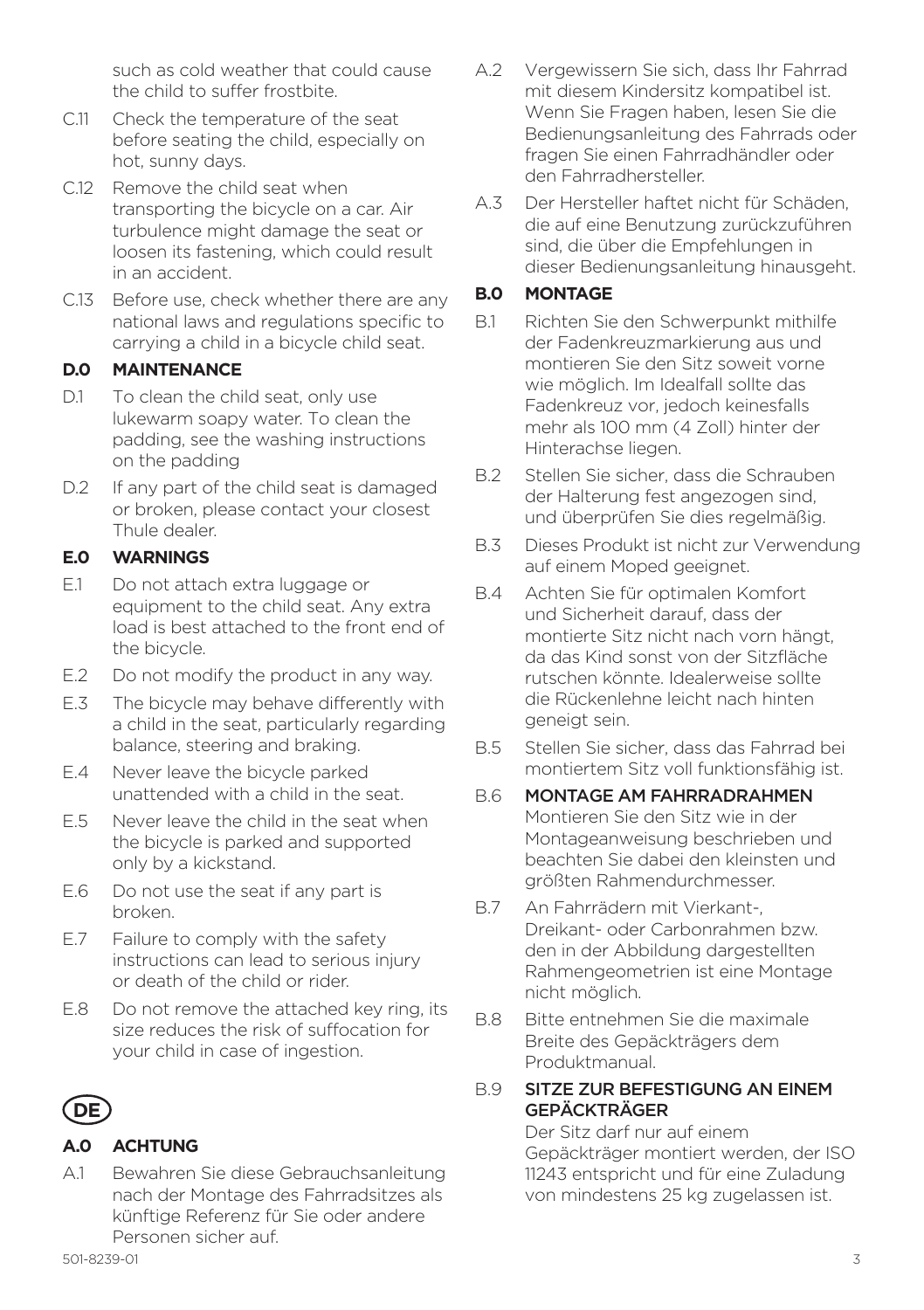B.10 Befestigen Sie das Fangband entsprechend den Anweisungen am Fahrradrahmen.

#### **C.0 VERWENDUNG**

- C.1 Dieses Produkt ist freigegeben für Kinder im Alter von 9 Monaten bis 6 Jahren und einem Gewicht von maximal 22 kg. Nehmen Sie kein Kind auf dem Fahrrad mit, das noch zu jung dafür ist. Fragen Sie stets einen Kinderarzt, bevor Sie ein Kind unter 1 Jahr auf dem Fahrrad transportieren. Nehmen Sie nur Kinder mit, die längere Zeit – mindestens für die beabsichtigte Fahrtdauer – ohne Hilfe sitzen können. Das Kind muss unabhängig von seinem Alter den Kopf beim Tragen eines geeigneten Fahrradhelms eigenständig halten können. Vergewissern Sie sich regelmäßig, dass das Körpergewicht Ihres Kindes das Maximalgewicht nicht überschreitet.
- C.2 Überprüfen Sie vor der Verwendung alle Schrauben, um sicherzustellen, dass der Kindersitz fest am Fahrrad angebracht ist.
- C.3 Achten Sie darauf, dass Sie und Ihr Kind während der Fahrt einen passenden und zugelassenen Fahrradhelm tragen.
- C.4 Achten Sie bei Nachtfahrten auf eine geeignete Fahrradbeleuchtung und stellen Sie sicher, dass die hinteren Reflektoren und das Rücklicht bei montiertem Kindersitz nicht verdeckt sind.
- C.5 Bitte beachten Sie, dass das Auf- und Absteigen auf das Fahrrad durch den Kindersitz erschwert sein könnte.
- C.6 Stellen Sie vor jeder Fahrt sicher, dass Sie der montierte Fahrradsitz nicht beim Bremsen, Treten oder Lenken beeinträchtigt.
- C.7 Schnallen Sie Ihr Kind immer an und achten Sie darauf, dass der Gurt richtig sitzt. Gurt und Fußschlaufen dürfen nicht locker sein und nicht in bewegliche Teile wie Radspeichen gelangen. Dies gilt auch dann, wenn sich das Kind nicht im montierten Fahrradsitz befindet.
- C.8 Stellen Sie sicher, dass weder Ihr Kind noch Kleidungsstücke, Schuhe oder Spielsachen in die beweglichen Teile des Fahrrads wie Speichen, Gänge

oder Sattelfedern geraten können. Überprüfen Sie dies regelmäßig mit zunehmendem Alter des Kindes. Sattelfedern können mit einem Sattelfederschutz gesichert werden.

- C.9 Achten Sie darauf, dass sich scharfe Gegenstände wie etwa zerschlissene Drähte außerhalb der Reichweite des Kindes befinden.
- C.10 Das im Kindersitz transportierte Kind muss häufig wärmer gekleidet sein als der aktive Fahrer. Schützen Sie sich und Ihr Kind mit angemessener, wetterfester Kleidung. Fahren Sie niemals bei widrigen Wetterverhältnissen wie großer Kälte, da dies zu Erfrierungen führen kann.
- C.11 Prüfen Sie die Temperatur des Sitzes, bevor Sie Ihr Kind hineinsetzen, vor allem an heißen, sonnigen Tagen.
- C.12 Nehmen Sie den Kindersitz ab, bevor Sie Ihr Fahrrad auf dem Auto transportieren. Die auftretenden Luftverwirbelungen könnten den Sitz oder die Befestigungen beschädigen, was zu Unfällen führen kann.
- C.13 Beachten Sie die gesetzlichen Bestimmungen Ihres Landes hinsichtlich des Transports von Kindern in Fahrradsitzen.

#### **D.0 WARTUNG**

- D.1 Reinigen Sie den Kindersitz nur mit lauwarmem Seifenwasser. Die Polsterung ist waschbar, beachten Sie dabei die entsprechenden Pflegehinweise.
- D.2 Sollten Teile des Kindersitzes beschädigt oder defekt sein, wenden Sie sich bitte an Ihren Thule Händler.

#### **E.0 WARNHINWEISE**

- E.1 Befestigen Sie kein zusätzliches Gepäck oder zusätzliche Ausrüstung am Kindersitz, sondern transportieren Sie diese am besten vorne am Fahrrad.
- E.2 Nehmen Sie keinerlei Änderungen an diesem Produkt vor.
- E.3 Durch die Montage des Kindersitzes verändert sich das Fahrverhalten Ihres Fahrrades, vor allem hinsichtlich Gleichgewicht, Lenkung und Bremsen. Bitte passen Sie Ihre Fahrweise entsprechend an.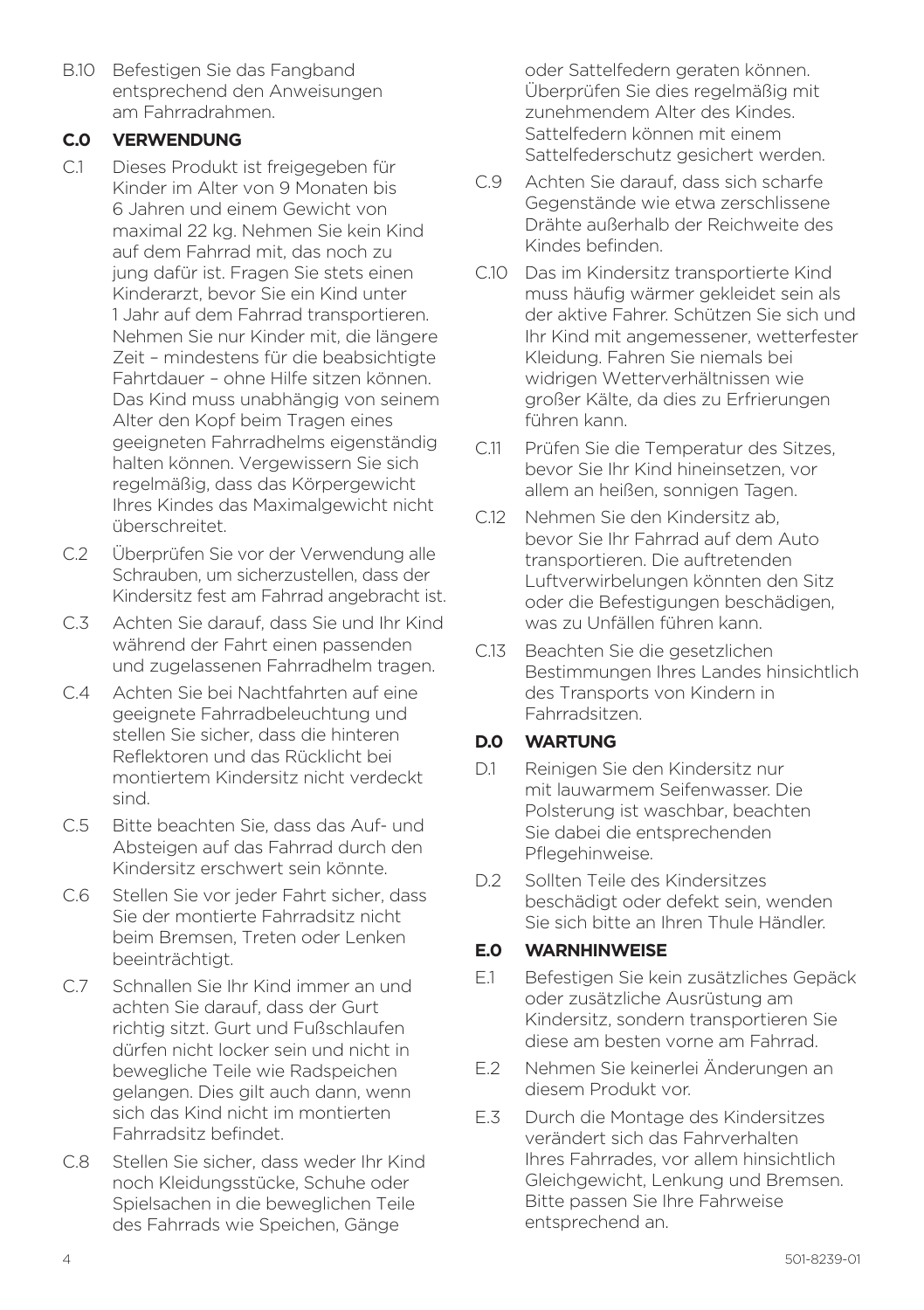- E.4 Lassen Sie Ihr Kind niemals unbeaufsichtigt im Fahrradsitz sitzen, wenn Sie Ihr Fahrrad abstellen.
- E.5 Lassen Sie Ihr Kind niemals im Fahrradsitz sitzen, wenn Sie Ihr Fahrrad abstellen und es nur mittels Fahrradständer abgestützt ist.
- E.6 Der Sitz darf nicht verwendet werden, wenn irgendein Teil defekt ist.
- E.7 Die Nichtbeachtung dieser Sicherheitshinweise kann zu schweren Verletzungen oder zum Tod des Kindes oder des Fahrers führen.
- E.8 Entfernen Sie nicht den angehängten Schlüsselring, er reduziert die Gefahr des Erstickens bei versehentlicher Einnahme durch Ihr Kind.

# **FR**

## **A.0 ATTENTION**

- A.1 Veillez à conserver ce manuel dans un endroit sûr après avoir installé le siège vélo enfant. Vous pourriez en avoir besoin plus tard.
- A.2 Assurez-vous que votre vélo est compatible avec ce siège vélo enfant. Si vous avez des questions, veuillez consulter les informations fournies avec le vélo ou vous adresser au fabricant ou revendeur du vélo.
- A.3 Le fabricant n'est pas tenu responsable des dommages causés par une utilisation non recommandée dans le manuel du propriétaire.

#### **B.0 INSTALLATION**

- B.1 Identifiez la marque du centre de gravité et montez le siège le plus possible vers l'avant. De préférence, placez cette marque devant l'axe de la roue arrière, mais en aucun cas plus de 100 mm (3,94") derrière un point situé à la verticale au-dessous de l'axe de la roue arrière.
- B.2 Vérifiez que les vis du support sont serrées à fond et contrôlez-les fréquemment.
- B.3 Ce produit ne peut pas être installé sur un cyclomoteur.
- B.4 Pour le confort et la sécurité de votre enfant, vérifiez que le siège ne penche pas vers l'avant, ce qui pourrait faire

glisser l'enfant. Le dossier doit de préférence pencher légèrement vers l'arrière.

B.5 Vérifiez que toutes les pièces du vélo fonctionnent correctement une fois le siège installé.

#### B.6 MONTAGE SUR LE CADRE

Installez le siège comme décrit dans le manuel du produit. Vérifiez le diamètre maximal/minimal du cadre.

- B.7 Le siège ne peut pas être monté sur des vélos dotés d'un cadre carré, triangulaire ou en fibre de carbone ou d'autres géométries indiquées sur l'illustration.
- B.8 Vérifiez la largeur maximale du portebagages dans le manuel du produit.
- B.9 MONTAGE SUR LE PORTE-BAGAGES Montez le siège uniquement sur un porte-bagages conforme à la norme ISO 11243 et d'une capacité de charge de 25 kg au minimum.
- B.10 Attachez la sangle de sécurité au cadre du vélo conformément aux instructions.

#### **C.0 UTILISATION**

- C.1 Ce produit a été testé pour des enfants âgés de 9 mois à 6 ans et pesant entre 9 et 22 kg. Ne transportez pas d'enfants trop jeunes, et consultez toujours un pédiatre avant de transporter un enfant de moins d'un an. Ne transportez que des enfants capables de tenir assis sans aide pendant une période prolongée, au moins la durée prévue de la sortie à vélo. Quel que soit son âge, l'enfant doit être capable de tenir sa tête droite lorsqu'il porte un casque de vélo bien ajusté. Vérifiez régulièrement que l'enfant ne dépasse pas le poids maximal autorisé.
- C.2 Avant chaque utilisation, contrôlez toutes les vis et vérifiez que le siège enfant est solidement fixé au vélo.
- C.3 Pendant le trajet, veillez à ce que vous et votre enfant portiez un casque de vélo homologué.
- C.4 Ne faites jamais du vélo pendant la nuit sans éclairage adéquat. Ne couvrez pas les réflecteurs ou le feu arrière lorsque vous utilisez le siège vélo enfant sur un vélo.
- C.5 La présence d'un siège vélo enfant sur le vélo peut modifier votre façon de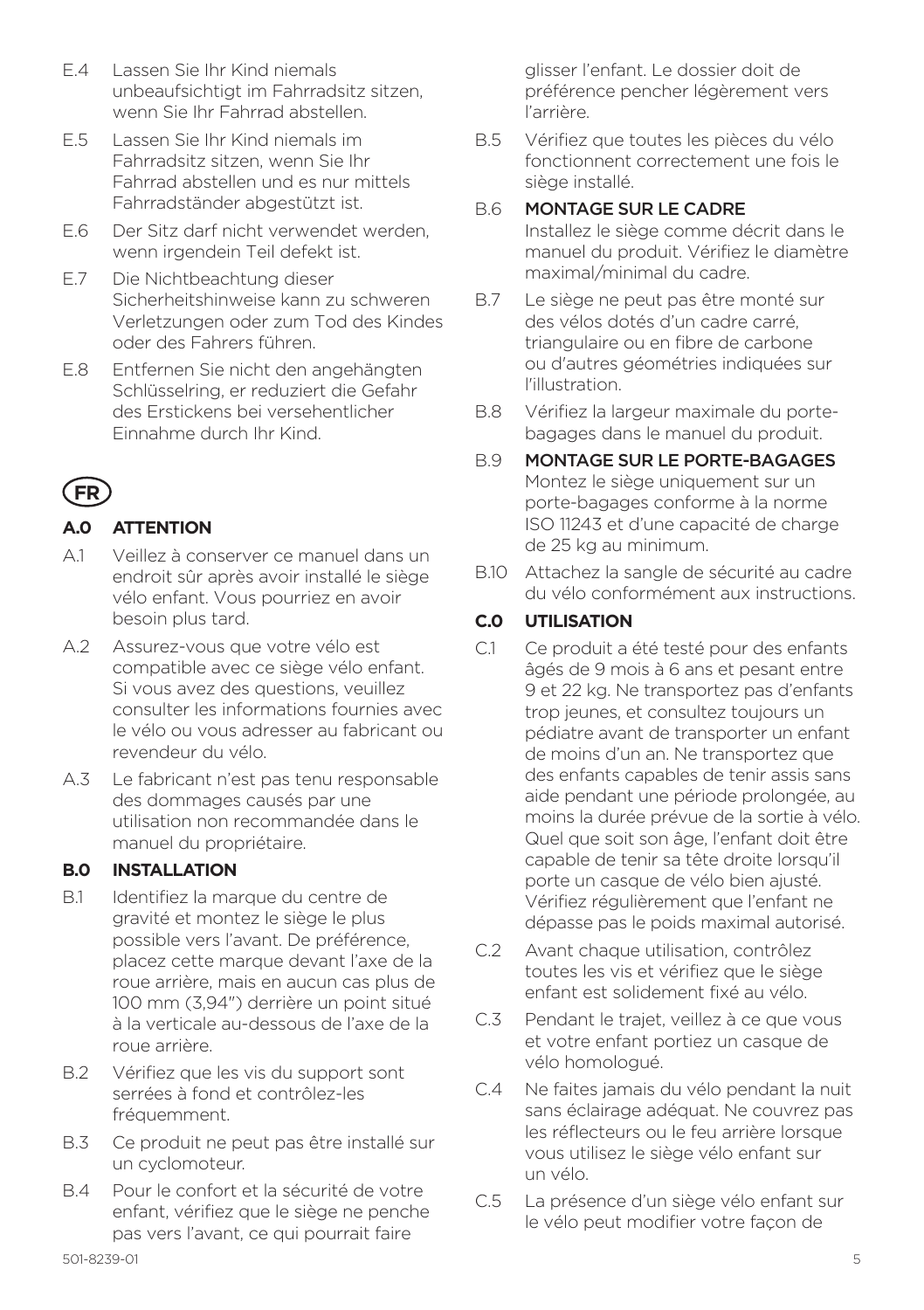monter ou de descendre de votre vélo. Soyez particulièrement vigilant.

- C.6 Avant chaque sortie, assurez-vous que le siège vélo enfant installé ne gêne pas le freinage, les pédales ou la direction du vélo.
- C.7 Utilisez toujours le harnais et veillez à l'attacher correctement autour de l'enfant. Vérifiez que le harnais et les sangles inférieures ne sont pas desserrées ou ne risquent pas d'être attrapées par des pièces mobiles comme les roues. Ceci s'applique également lorsque vous utilisez le vélo sans enfant dans le siège.
- C.8 Vérifiez que les vêtements, chaussures, jouets ou parties du corps de l'enfant n'entrent pas en contact avec les pièces mobiles du vélo, comme les roues, les câbles et les ressorts de la selle. Comme votre enfant grandit, assurez-vous en régulièrement. Les ressorts de la selle peuvent être recouverts d'une gaine adéquate.
- C.9 Vérifiez qu'aucun objet tranchant n'est à la portée de l'enfant, comme des câbles effilochés.
- C.10 L'enfant assis dans le siège doit idéalement porter des vêtements plus chauds que ceux du cycliste. Pour vous protéger tous deux d'une pluie inattendue, il est conseillé d'emporter des vêtements imperméables. Ne roulez jamais dans des conditions difficiles ou dangereuses, comme un temps froid pouvant causer des gelures à l'enfant.
- C.11 Vérifiez la température du siège avant d'y asseoir l'enfant, surtout les jours chauds et ensoleillés.
- C.12 Retirez le siège vélo enfant lorsque vous transportez le vélo sur une voiture. La turbulence de l'air peut endommager le siège ou le détacher, ce qui peut entraîner un accident.
- C.13 Avant l'utilisation, vérifiez qu'il n'existe aucune loi ou réglementation nationale spécifique relative au transport d'un enfant dans un siège vélo enfant.

#### **D.0 ENTRETIEN**

D.1 Pour nettover le siège vélo enfant. il suffit d'utiliser de l'eau tiède savonneuse. Pour nettoyer le

rembourrage, veuillez consulter les instructions indiquées sur celui-ci.

D.2 Si un élément du siège vélo pour enfant est endommagé ou cassé, veuillez contacter votre revendeur Thule le plus proche.

#### **E.0 MISES EN GARDE**

- E.1 N'attachez pas de bagages ou d'équipements supplémentaires sur le siège vélo enfant. Il est conseillé de fixer toute charge supplémentaire à l'avant du vélo.
- E.2 Ne modifiez jamais le produit de quelque manière que ce soit.
- E.3 Le fonctionnement du vélo peut être modifié lorsqu'un enfant est présent dans le siège, notamment en ce qui concerne l'équilibre, la direction et le freinage.
- E.4 Ne laissez jamais le vélo sans surveillance lorsqu'un enfant est présent dans le siège.
- E.5 Ne laissez jamais l'enfant sans surveillance lorsque le vélo est garé et seulement soutenu par une béquille.
- E.6 N'utilisez pas le siège vélo enfant si un élément est cassé.
- E.7 Une utilisation non conforme aux instructions de sécurité peut provoquer des blessures graves, voire mortelles, pour l'enfant ou le cycliste.
- E.8 Ne retirez pas le porte-clé attaché, sa taille réduit le risque de suffocation pour votre enfant en cas d'ingestion.

# **NL**

## **A.0 LET OP**

- A.1 Bewaar deze handleiding op een veilige plaats nadat u het fietszitje hebt gemonteerd. U of andere gebruikers hebben die in de toekomst misschien nog nodig.
- A.2 Zorg ervoor dat uw fiets geschikt is voor dit fietszitje. Indien u vragen hebt, raadpleeg dan de gegevens die bij de fiets zijn meegeleverd, of vraag het na bij uw fietswinkel of -fabrikant.
- A.3 De fabrikant is niet aansprakelijk voor schade die het gevolg is van het niet naleven van de gebruikershandleiding.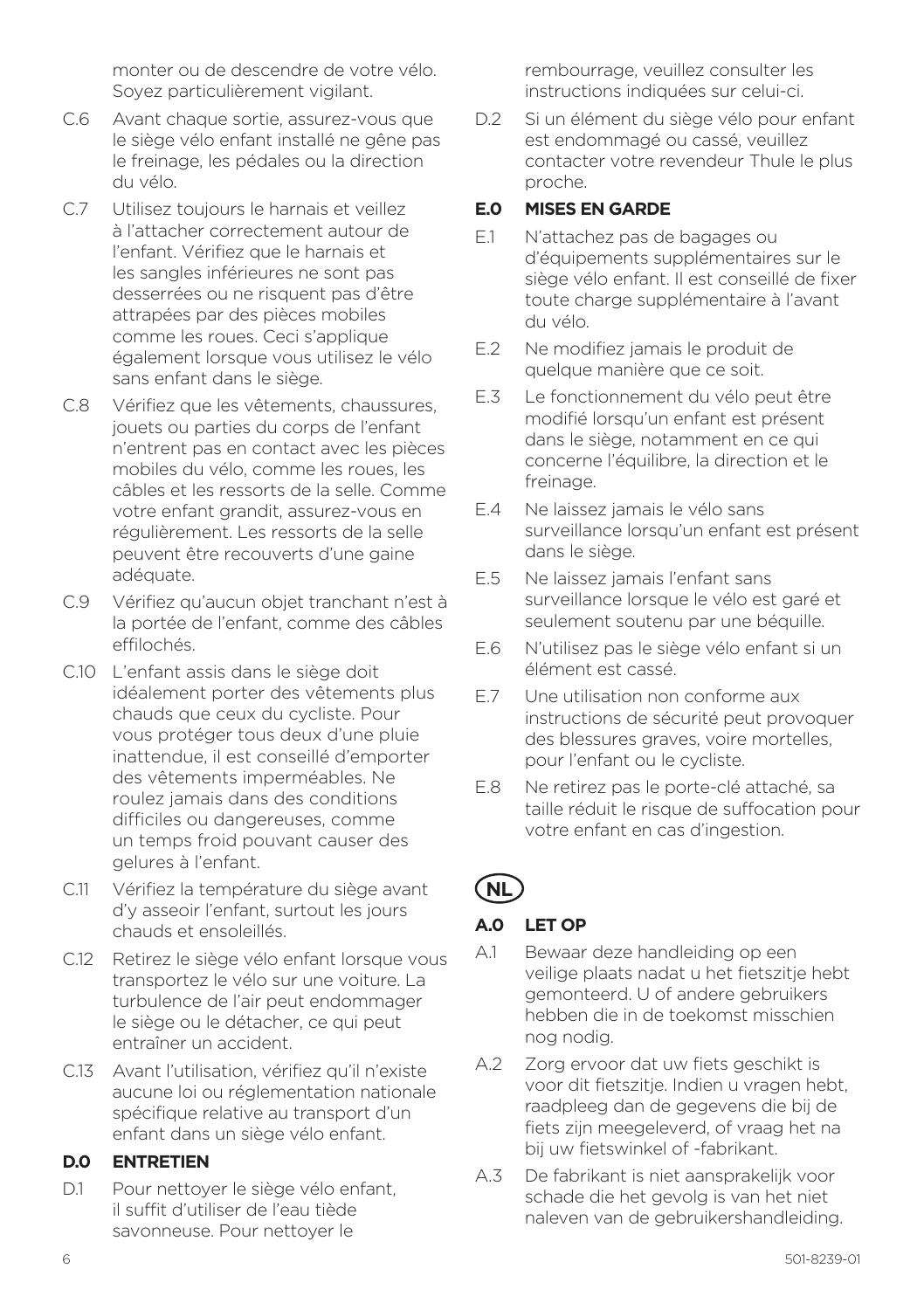#### **B.0 INSTALLATIE**

- B.1 Zoek het midden van de zwaartekrachtmarkering en monteer het zitje zo ver naar voren als mogelijk is. Deze markering moet bij voorkeur voor de as van het achterwiel zitten, maar absoluut niet meer dan 100 mm achter een punt verticaal boven de achterwielas.
- B.2 Zorg ervoor dat de schroeven van de klemmen strak vastzitten, en controleer dit regelmatig.
- B.3 Dit product is niet geschikt voor gebruik op een bromfiets.
- B.4 Zorg voor optimaal comfort en veiligheid van uw kind en controleer of het zitje niet naar voren helt, waardoor het kind eruit zou kunnen glijden. De rugleuning moet bij voorkeur een beetje achterover hellen.
- B.5 Controleer of alle fietsonderdelen correct functioneren als het zitje op de fiets is gemonteerd.

#### B.6 FRAMEMONTAGE

Installeer het zitje volgens de beschrijving in de producthandleiding. Let goed op de maximale en minimale diameter van het frame.

- B.7 Kan niet worden gemonteerd op fietsen met vierkante of driehoekige frames, op carbonframes of met afmetingen zoals op de afbeelding is weergegeven.
- B.8 Raadpleeg de producthandleiding voor de maximale breedte van de bagagedrager.
- B.9 ZITJES VOOR BEVESTIGING OP DE BAGAGEDRAGER

Bevestig het zitje alleen op een bagagedrager die voldoet aan de ISO 11243-norm met een laadvermogen van minimaal 25 kg.

B.10 Maak de veiligheidsriem vast aan het fietsframe volgens de instructies.

#### **C.0 GEBRUIK**

C.1 Dit product is goedgekeurd voor kinderen vanaf 9 maanden tot maximaal 6 jaar oud, met een gewicht van 9-22 kg. Neem er geen kind in mee dat te jong is, en raadpleeg altijd een kinderarts voordat u een kind van jonger dan 1 jaar wilt vervoeren. Neem alleen kinderen mee die een

tijdje, in elk geval voor de duur van de geplande fietsrit, zonder hulp rechtop kunnen zitten. Ongeacht de leeftijd moet het kind in staat zijn om zijn/ haar hoofd omhoog te houden met een fietshelm van de juiste maat. Controleer regelmatig of het kind niet zwaarder is dan het maximaal toegestane gewicht.

- C.2 Controleer alle schroeven telkens voor gebruik om er zeker van te zijn dat het kinderzitje stevig op de fiets zit.
- C.3 Zorg dat u en uw kind tijdens de fietsrit een goedgekeurde fietshelm dragen.
- C.4 Fiets 's avonds nooit zonder goede verlichting. Bedek de reflectoren op de achterkant of het achterlicht niet als u het kinderzitje op een fiets gebruikt.
- C.5 De aanwezigheid van een fietszitje kan ervoor zorgen dat u op een andere manier op- of afstapt. Houd daar extra rekening mee.
- C.6 Controleer vóór elke fietsrit of het gemonteerde fietszitje het remmen, trappen of sturen niet belemmert.
- C.7 Gebruik steeds de gordel, en zorg ervoor dat u die correct om uw kind vastzet. Controleer of de gordel en de voetbandjes niet loszitten of klem kunnen komen te zitten in bewegende onderdelen zoals de wielen. Dit geldt ook als u de fiets gebruikt zonder dat er een kind in het zitje zit.
- C.8 Zorg ervoor dat kleren, schoenen, speelgoed of lichaamsdelen van het kind niet in contact komen met bewegende onderdelen van de fiets, zoals wielen, bedrading en zadelveren. Controleer dit regelmatig naarmate het kind groter wordt. Zadelveren kunnen worden afgedekt met geschikte zadelveerbescherming.
- C.9 Zorg dat er zich geen scherpe voorwerpen binnen het bereik van het kind bevinden, zoals gerafelde kabels.
- C.10 Het kind in het zitje heeft vaak warmere kleding nodig dan de fietser. Om u beiden te beschermen tegen onverwachtse regen is het verstandig om waterbestendige kleding mee te nemen. Ga nooit fietsen onder gure of gevaarlijke omstandigheden, zoals koud weer waardoor uw kind last kan krijgen van bevriezing.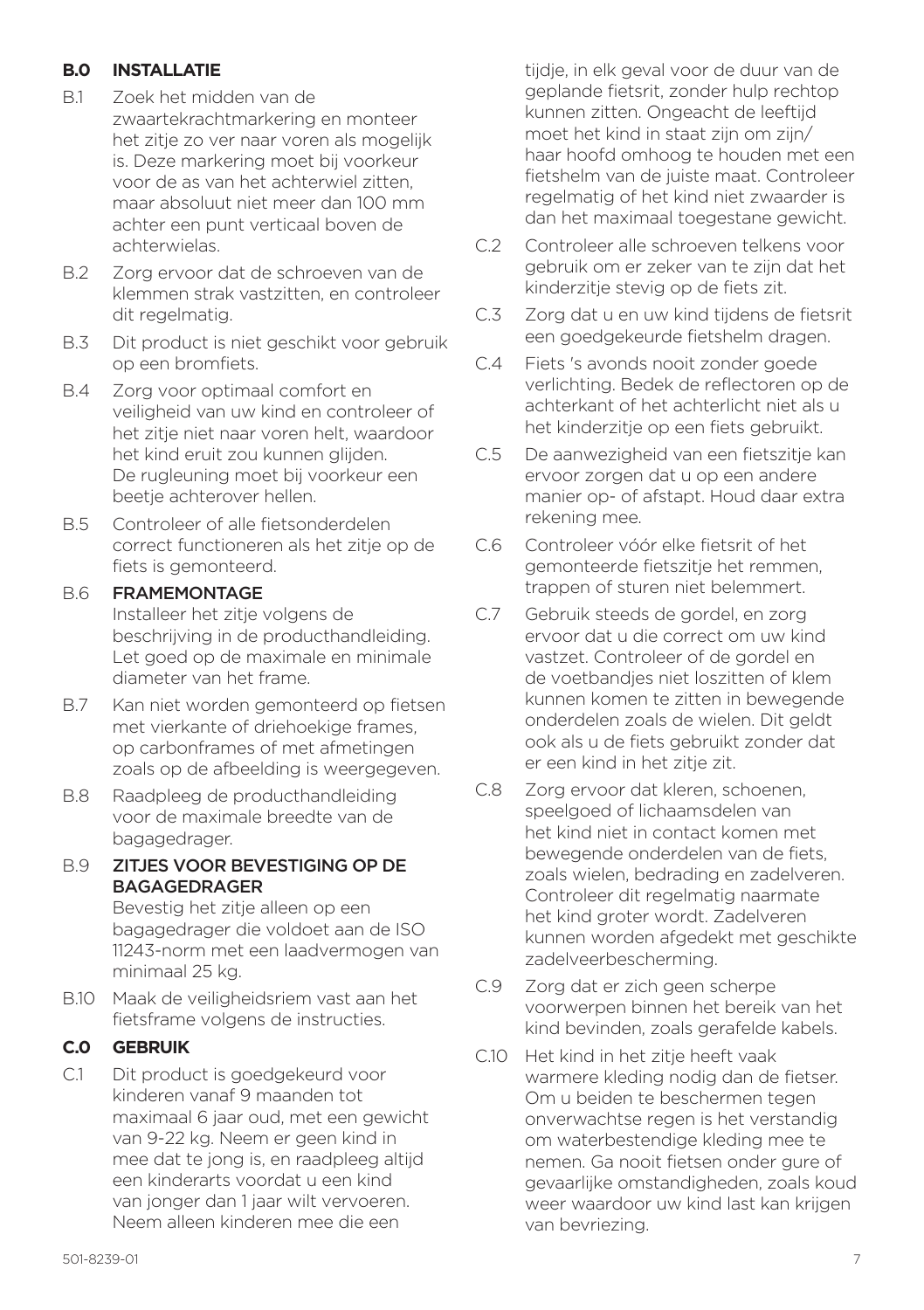- C.11 Controleer de temperatuur van het zitje voordat u het kind erin zet, vooral op hete, zonnige dagen.
- C.12 Haal het fietszitje eraf als u de fiets op een auto vervoert. Luchtturbulentie kan het zitje beschadigen of ervoor zorgen dat de montagepunten losser gaan zitten, en dat kan tot ongelukken leiden.
- C.13 Controleer vóór gebruik of er nationale wet- of regelgeving is over het vervoer van een kind in een fietszitje.

#### **D.0 ONDERHOUD**

- D.1 Gebruik voor het schoonmaken van het fietszitje uitsluitend een lauw sopje. Raadpleeg de wasinstructies op de bekleding voordat u die reinigt.
- D.2 Als er een onderdeel van het fietszitie beschadigd of defect is, neem dan contact op met de Thule-dealer in uw buurt.

## **E.0 WAARSCHUWINGEN**

- E.1 Bevestig geen extra bagage of spullen aan het fietszitje. Extra bagage kan het best worden vastgemaakt aan de voorkant van de fiets.
- E.2 Verander het product op geen enkele wijze.
- E.3 De fiets kan zich anders gedragen met een kind in het zitje, vooral als het gaat om evenwicht, sturen en remmen.
- E.4 Laat de fiets nooit onbewaakt achter met een kind in het zitje.
- E.5 Laat het kind nooit in het zitje wanneer de fiets is geparkeerd en enkel op de fietssteun staat.
- E.6 Gebruik het zitje niet als er een onderdeel kapot is.
- E.7 Als u zich niet houdt aan de veiligheidsinstructies, kan dat leiden tot ernstig letsel of dood van het kind of de fietser.
- E.8 Verwijder de bevestigde sleutelring niet. Het formaat ervan verlaagt het risico op verstikking indien uw kind hem zou inslikken.

# **IT**

## **A.0 ATTENZIONE**

A.1 Conservare il manuale in un posto sicuro dopo aver eseguito il montaggio del seggiolino da bicicletta, in modo da poterlo consultare in futuro.

- A.2 Verificare che la bicicletta sia compatibile con il seggiolino. In caso di domande, consultare le informazioni fornite con la bicicletta o rivolgersi al rivenditore o al produttore.
- A.3 Il produttore non è responsabile dei danni dovuti a un uso diverso da quello consigliato in questo manuale.

# **B.0 INSTALLAZIONE**

- B.1 Individuare il contrassegno del baricentro e montare il seggiolino il più avanti possibile. Se possibile, mantenere il contrassegno davanti all'asse della ruota posteriore, non oltre 100 mm dietro un punto in verticale posto sopra l'asse della ruota posteriore.
- B.2 Verificare che le viti della staffa siano completamente serrate (eseguire la verifica a intervalli frequenti).
- B.3 Il prodotto non è adatto all'uso nei ciclomotori.
- B.4 Per la massima sicurezza e comfort del bambino, verificare che il seggiolino non sia inclinato in avanti, in modo da evitare che il bambino possa scivolare. Lo schienale dovrebbe essere inclinato leggermente all'indietro.
- B.5 Verificare che tutte le parti della bicicletta funzionino correttamente una volta montato il seggiolino.

## B.6 MONTATO SU TELAIO

Montare il seggiolino secondo quanto indicato dal manuale del prodotto. Fare attenzione al diametro massimo e minimo del telaio.

- B.7 Non è possibile montarlo su biciclette dotate di telai quadrati, triangolari o in fibra di carbonio o di altre geometrie secondo quanto indicato dalla figura.
- B.8 Consultare il manuale del prodotto per la larghezza massima del portabagagli.
- B.9 SEGGIOLINI POSTERIORI DA AGGANCIARE SOLTANTO AL PORTABAGAGLI

Montare il seggiolino soltanto a un portabagagli conforme alla norma ISO 11243 e che abbia una capacità minima di carico di 25 kg.

B.10 Allacciare la cinghia di sicurezza al telaio della bicicletta in base alle istruzioni.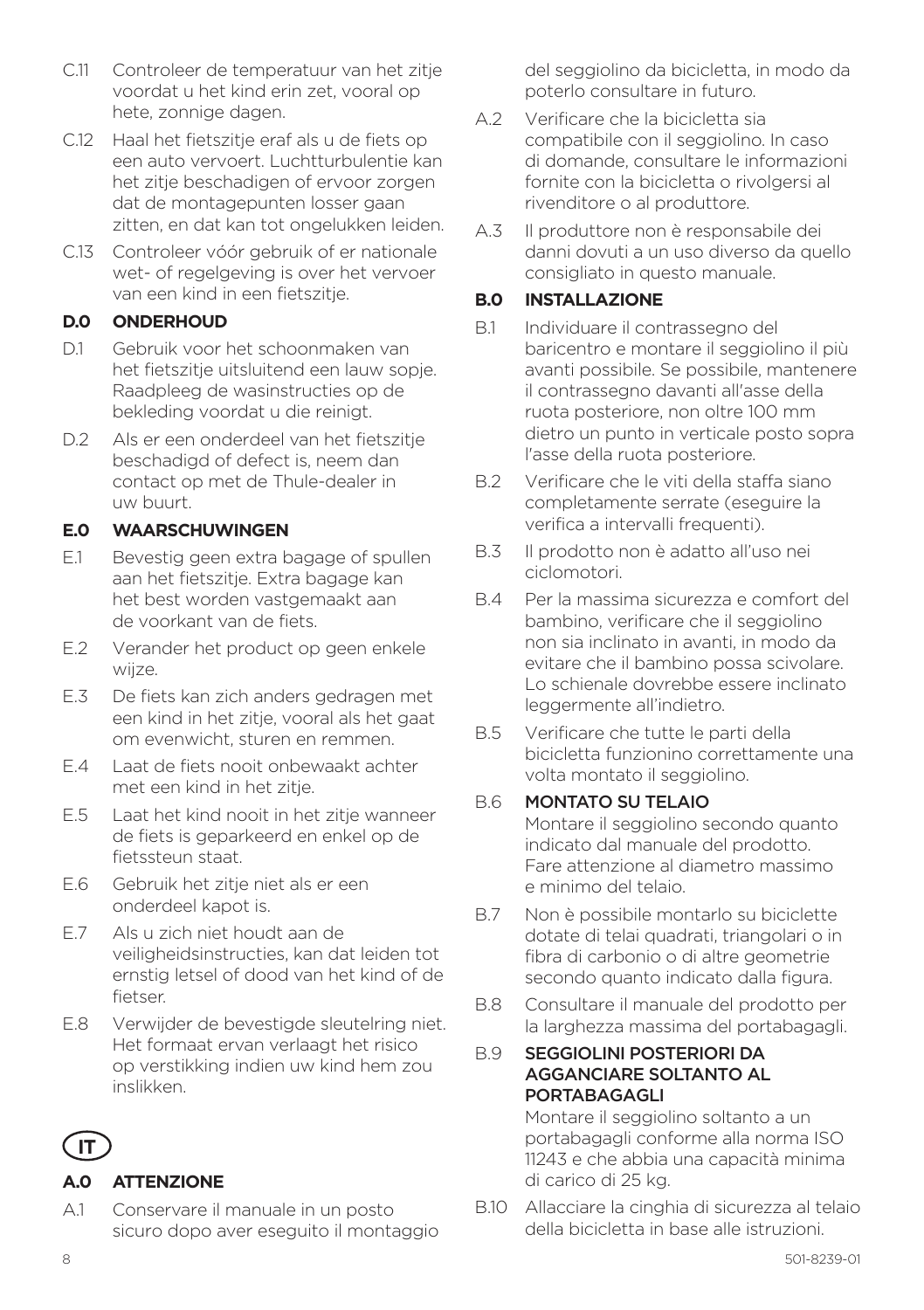# **C.0 UTILIZZO**

- C.1 Il prodotto è approvato per bambini di età compresa fra 9 mesi e 6 anni, con un peso di 9-22 kg. Non trasportare bambini troppo piccoli per stare seduti in modo sicuro e consultare un pediatra prima di trasportare bambini di età inferiore a 1 anno. Trasportare esclusivamente bambini che sono in grado di restare seduti autonomamente per un periodo di tempo prolungato, pari almeno alla durata prevista del viaggio. Indipendentemente dall'età, il bambino deve essere in grado di mantenere la testa alta indossando un casco da bici della misura corretta. Verificare periodicamente che il bambino non superi il peso massimo consentito.
- C.2 Prima di ciascun utilizzo, controllare tutte le viti per verificare che il seggiolino sia fissato saldamente alla bicicletta.
- C.3 Durante l'utilizzo, indossare un casco da bicicletta approvato e farlo indossare anche al bambino.
- C.4 Non guidare mai la bicicletta di notte senza un'illuminazione adeguata. Non coprire i catarifrangenti o la luce posteriori durante l'utilizzo del seggiolino per bambini.
- C.5 La presenza di un seggiolino da bicicletta per bambini potrebbe costringere a salire e scendere dalla bicicletta in modo diverso. Prestare particolare attenzione a questo aspetto.
- C.6 Prima di ciascun utilizzo della bicicletta, verificare che il seggiolino da bicicletta montato non interferisca con freni, pedali o manubrio.
- C.7 Utilizzare sempre l'imbracatura e stringerla correttamente intorno al bambino. Verificare che l'imbracatura e le cinghie fermapiedi non siano allentate, poiché potrebbero incastrarsi in parti in movimento (come le ruote). Ciò vale anche nell'utilizzare la bicicletta senza bambini nel seggiolino.
- C.8 Verificare che abiti, scarpe, giocattoli o parti del corpo del bambino non entrino in contatto con parti in movimento della bicicletta come ruote, cavi o molle del sellino. Eseguire la verifica periodicamente, con la crescita del

bambino. È possibile coprire le molle del sellino con un coprimolle adeguato.

- C.9 Verificare che non siano presenti oggetti taglienti alla portata del bambino, ad esempio cavi sfilacciati.
- C.10 Il bambino posto nel seggiolino potrebbe avere bisogno di abiti più caldi rispetto al ciclista. Per proteggere entrambi da piogge inattese, indossare abiti impermeabili. Non uscire mai in condizioni di tempo avverse o pericolose come ad esempio nelle giornate fredde in cui il bambino potrebbe rischiare il congelamento.
- C.11 Verificare la temperatura del seggiolino prima di posizionarvi il bambino, in particolare nelle giornate calde e soleggiate.
- C.12 Rimuovere il seggiolino durante il trasporto della bicicletta in auto. La turbolenza dell'aria potrebbe danneggiare il seggiolino o allentarne gli agganci, causando un incidente.
- C.13 Prima dell'utilizzo, verificare l'esistenza di leggi nazionali o regolamenti riguardanti il trasporto dei bambini nei seggiolini da bicicletta.

#### **D.0 MANUTENZIONE**

- D.1 Per pulire il seggiolino, utilizzare solo acqua tiepida e sapone. Per pulire l'imbottitura, consultare le istruzioni di lavaggio presenti sull'imbottitura stessa.
- D.2 Se una parte qualsiasi del seggiolino fosse danneggiata o guasta, contattare il rivenditore Thule più vicino.

## **E.0 AVVERTENZE**

- E.1 Non agganciare bagagli o attrezzature supplementari al seggiolino. È preferibile agganciare i carichi extra all'estremità anteriore della bicicletta.
- E.2 Non modificare il prodotto in alcun modo.
- E.3 La bicicletta potrebbe comportarsi in modo differente con un bambino collocato nel seggiolino, soprattutto dal punto di vista dell'equilibrio, della sterzata e della frenata.
- E.4 Non lasciare mai la bicicletta parcheggiata e incustodita con un bambino nel seggiolino.
- E.5 Non lasciare mai il bambino sul seggiolino quando la bicicletta è parcheggiata e sostenuta solo dal cavalletto.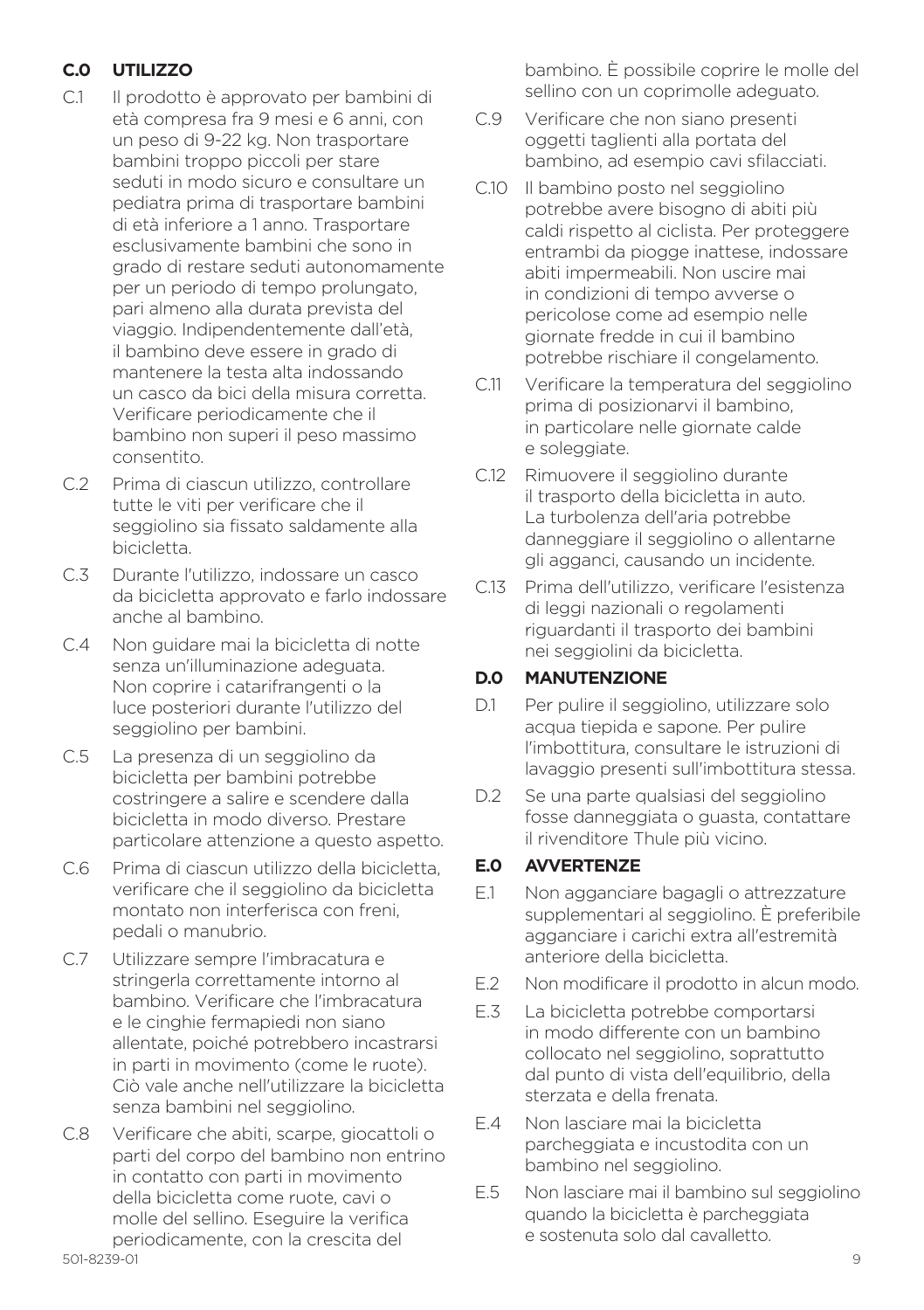- E.6 Non utilizzare il seggiolino nel caso una parte qualsiasi fosse rotta.
- E.7 La mancata osservazione delle istruzioni di sicurezza può causare gravi infortuni o la morte del bambino o del ciclista.
- E.8 Non rimuovere il portachiavi applicato. Le sue dimensioni riducono il rischio di soffocamento del bambino in caso di ingestione.

# **ES**

# **A.0 PRECAUCIÓN**

- A.1 Conserve este manual en un lugar seguro después de montar el asiento para bicicleta. Es posible que usted u otros usuarios necesiten consultarlo en otro momento.
- A.2 Compruebe que su bicicleta es compatible con este asiento infantil. Si tiene alguna duda, compruebe la información que se suministra con la bicicleta o consulte al distribuidor o fabricante de la misma.
- A.3 El fabricante no es responsable de los daños resultantes de un uso que no se recomienda en este manual.

# **B.0 INSTALACIÓN**

- B.1 Identifique la marca del centro de gravedad y monte el asiento lo más adelante posible. Es deseable que la marca quede delante del eje de la rueda trasera y en ningún caso más de 100 mm por detrás de un punto situado en la vertical del eje de dicha rueda.
- B.2 Asegúrese de que los tornillos de la abrazadera están bien apretados y compruébelos con frecuencia.
- B.3 Este producto no está indicado para su uso en un ciclomotor.
- B.4 Para que el niño viaje con la máxima seguridad y comodidad, asegúrese de que el asiento no se incline hacia delante, con el posible riesgo de que el niño se deslice fuera de él. Si es posible, el respaldo debe estar ligeramente inclinado hacia atrás.
- B.5 Compruebe que todas las piezas de la bicicleta funcionan correctamente con el asiento montado.
- B.6 MONTA IF EN CUADRO Monte el asiento como se describe en el

manual del producto. Preste atención al diámetro máximo y mínimo del cuadro.

- B.7 No se puede montar en bicicletas con marcos cuadrados, triangulares, de fibra de carbono o de geometría como en la imagen.
- B.8 Consulte en el manual del producto la anchura máxima del portaequipajes.

## B.9 ASIENTOS TRASEROS PARA AJUSTAR A UN PORTAEQUIPAJES

El asiento solo se debe montar en un portaequipajes que cumpla la norma ISO 11243 y que tenga una capacidad de carga mínima de 25 kg.

B.10 Abroche la correa de seguridad al cuadro de la bicicleta según las instrucciones.

# **C.0 USO**

- C.1 Este producto está aprobado para niños de 9 meses a 6 años, con un peso de entre 9 y 22 kg. No lleve a niños demasiado pequeños y consulte siempre al pediatra antes de llevar a niños menores de 1 año. Lleve solamente a niños que puedan mantenerse sentados sin ayuda durante largo tiempo, como mínimo durante el tiempo previsto del recorrido en bicicleta. Independientemente de su edad, el niño debe ser capaz de sujetar la cabeza mientras lleva puesto un casco para bicicleta de las dimensiones adecuadas. Compruebe periódicamente que el niño no supera el peso máximo permitido.
- C.2 Antes de cada uso, compruebe todos los tornillos para asegurarse de que el asiento está bien sujeto a la bicicleta.
- C.3 Asegúrese de que tanto usted como el niño lleven un casco aprobado para bicicleta antes de montar en ella.
- C.4 Nunca monte en bicicleta por la noche sin la iluminación adecuada. No cubra la luz ni los reflectores traseros de la bicicleta cuando utilice el asiento para niños.
- C.5 La presencia del asiento para niños puede exigirle que cambie la forma de subirse y bajarse de la bicicleta. Preste una atención especial a este tema.
- C.6 Antes de montar en la bicicleta, asegúrese de que el asiento para niños no interfiere con los frenos, los pedales ni la dirección.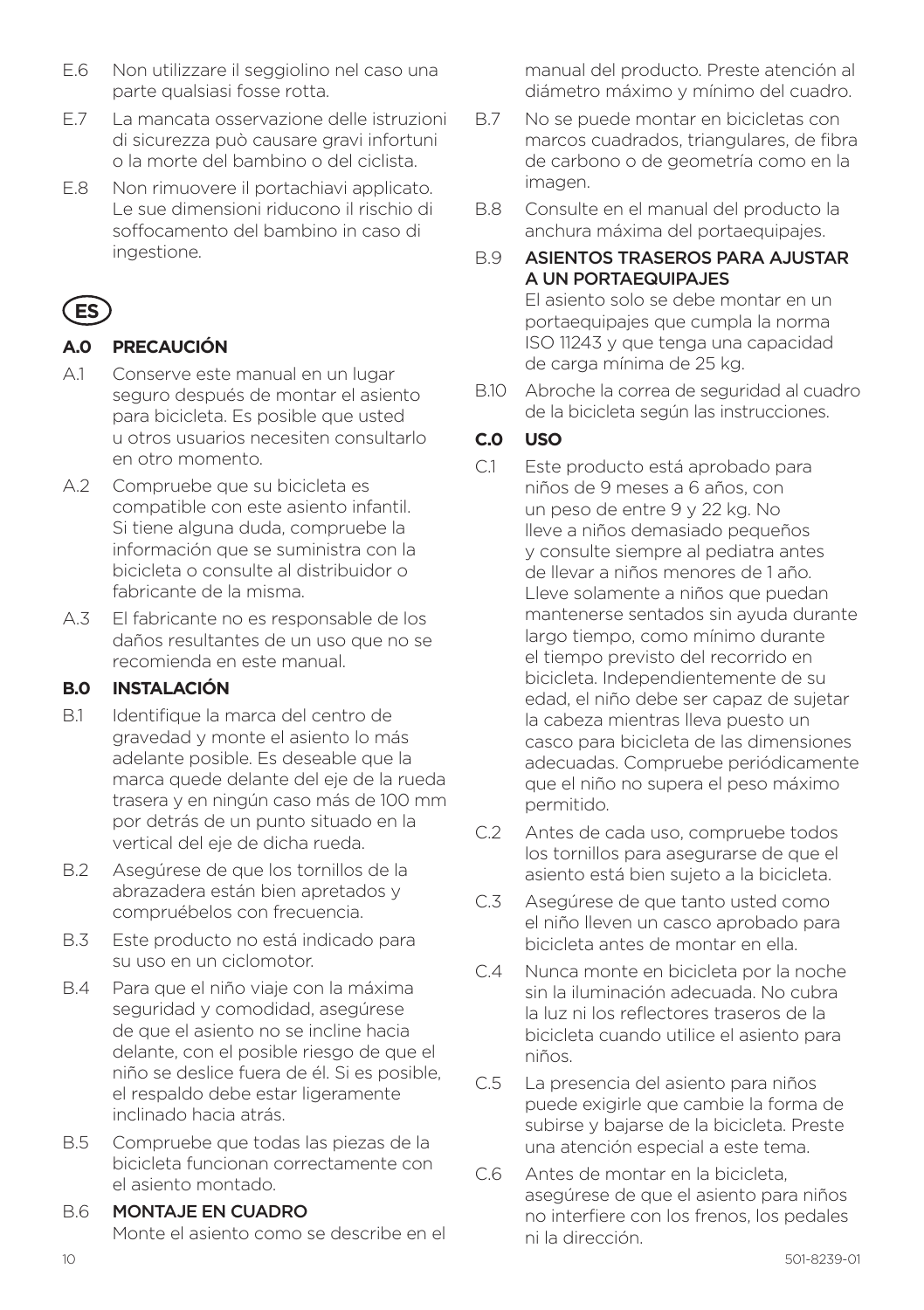- C.7 Utilice siempre el arnés y asegúrese de ajustarlo correctamente alrededor del niño. Compruebe que el arnés y las correas para los pies no están sueltos y que no hay riesgo de que se enganchen con piezas móviles tales como las ruedas. Esto también se aplica cuando se utiliza la bicicleta sin el asiento para niños.
- C.8 Asegúrese de que la ropa, los zapatos, los juguetes o partes del cuerpo del niño no entren en contacto con piezas móviles de la bicicleta tales como ruedas, cables y muelles del sillín. Compruébelo periódicamente a medida que el niño crece. Los muelles del sillín pueden cubrirse con una protección adecuada.
- C.9 Asegúrese de que no haya objetos afilados al alcance del niño, por ejemplo, cables pelados.
- C.10 El niño que ocupe la sillita necesitará estar más abrigado que el adulto que lleve la bicicleta. Para proteger a ambos de la lluvia imprevista, es aconsejable llevar ropa impermeable. No circule nunca en condiciones peligrosas o de tiempo extremo, por ejemplo cuando hace mucho frío, ya que el niño podría sufrir congelación.
- C.11 Compruebe la temperatura de la sillita antes de sentar al niño, especialmente en los días soleados y calurosos.
- C.12 Quite el asiento para niños cuando transporte la bicicleta en automóvil. Las turbulencias podrían causar daños en el asiento o aflojar sus fijaciones, lo que podría dar lugar a un accidente.
- C.13 Antes de utilizar el producto, compruebe si existe algún tipo de legislación y normativas nacionales específicas para el transporte de niños en asientos para bicicletas.

#### **G.0 MANTENIMIENTO**

- D.1 Para limpiar el asiento para niños, utilice agua jabonosa templada. Para limpiar el acolchado, consulte las instrucciones de lavado que se indican en él.
- D.2 Si alguna pieza de la sillita para niños está rota o deteriorada, póngase en contacto con el distribuidor de Thule más cercano.

## **E.0 ADVERTENCIAS**

501-8239-01 11 E.1 No acople equipaje o equipo adicional al asiento para niños. Cualquier carga

adicional se lleva mejor en el extremo delantero de la bicicleta.

- E.2 No modifique el producto en forma alguna.
- E.3 El comportamiento de la bicicleta podría ser diferente con un niño en el asiento, especialmente en lo relativo al equilibrio, la dirección y el frenado.
- E.4 Nunca deje la bicicleta aparcada y sin supervisión con un niño en el asiento.
- E.5 Nunca deje al niño en el asiento si aparca la bicicleta sujeta solo con un pie de apoyo.
- E.6 No utilice la sillita si alguna de sus piezas está rota.
- E.7 El incumplimiento de las instrucciones de seguridad puede producir lesiones graves e incluso la muerte del niño o del adulto que lleva la bicicleta.
- E.8 No retire el anillo incluido, ya que su tamaño reduce el riesgo de asfixia del niño en caso de ingesta.

# **PT**

## **A.0 CUIDADO**

- A.1 Certifique-se de manter este manual em um local seguro após montar a cadeirinha para bicicleta. Você ou outros usuários podem precisar dele para referência futura.
- A.2 Certifique-se de que sua bicicleta seja compatível com esta cadeirinha infantil. Em caso de dúvidas, verifique as informações fornecidas com a bicicleta ou pergunte ao revendedor ou fabricante da bicicleta.
- A.3 O fabricante não é responsável por danos decorrentes de uso além do recomendado neste manual do proprietário.

## **B.0 INSTALAÇÃO**

- B.1 Identifique a marca do centro de gravidade e monte a cadeirinha o mais longe possível. Preferencialmente, posicione essa marca à frente do eixo da roda traseira, mas não mais que 100 mm (3,94") atrás de um ponto verticalmente acima do eixo da roda traseira.
- B.2 Certifique-se de que os parafusos do suporte sejam completamente apertados e verifique-os regularmente.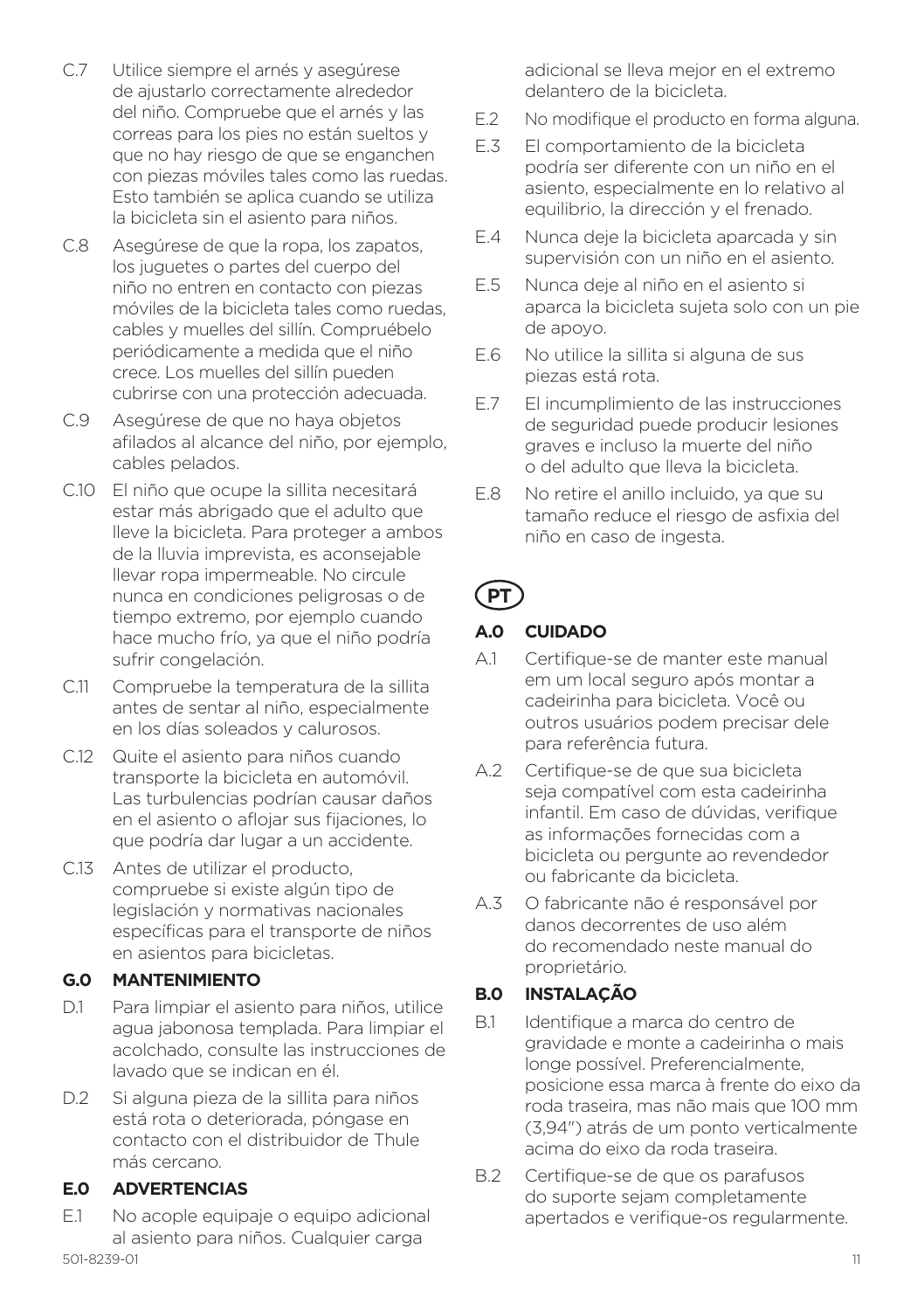- B.3 Este produto não é adequado para uso em ciclomotores.
- B.4 Para proporcionar conforto e segurança máximos à criança, certifique-se de que a cadeirinha não incline para frente, o que poderia permitir que a criança deslizasse para fora dela. Preferencialmente, o encosto deve ser inclinado ligeiramente para trás.
- B.5 Verifique se todas as peças da bicicleta funcionam corretamente com a cadeirinha montada.

#### B.6 MONTAGEM NO QUADRO Monte a cadeirinha conforme descrito no manual do produto. Preste atenção aos diâmetros máximo e mínimo do quadro.

- B.7 A cadeirinha não pode ser montada em bicicletas com quadros retangulares, triangulares ou em fibra de carbono ou com as geometrias mostradas na figura.
- B.8 Consulte o manual do produto para obter informações sobre a largura máxima do suporte de bagagem.
- B.9 CADEIRINHAS TRASEIRAS PARA FIXAÇÃO EM SUPORTE PARA BAGAGEM

Monte a cadeirinha em um suporte para bagagem compatível com a norma ISO 11243 e capacidade de carga mínima de 25 kg.

B.10 Aperte a tira de segurança no quadro da bicicleta de acordo com as instruções.

## **C.0 USO**

- C.1 Este produto foi aprovado para crianças entre 9 meses e 6 anos de idade, com peso entre 9 e 22 kg (20 a 48,5 lbs). Não transporte crianças muito novas e consulte sempre um pediatra antes de transportar crianças com menos de 1 ano de idade. Transporte apenas crianças capazes de sentar sem auxílio por um longo período de tempo, pelo menos pela duração do passeio desejado. Independentemente da idade, a criança deve ser capaz de sustentar a cabeça enquanto usa um capacete para ciclismo do tamanho correto. Verifique regularmente se a criança não excede o peso máximo permitido.
- C.2 Antes de cada utilização, examine todos os parafusos para verificar se

a cadeirinha infantil está presa com segurança à bicicleta.

- C.3 Durante o passeio, certifique-se de que você e a criança usem capacetes aprovados para ciclismo.
- C;4 Nunca ande de bicicleta à noite sem iluminação adequada. Não cubra os refletores ou lanternas traseiros ao usar uma cadeirinha infantil em uma bicicleta.
- C.5 A presença da cadeirinha infantil para bicicleta pode exigir que você mude a maneira que entra e sai da bicicleta. Preste atenção especial a isso.
- C.6 Antes de cada passeio, certifique-se de que a cadeirinha montada na bicicleta não interfira com o freio, pedais ou guidão.
- C.7 Sempre use o cinto e certifique-se de apertá-lo corretamente ao redor da criança. Certifique-se de que o cinto e os apoios para pés não estejam soltos ou possam ficar presos em peças móveis, como as rodas. Isso também se aplica ao usar a bicicleta sem uma criança na cadeirinha.
- C.8 Certifique-se de que roupas, sapatos, brinquedos ou partes do corpo da criança não entrem em contato com quaisquer peças móveis da bicicleta como rodas, cabos e molas do selim. Verifique esses itens regularmente conforme a criança cresce. As molas do selim podem ser cobertas com uma proteção para molas adequada.
- C.9 Certifique-se de que não haja objetos afiados ao alcance da criança, por exemplo, cabos desgastados.
- C.10 A crianca sentada frequentemente precisa de roupas mais quentes do que o ciclista. Para proteger ambos contra chuvas inesperadas, recomenda-se levar roupas à prova d'água. Nunca passeie em condições perigosas ou adversas, como tempo muito frio, que possam fazer a criança sofrer congelamento.
- C.11 Verifique a temperatura da cadeirinha antes de sentar a criança, especialmente em dias quentes e ensolarados.
- C.12 Remova a cadeirinha infantil ao transportar a bicicleta no carro. A turbulência do ar pode danificar a cadeirinha ou afrouxá-la, o que poderia provocar acidentes.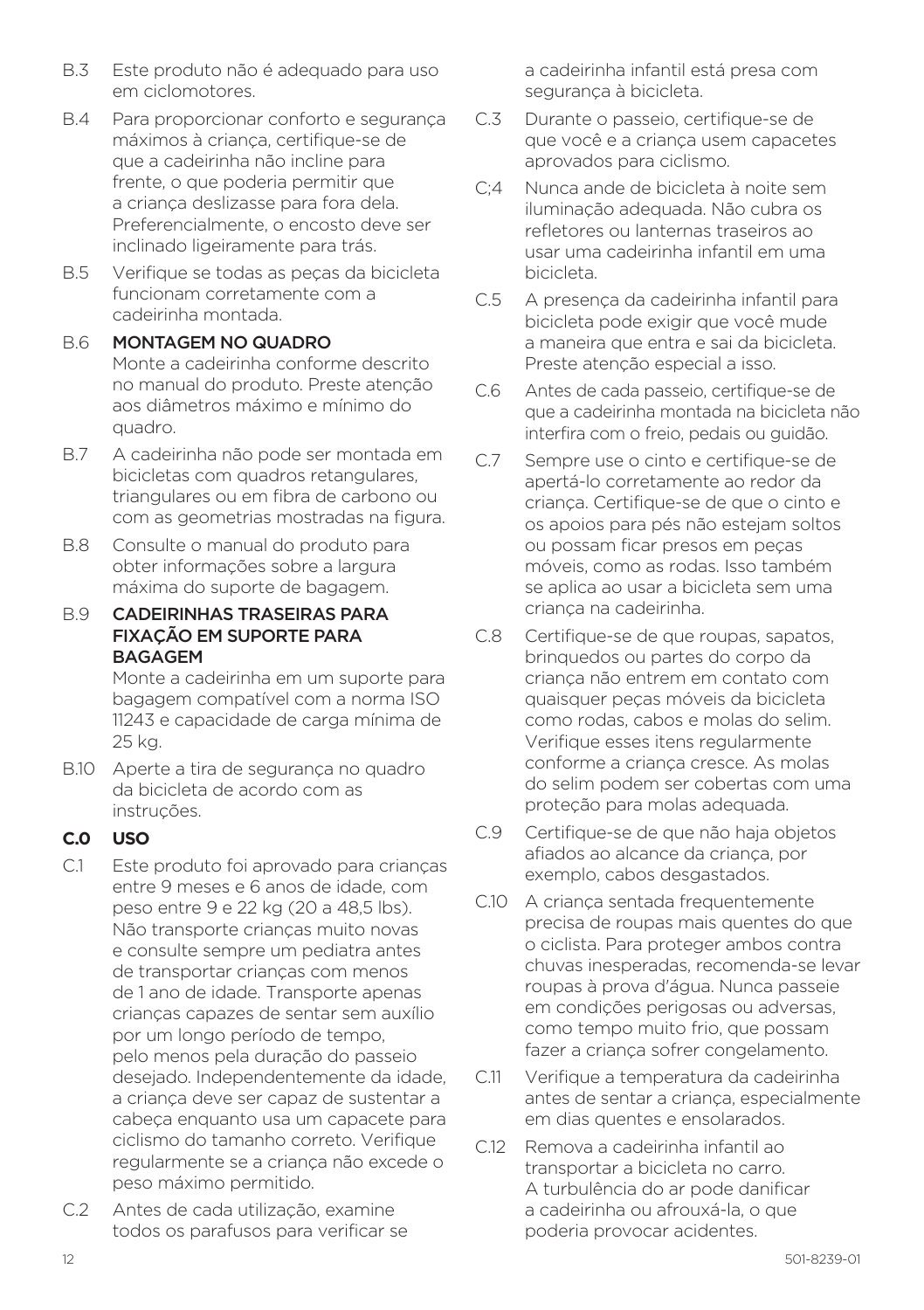C.13 Antes do uso, verifique se há leis e regulamentações nacionais específicas para transportar uma criança em cadeirinhas infantis para bicicleta.

#### **D.0 MANUTENÇÃO**

- D.1 Para limpar a cadeirinha infantil, use apenas água morna com sabão. Para limpar o forro, consulte as instruções de lavagem do próprio forro.
- D.2 Se alguma parte da cadeirinha infantil for danificada ou quebrada, entre em contato com o revendedor Thule mais próximo.

## **E.0 AVISOS**

- E.1 Não anexe bagagens ou equipamentos adicionais à cadeirinha infantil. Qualquer carga adicional deverá ser, preferencialmente, colocada na extremidade frontal da bicicleta.
- E.2 Não modifique o produto de forma alguma.
- E.3 A bicicleta pode apresentar um comportamento diferente com uma criança na cadeirinha, especialmente em relação a equilíbrio, mudanças de direção e frenagem.
- E.4 Nunca deixe a bicicleta estacionada sem supervisão com uma criança na cadeirinha.
- E.5 Nunca deixe a criança na cadeirinha quando a bicicleta estiver estacionada e apoiada apenas por um descanso.
- E.6 Não use a cadeirinha se qualquer uma de suas partes estiver quebrada.
- E.7 Se as instruções de segurança não forem seguidas, ferimentos sérios ou morte da criança ou ciclista poderão ocorrer.
- E.8 Não remova a argola de metal da chave, seu tamanho reduz o risco de asfixia da criança em caso de ingestão.



## **A.0 OBSERVERA!**

- A.1 Spara den här instruktionsboken när du har monterat barnsätet på cykeln. Den kan kanske behövas vid ett senare tillfälle.
- A.2 Kontrollera att det här barnsätet kan monteras på din cykel. Läs den

information som medföljde din cykel om du har några frågor. Du kan även kontakta cykelhandlaren eller cykeltillverkaren för att få svar på dina frågor.

A.3 Tillverkaren ansvarar inte för skador som uppstår om barnsätet används utöver rekommendationerna i den här instruktionsboken.

#### **B.0 INSTALLATION**

- B.1 Identifiera tyngdpunktsmarkeringen och montera sätet så långt fram som möjligt. Markeringen bör vara placerad framför bakhjulets axel, men får under inga omständigheter placeras mer än 100 mm bakom bakhjulets axel.
- B.2 Kontrollera regelbundet att skruvarna för cykelfästet är ordentligt åtdragna.
- B.3 Den här produkten är inte lämplig att använda på en moped.
- B.4 Kontrollera att sätet inte lutar framåt, vilket kan göra att barnet sitter obekvämt eller glider ur sätet. Ryggstödet bör helst luta något bakåt.
- B.5 Kontrollera att samtliga delar på cykeln fungerar korrekt när barnsätet är monterat.

#### B.6 MONTERING PÅ RAM

Montera sätet enligt beskrivningen i produktmanualen. Observera största och minsta ramdiameter.

- B.7 Barnsätet kan inte monteras på cykelramar med tre- eller fyrkantiga ramrör, på cyklar med kolfiberramar eller med de dimensioner som anges i bilden.
- B.8 Se pakethållarens maximala bredd i produktmanualen.

#### B.9 BARNSÄTE FÖR MONTERING PÅ PAKETHÅLLARE

Monteras endast på pakethållare som följer ISO 11243 och har en lastkapacitet på minst 25 kg.

B.10 Fäst säkerhetsremmmen på cykelramen enligt instruktionerna.

## **C.0 ANVÄNDNING**

C.1 Den här produkten är godkänd för barn från cirka 9 månader till 6 år med vikten 9–22 kg. Skjutsa inte ett barn som är för litet och konsultera en barnläkare innan barn yngre än ett år använder barnsätet. Skjutsa endast barn som kan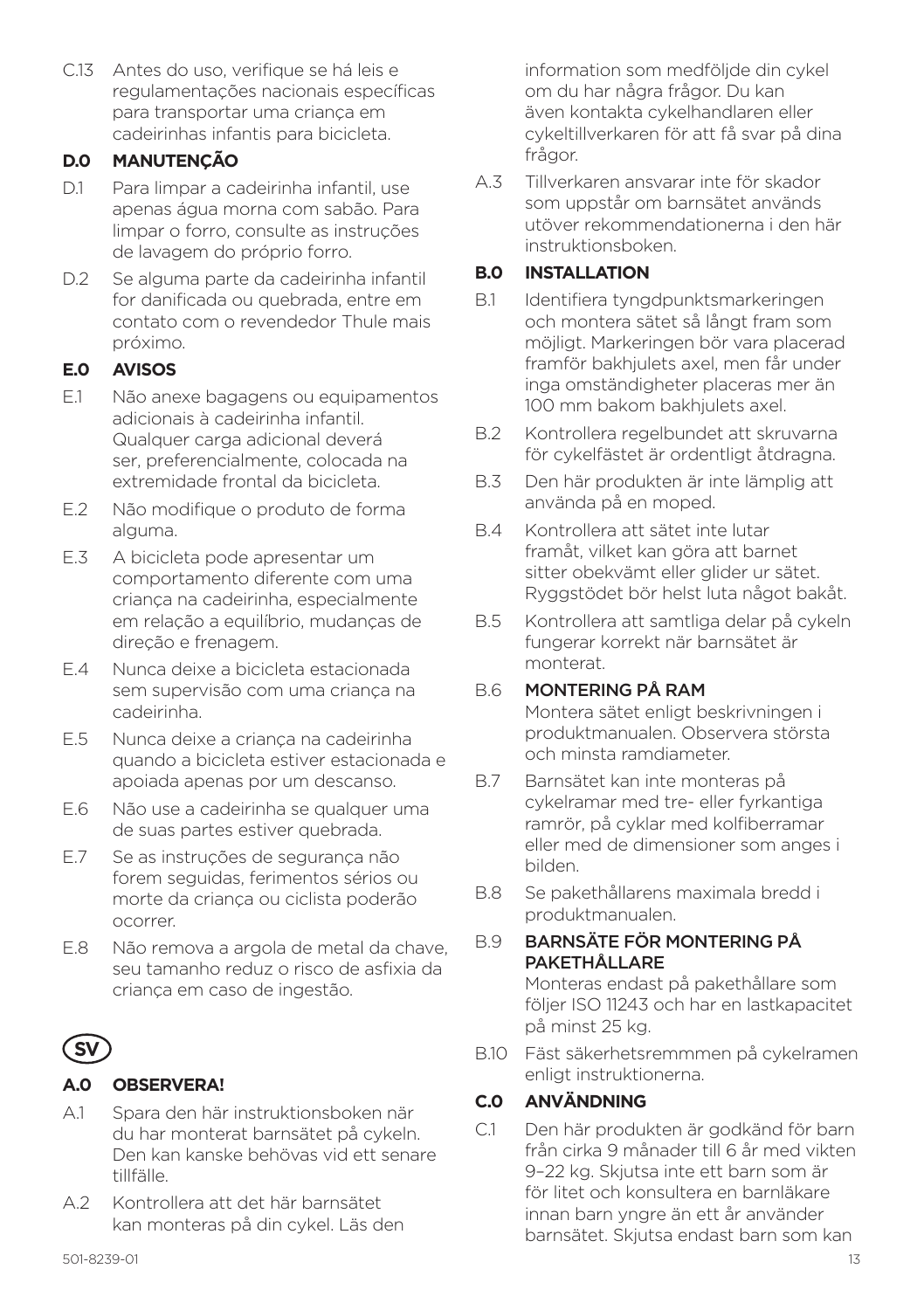sitta utan stöd under längre perioder åtminstone så länge som cykelturen är tänkt att vara. Barnet måste, oberoende av ålder, självt kunna hålla upp huvudet med en cykelhjälm i lämplig storlek på huvudet. Kontrollera regelbundet att barnet inte väger mer än den rekommenderade maxvikten.

- C.2 Kontrollera samtliga skruvar och försäkra dig om att barnsätet är ordentligt fäst i cykeln före varje användning.
- C.3 Var noga med att både du själv och barnet alltid använder godkända cykelhjälmar.
- C.4 Cykla aldrig utan tillräcklig belysning monterad på cykeln. Kontrollera att baklyktan och de bakre reflexerna inte är övertäckta när barnsätet är monterat på en cykel.
- C.5 Du måste kanske ändra ditt sätt att kliva på och av cykeln när du använder ett barnsäte. Det är viktigt att tänka på hur du ska göra detta.
- C.6 Innan du börjar cykla bör du varje gång kontrollera att barnsätet inte hindrar någon viktig funktion på cykeln, till exempel dess bromsar eller styrning, eller möjligheten att trampa ordentligt.
- C.7 Använd alltid selen och var noga med att spänna fast barnet ordentligt. Kontrollera att selen och fotremmarna sitter fast i barnsätet och inte kan fastna i några rörliga delar, till exempel cykelns hiul. Det är lika viktigt att kontrollera detta även när inget barn sitter i sätet.
- C.8 Kontrollera att barnets kläder, skor, leksaker eller kroppsdelar inte kommer i kontakt med några av cykelns rörliga delar, till exempel dess hjul, kablar eller sadelfjädrar. Gör dessa kontroller regelbundet i takt med att barnet växer. Cykelns sadelfjädrar kan täckas över med lämpliga fjäderskydd.
- C.9 Kontrollera att inga vassa delar, till exempel fransade kablar, finns inom räckhåll för barnet.
- C.10 Barnet i barnsätet behöver oftast ha varmare kläder än den som cyklar. Det kan även vara praktiskt att använda vattentäta kläder som skydd mot oväntade regnskurar. Cykla aldrig under dåliga eller farliga förhållanden, till

exempel i kallt väder som kan leda till att barnet får frostskador.

- C.11 Kontrollera barnsätets temperatur, framförallt under varma och soliga dagar, innan du placerar barnet i sätet.
- C.12 Låt aldrig barnsätet sitta kvar på cykeln när du transporterar den på en bil. Luftströmmarna runt bilen kan skada sätet eller orsaka att det inte längre sitter fast lika väl i cykeln, vilket i sin tur kan ge upphov till olyckor.
- C.13 Innan du använder barnsätet bör du kontrollera om det finns några nationella lagar eller regler som gäller transporter av barn i cykelsäten.

#### **D.0 UNDERHÅLL**

- D.1 Använd endast ljummet tvålvatten när du rengör barnsätet. Tvättråd för sittdynan finns på dynan.
- D.2 Kontakta närmaste Thule-återförsäljare om någon del av barnsätet skadas eller går sönder.

#### **E.0 VARNINGAR**

- E.1 Fäst inte extra bagage eller utrustning i barnsätet. Extra last bör fästas på cykelns främre del.
- E.2 Ändra inte produkten på något sätt.
- E.3 Cykeln kan få förändrade köregenskaper med ett barn i barnsätet, framförallt vad gäller balansen, styrningen och inbromsningar.
- E.4 Lämna aldrig cykeln utan uppsikt när den är parkerad och det sitter ett barn i barnsätet.
- E.5 Lämna aldrig barnet i barnsätet när cykeln är parkerad och endast vilar på sidostödet.
- E.6 Använd inte barnsätet om någon av dess delar är trasig.
- E.7 Om säkerhetsanvisningarna inte följs kan cyklisten eller barnet drabbas av allvarliga skador eller dödsfall.
- E.8 Ta inte bort nyckelringen: storleken på den minskar risken för kvävning om ditt barn skulle råka stoppa nyckeln i munnen.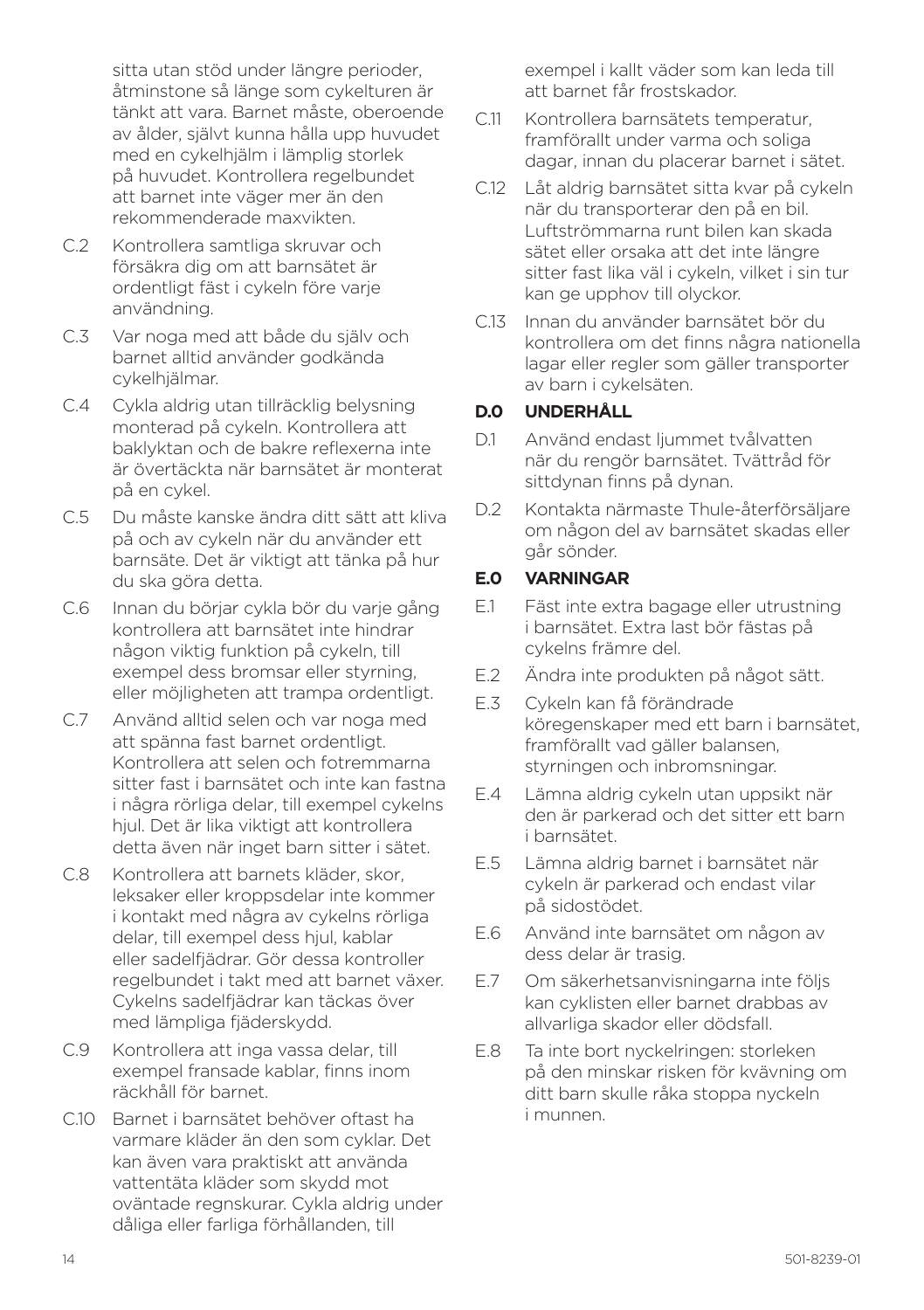

#### **A.0 FORSIGTIG**

- A.1 Sørg for at opbevare denne manual sikkert, efter du har monteret barnesædet. Du eller andre brugere kan få brug for den ved senere lejligheder.
- A.2 Du skal sikre dig, at din cykel passer til dette barnesæde. Hvis du har nogen spørgsmål, så se venligst den information, der fulgte med cyklen, eller spørg cykelhandleren eller producenten til råds.
- A.3 Producenten er ikke ansvarlig for skader, der måtte opstå som følge af anvendelse ud over, hvad der anbefales i denne vejledning.

#### **B.0 INSTALLATION**

- B.1 Gå ud fra tyngdepunktsmarkeringen, og monter sædet så langt fremme som muligt. Mærket skal helst sidde foran baghjulets aksel, men under ingen omstændigheder mere end 100 mm (3,94") bag punktet lige over baghjulets aksel.
- B.2 Sørg for, at beslagskruerne er strammet helt til, og tjek dem jævnligt.
- B.3 Dette produkt er ikke egnet til brug på en knallert.
- B.4 For at sikre optimal komfort og sikkerhed for barnet skal du sørge for, at sædet ikke skråner fremad, så barnet kan glide ud af det. Ryglænet skal helst skråne let bagud.
- B.5 Tjek, at alle cyklens dele fungerer korrekt med sædet monteret.

#### B.6 STELMONTERET

Monter sædet som beskrevet i produktvejledningen. Overhold stellets maksimum- og minimumdiameter.

- B.7 Kan ikke monteres på cykler med firkantede stel, trekantede stel eller kulfiberstel eller geometri som på billedet.
- B.8 Tjek maksimumbredde af bagagebærer i produktvejledningen.

#### B.9 STOLE TIL BAGMONTERING PÅ **BAGAGEBÆRER**

Stolen må kun monteres på en bagagebærer, der overholder ISO 11243 og har en lastkapacitet på minimum 25 kg.

B.10 Fastgør sikkerhedsstroppen på cykelstellet i henhold til instruktionen.

#### **C.0 ANVENDELSE**

- C.1 Dette produkt er godkendt til børn i alderen 9 måneder og op til 6 år, med en vægt på 9-22 kg. Brug ikke sædet til yngre børn, som er for små til at sidde sikkert, og spørg din læge, inden du anvender sædet til børn under 1 år. Kør kun med børn, der kan sidde alene i længere tid ad gangen eller i hvert fald, så længe cykelturen varer. Uanset barnets alder skal barnet selv kunne holde sit hoved oppe med en korrekt tilpasset cykelhjem på hovedet. Tjek regelmæssigt, at barnet ikke overskrider maksimalvægten.
- C.2 Før hver brug skal du tjekke alle skruer for at sikre dig, at barnesædet er fastgjort korrekt på cyklen.
- C.3 Sørg for, at både du og barnet bærer en godkendt cykelhjelm under kørslen.
- C.4 Kør aldrig på cykel efter mørkets frembrud uden godkendte lygter. Sørg for, at de bagerste reflekser eller baglys ikke er tildækket, når du anvender et barnesæde på cyklen.
- C.5 Tilstedeværelsen af et barnesæde kan kræve, at du ændrer den måde, du stiger af og på cyklen. Vær venligst opmærksom på dette.
- C.6 Inden du kører af sted, skal du hver gang sikre, at barnesædet ikke kommer i vejen for bremser, pedaler eller styr.
- C.7 Brug altid selen, og sørg for, at den er korrekt fastgjort omkring barnet. Sørg for, at selen og fodremmene ikke er løse eller kan komme i klemme i bevægelige dele såsom hjulene. Dette gælder også, når du anvender cyklen uden et barn i sædet.
- C.8 Sørg for, at barnets tøj, sko, legetøj eller kropsdele ikke kommer i kontakt med nogen af cyklens bevægelige dele, såsom hjul, kabler og saddelfjedrer. Tjek dette regelmæssigt, efterhånden som barnet vokser. Saddelfjedrer kan eventuelt dækkes med en passende fjederbeskyttelse.
- C.9 Sørg for, at der ikke er nogen skarpe genstande inden for barnets rækkevidde, f.eks. flossede kabler.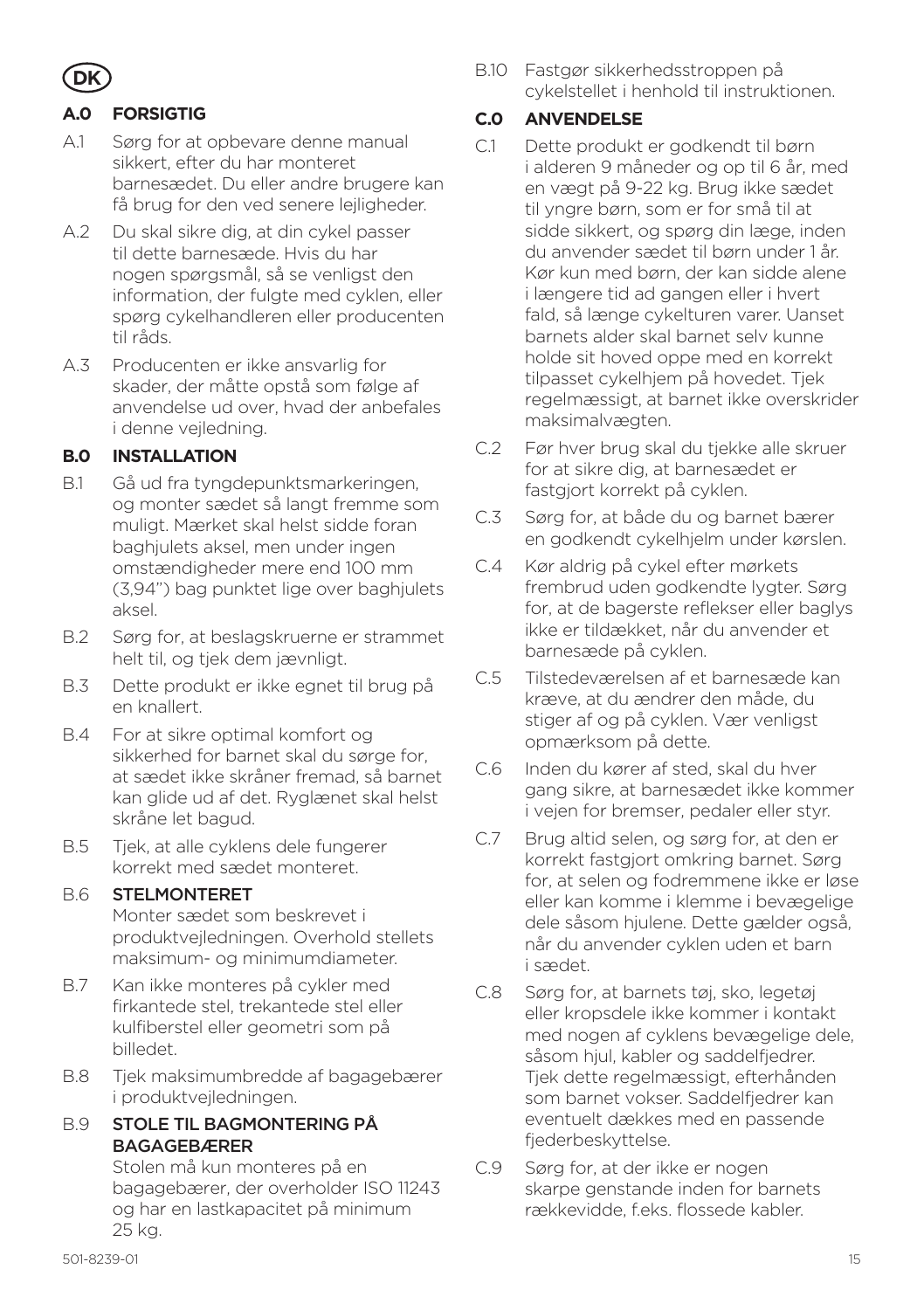- C.10 Barnet i barnesædet har ofte brug for at være varmere klædt på end cyklisten. For at beskytte jer begge mod uventet regn er vandtæt beklædning en god ide. Kør aldrig under barske eller farlige forhold som kraftig frost, der kunne give barnet forfrysninger.
- C.11 Tjek sædets temperatur, inden du sætter barnet i det, særligt på varme, solrige dage.
- C.12 Fjern barnesædet, når du transporterer cyklen på en bil. Vinden kan forårsage skader på sædet eller rive det løs fra cyklen, hvilket kan resultere i en ulykke.
- C.13 Tjek inden anvendelse, om der er nogen nationale love eller regler, der gælder specielt for transport af børn på cykelsæder.

#### **D.0 VEDLIGEHOLDELSE**

- D.1 Barnesædet rengøres med lunkent sæbevand. Se vaskeanvisningen på siddepuden angående rengøring af denne.
- D.2 Kontakt venligst din nærmeste Thule-forhandler, hvis nogen del af barnesædet er beskadiget eller defekt.

#### **E.0 ADVARSLER**

- E.1 Monter ikke ekstra bagage eller udstyr på barnesædet. Eventuel ekstra bagage eller udstyr anbringes bedst foran på cyklen.
- E.2 Produktet må ikke ændres eller tilpasses på nogen måde.
- E.3 Cyklen kan opføre sig anderledes med et barn i sædet, især hvad angår balance samt styre- og bremsefunktion.
- E.4 Efterlad aldrig cyklen parkeret uden opsyn med et barn i sædet.
- E.5 Efterlad aldrig barnet i sædet, når cyklen er parkeret og kun støttet af en støttefod.
- E.6 Brug ikke sædet, hvis en del af det er i stykker.
- E.7 Manglende overholdelse af sikkerhedsanvisningerne kan føre til alvorlige skader eller død for barnet eller cyklisten.
- E.8 Den monterede nøglering må ikke fiernes. Dens størrelse minimerer risikoen for kvælning, hvis et barn kommer til at sluge den.



#### **A.0 FORSIKTIG**

- A.1 Ta vare på denne brukerveiledningen når du har montert barnesetet. Du eller andre brukere kan ha behov for å se i den senere.
- A.2 Sjekk at sykkelen kan brukes sammen med dette barnesetet. Dersom du har spørsmål, kan du se i informasjonen som følger med sykkelen, eller du kan spørre sykkelforhandleren eller produsenten.
- A.3 Produsenten kan ikke holdes ansvarlig for skader som skyldes bruk utover det som er anbefalt i denne brukerveiledningen.

#### **B.0 MONTERING**

- B.1 Finn balansepunktmerket og monter setet så langt fremme som mulig. Balansepunktmerket bør være foran bakhjulsakslingen og under ingen omstendighet lenger bak enn 100 mm (3,94 tommer), målt i forhold til den loddrette forlengelsen av akslingen.
- B.2 Sjekk regelmessig at brakettskruene er strammet godt til.
- B.3 Dette produktet egner seg ikke for bruk på mopeder.
- B.4 Av hensyn til barnets komfort og sikkerhet må barnesetet ikke skråne nedover framover, slik at barnet kan gli ut av det. Ryggstøtten bør skråne svakt bakover.
- B.5 Sjekk at sykkelen fungerer som den skal når barnesetet er montert.

#### B.6 RAMMEMONTERT

Monter setet slik det beskrives i produkthåndboken, og vær obs på maksimum og minimum rammediameter.

- B.7 Barnesetet kan ikke monteres på sykler med firkantede rammer, trekantede rammer, karbonfiber-rammer eller rammeformene som er vist på bildet.
- B.8 Sjekk produkthåndboken for informasjon om maksimal bredde på bagasjebrettet.

#### B.9 BAKSETER SOM FESTES PÅ BAGASJEBRETT

Barnesetet skal kun monteres på bagasjebrett som innfrir ISO 11243 og har en lastekapasitet på minst 25 kg.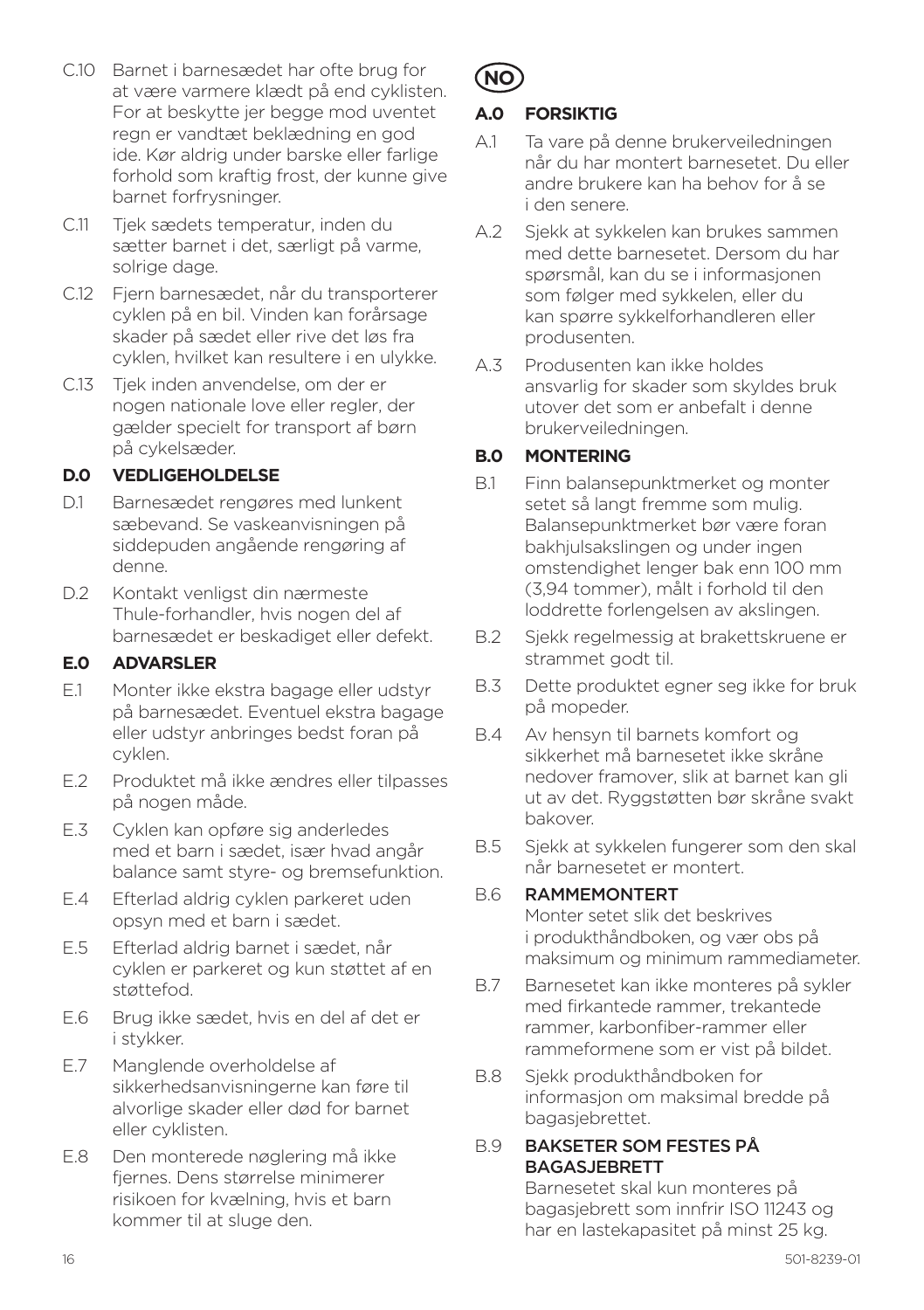B.10 Fest sikkerhetsstroppen på sykkelrammen i tråd med instruksjonene.

#### **C.0 BRUK**

- C.1 Dette produktet er godkjent for barn fra 9 måneder til 6 år, med en vekt på 9–22 kg. Ikke bruk barnesetet til barn som er for små. Rådfør deg med en barnelege før du bruker setet til et barn som er under 1 år gammelt. Bruk setet kun til barn som er i stand til å sitte uten støtte over lengre tidsperioder. Barnet må som minimum være i stand til å sitte uten støtte under hele sykkelturen. Uansett alder må barnet kunne holde hodet oppe mens det har på seg en sykkelhjelm av korrekt størrelse. Sjekk regelmessig at barnet ikke overskrider maksimumsvekten.
- C.2 Sjekk alle skruer før hver bruk for å sørge for at barnesetet er trygt festet til sykkelen.
- C.3 Under sykkelturen må både du og barnet ha på godkjente sykkelhjelmer.
- C.4 Sykle aldri om kvelden uten tilstrekkelig med lys på sykkelen. Dekk ikke til de bakre refleksene eller baklyset når du bruker barnesetet på en sykkel.
- C.5 Når det er montert barnesete på sykkelen, må du kanskje endre hvordan du stiger på eller går av sykkelen. Vær ekstra oppmerksom på dette.
- C.6 Sjekk før hver tur at det påmonterte barnesetet ikke hindrer bremser, pedaler eller styring.
- C.7 Bruk alltid festeselen, og sjekk at det er korrekt festet til barnet. Sjekk at festeselen og fotstroppene ikke er løse eller kan vikle seg inn i bevegelige deler som for eksempel hjulene. Dette gjelder også når du bruker sykkelen uten barn i setet.
- C.8 Sjekk at barnets klær, sko, leker eller kroppsdeler ikke kommer i kontakt med bevegelige deler på sykkelen (f.eks. hjul, vaiere og setefjær). Sjekk dette regelmessig etter som barnet vokser til. Setefjærene kan dekkes til med et egnet fjærdeksel.
- C.9 Sjekk at det ikke finnes skarpe gjenstander (f.eks. frynsete kabler) innenfor barnets rekkevidde.
- 501-8239-01 17 C.10 Et barn som transporteres i setet, vil ofte ha større behov for varme klær

enn syklisten. Det kan være lurt å bruke vanntette ytterklær i tilfelle det skulle begynne å regne. Sykle aldri i uvær eller under forhold som kan være farlige for barnet (f.eks. ved kaldt vær der barnet risikerer frostskader).

- C.11 Sjekk temperaturen i setet før du setter barnet i det. Dette er særlig viktig på varme, solfylte dager.
- C.12 Ta av barnesetet når du transporterer sykkelen på en bil. Luftturbulens kan skade setet eller løsne fester, noe som kan føre til ulykker.
- C.13 Før du tar i bruk barnesetet, bør du sjekke eventuelle nasjonale lover eller forskrifter som gjelder transport av barn i barnesete på sykkel.

#### **D.0 VEDLIKEHOLD**

- D.1 Rengjør barnesetet med lunket såpevann (se den separate rengjøringsveiledningen for polstringer).
- D.2 Kontakt nærmeste Thule-forhandler dersom en del av barnesetet blir skadet eller ødelagt.

#### **E.0 ADVARSLER**

- E.1 Ikke fest ekstra bagasje eller utstyr til barnesetet. All ekstra vekt bør festes foran på sykkelen.
- E.2 Ikke utfør noen form for endringer på produktet.
- E.3 Sykkelen kan oppføre seg annerledes (særlig med tanke på balanse, styring og bremsing) når det sitter et barn i barnesetet.
- E.4 La aldri sykkelen stå uten tilsyn mens det sitter et barn i barnesetet.
- E.5 Aldri la barnet sitte igjen i setet når sykkelen står parkert med bare fotstøtten som støtte.
- E.6 Ikke bruk setet dersom en del av det er ødelagt.
- E.7 Dersom disse sikkerhetsanvisningene ikke følges, kan barnet eller syklisten risikere alvorlige eller livstruende skader.
- E.8 Ikke fjern den tilkoblede nøkkelringen. Størrelsen på nøkkelringen reduserer barnets risiko for kvelning ved svelging.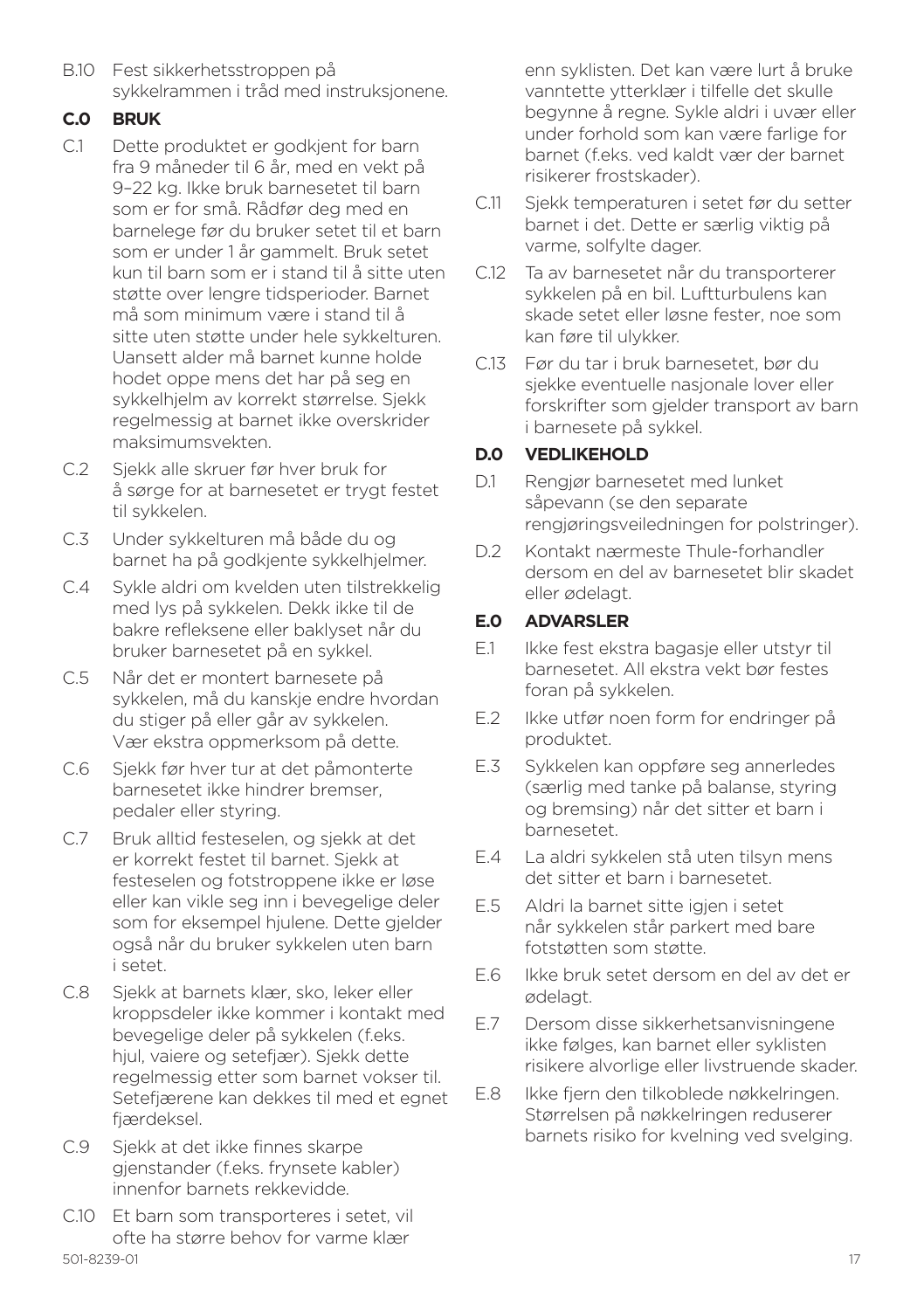

#### **A.0 VAARA**

- A.1 Pidä tämä opas tallessa lastenistuimen asentamisen jälkeen. Oppaasta voi olla apua myöhemmin sinulle tai muille käyttäjille.
- A.2 Varmista, että polkupyöräsi on yhteensopiva tämän lastenistuimen kanssa. Jos sinulla on kysyttävää, tarkista polkupyörän mukana toimitetut tiedot tai ota yhteyttä polkupyörän myyjään tai valmistajaan.
- A.3 Valmistaja ei vastaa vahingoista, jotka aiheutuvat tässä oppaassa annettujen suositusten vastaisesta käytöstä.

#### **B.0 ASENNUS**

- B.1 Painopisteen keskikohta on merkitty istuimeen. Asenna istuin niin eteen kuin se on mahdollista. Painopisteen keskikohtamerkin tulisi olla takarenkaan akselin etupuolella ja se ei saa missään tapauksessa olla yli 100 mm takarenkaan akselia taaempana.
- B.2 Varmista, että kiinnikkeen ruuvit on kiristetty kunnolla, ja tarkista ne usein.
- B.3 Tämä tuote ei sovellu asennettavaksi mopoon.
- B.4 Jotta lapsen asento olisi optimaalinen ja mukava, varmista, ettei istuin vietä eteenpäin. Muutoin lapsi liukuu istuimelta. Ihanteellisinta on, jos selkänoja viettää hieman taaksepäin.
- B.5 Tarkista, että kaikki polkupyörän osat toimivat oikein istuimen ollessa kiinnitettynä.

#### B.6 RUNKOON ASENNETTAVA

Asenna istuin sen käyttöohjeessa kuvatulla tavalla. Kiinnitä erityishuomiota rungon vähimmäisja enimmäishalkaisijaan.

- B.7 Istuinta ei voi asentaa polkupyöriin, joiden runkoputket ovat nelikulmaiset tai kolmionmuotoiset tai joissa on hiilikuiturunko, eikä oheisessa kuvassa esitettyihin runkomuotoihin.
- B.8. Tarkasta taakkatelineen enimmäisleveys tuotteen käyttöohjeesta.

#### B.9 TAAKKATELINEESEEN KIINNITETTÄVÄT TAKAISTUIMET

Asenna istuin vain taakkatelineeseen, jolla on ISO 11243 -hyväksyntä ja vähintään 25 kg:n kuormakapasiteetti. B.10 Kiinnitä turvahihna polkupyörän runkoon ohjeiden mukaisesti.

#### **C.0 KÄYTTÖ**

- C.1. Tämä tuote on hyväksytty 9 kk – 6 vuotta vanhoille, 9–22 kg:n painoisille lapsille. Älä kuljeta istuimessa liian nuoria lapsia. Kysy neuvoa lastenlääkäriltä ennen alle vuoden vanhan lapsen kuljettamista istuimessa. Kuljeta vain lapsia, jotka pystyvät istumaan pitkään omatoimisesti (vähintään pyörämatkan ajan). Iästä riippumatta lapsen on kyettävä pitämään päänsä pystyssä oikeankokoinen pyöräilykypärä päässään. Tarkista säännöllisesti, ettei lapsi ylitä sallittua enimmäispainoa.
- C.2 Tarkasta ennen käyttöä, että lastenistuin on kiinnitetty tukevasti polkupyörään kaikilla ruuveilla.
- C.3 Käytä aina ajaessasi hyväksyttyä pyöräilykypärää ja pue aina kypärä myös lapselle.
- C.4 Älä aja polkupyörällä öisin ilman riittävää valaistusta. Älä peitä lastenistuimella polkupyörän takaheijastimia tai takavaloa.
- C.5 Lastenistuin voi edellyttää, että muutat tapaa, jolla nouset polkupyörän päälle ja pois sen päältä. Kiinnitä erityistä huomiota tähän.
- C.6 Varmista aina ennen liikkeelle lähtemistä, että lastenistuin ei haittaa jarruttamista, polkemista eikä ohjaamista.
- C.7 Käytä aina valjaita ja varmista, että asetat ne oikein lapsen päälle. Varmista, etteivät valjaat ja jalkahihna ole löysällä ja etteivät ne voi joutua kosketuksiin liikkuvien osien, kuten renkaiden kanssa. Tämä koskee myös tilanteita, joissa ajat polkupyörällä ilman lasta istuimessa.
- C.8 Varmista, etteivät lapsen vaatteet, kengät, lelut tai ruumiinosat pääse kosketuksiin polkupyörän liikkuvien osien (kuten renkaiden, kaapeleiden tai satulan jousien) kanssa. Tarkista tämä säännöllisesti lapsen kasvaessa. Satulan jouset voi peittää asianmukaisella jousisuojuksella.
- C.9 Varmista, ettei lapsen lähellä ole teräviä esineitä, kuten hankautuneita kaapeleita.
- C.10 Paikallaan istuva lapsi on puettava lämpimämmin kuin pyöräilijä. Sateen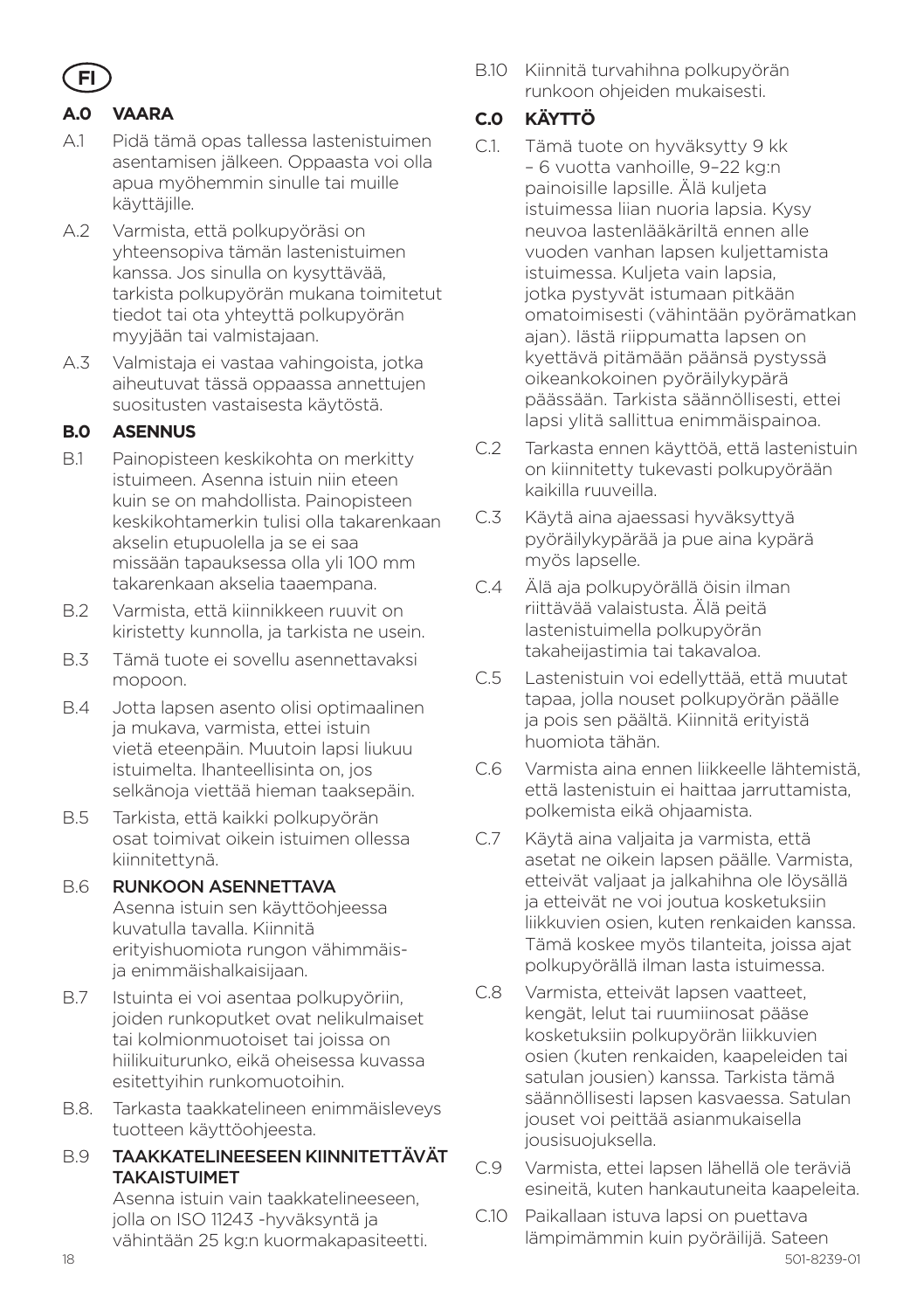varalta mukana kannattaa pitää sadetta pitäviä vaatteita. Älä koskaan aja epäsuotuisissa tai vaarallisissa olosuhteissa, kuten niin kylmässä, että lapsi voi altistua paleltumille.

- C.11 Tarkista istuimen lämpötila ennen lapsen asettamista siihen, erityisesti kuumalla ja aurinkoisella säällä.
- C.12 Irrota lastenistuin, kun kuljetat polkupyörää autolla. Ilmavirta voi vahingoittaa istuinta tai heikentää sen kiinnitystä, mistä voi aiheutua vaaratilanteita.
- C.13 Tarkista ennen käyttöä, onko lapsen kuljettamisesta polkupyörällä lastenistuimessa paikallisia säädöksiä tai määräyksiä.

## **D.0 YLLÄPITO**

- D.1 Käytä lastenistuimen puhdistamiseen vain haaleaa saippuavettä. Pehmusteen voi pestä siinä olevien pesuohjeiden mukaisesti.
- D.2 Jos jokin lastenistuimen osa vaurioituu tai rikkoutuu, ota yhteyttä lähimpään Thule-jälleenmyyjään.

#### **E.0 VAROITUKSET**

- E.1 Älä kiinnitä ylimääräisiä tavaroita tai varusteita lastenistuimeen. Lisäkuorma kannattaa sijoittaa polkupyörän etupuolelle.
- E.2 Älä muokkaa tuotetta millään tavalla.
- E.3 Polkupyörä saattaa toimia eri tavoin lastenistuimen ollessa asennettuna. Vaikutus voi näkyä erityisesti pyörän tasapainossa, ohjattavuudessa ja jarrutuksissa.
- E.4 Älä koskaan jätä polkupyörää valvomatta lapsen ollessa istuimessa.
- E.5 Älä koskaan jätä lasta istuimen, kun polkupyörä on pysäköitynä pelkän jalkatuen varassa.
- E.6 Älä käytä istuinta, jos jokin sen osa on rikkoutunut.
- E.7 Turvaohjeiden noudattamatta jättäminen voi aiheuttaa vakavien vammojen tai kuolemanvaaran lapselle tai pyöräilijälle.
- E.8 Älä irrota kiinnitettyä avainrengasta. Sen koko vähentää tukehtumisen vaaraa.

# **ET**

## **A.0 TÄHELEPANU**

- A.1 Kui olete lasteistme jalgrattale paigaldanud, hoidke see juhend turvalises kohas alles. Teil või teistel kasutajatel võib seda edaspidi vaja minna.
- A.2 Veenduge, et teie jalgratas sobib selle lasteistmega kasutamiseks. Kui teil on küsimusi, lugege jalgrattaga kaasas olnud teavet või pöörduge jalgratta edasimüüja või tootja poole.
- A.3 Tootja ei vastuta kahjude eest, mis tulenevad sellest, et toodet ei kasutata selles juhendis soovitatud viisil.

#### **B.0 PAIGALDUS**

- B.1 Leidke raskuskeskme tähis ja paigaldage iste nii kaugele ette, kui võimalik. See tähis peaks jääma tagaratta telje ette, kuid mitte mingil juhul tagaratta vertikaalteljest kaugemale kui 100 mm (3,94").
- B.2 Veenduge, et klambri kruvid on tugevasti kinni ja kontrollige neid regulaarselt.
- B.3 See toode ei sobi kasutamiseks mopeedidel.
- B.4 Lapse optimaalse mugavuse ja turvalisuse tagamiseks veenduge, et iste poleks ettepoole kaldu, nii et laps võiks sellest välja libiseda. Seljatugi peaks olema veidi tahapoole kaldu.
- B.5 Kontrollige, et kõik jalgratta funktsioonid töötavad õigesti, kui iste on paigaldatud.

# B.6 RAAMILE PAIGALDATAV

Paigaldage iste tootejuhendis kirjeldatud viisil. Pöörake tähelepanu maksimaalsele ja minimaalsele raami diameetrile.

- B.7 Lasteistet ei saa paigaldada nelikantvõi kolmkanttoruga raamidele, süsinikraamidele ega muu kujuga raamidele pildi järgi.
- B.8 Kontrollige pakiraami maksimumlaiust tootejuhendist.

#### B.9 ISTME KINNITAMINE PAKIRAAMILE Paigaldage iste ainult pakiraamidele, mis vastavad standardile ISO 11243 ja mille minimaalne kandevõime on 25 kg.

B.10 Kinnitage turvarihm rattaraami külge vastavalt juhisele.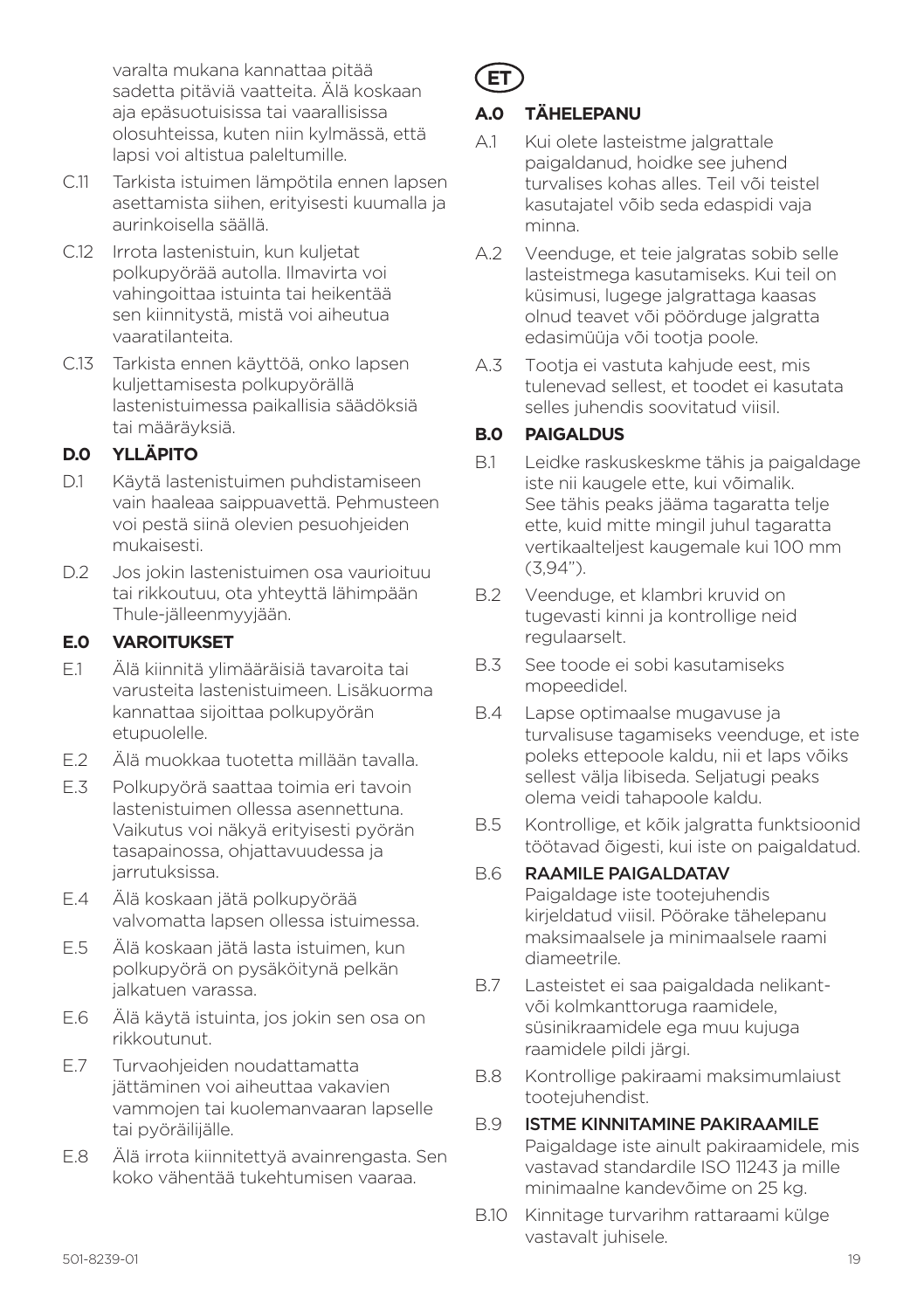#### **C.0 KASUTAMINE**

- C.1 See toode on heaks kiidetud 9 kuu kuni 6 aasta vanuste 9–22 kg laste sõidutamiseks. Ärge sõidutage sellega liiga väikest last ja enne, kui transpordite alla 1-aastast last, konsulteerige alati lastearstiga. Sõidutage ainult lapsi, kes suudavad pikema aja jooksul (vähemalt plaanitud jalgrattamatka aja) istuda teiste abita. Vanusest sõltumata peab laps saama õige suurusega jalgrattakiivrit kandes hoida pead püsti. Kontrollige regulaarselt, et lapse kaal ei ületaks suurimat lubatud kaalu.
- C.2 Enne iga kasutamist vaadake üle kõik kruvid, et kontrollida, kas lasteiste on ratta külge turvaliselt kinnitatud.
- C.3 Sõidu ajal peate nii teie kui ka teie laps kandma nõuetele vastavat jalgrattakiivrit.
- C.4 Ärge kunagi sõitke öösel jalgrattaga, kui pole piisavalt valgust. Kui kasutate jalgrattal lasteistet, ärge katke tagumisi helkureid ega tagatuld kinni.
- C.5 Kui jalgrattale on paigaldatud lasteiste, peate võib-olla muutma jalgrattale istumise ja jalgrattalt maha tulemise viisi. Pöörake sellele erilist tähelepanu.
- C.6 Enne iga sõitu veenduge, et paigaldatud jalgrattaiste ei häiri pidurdamist, pedaalimist ega juhtimist.
- C.7 Kasutage alati turvarihmu ja veenduge, et kinnitate need lapse ümber õigesti. Veenduge, et turvarihmad ja jalarihmad pole liiga lõdvalt kinnitatud ega jääks liikuvate osade (nt rataste) vahele kinni. See kehtib ka siis, kui kasutate jalgratast ilma lapseta.
- C.8 Veenduge, et lapse riided, jalanõud, mänguasjad ega kehaosad ei puutuks kokku jalgratta liikuvate osadega (nt rataste, rehvide või sadulavedrudega). Kontrollige seda lapse kasvamise ajal regulaarselt. Sadulavedrud saab katta sobiva vedrukaitsega.
- C.9 Veenduge, et lapse käeulatuses poleks teravaid objekte (nt kulunud trosse).
- C.10 Lasteistmel istuvale lapsele tuleb sageli panna selga soojemad riided kui juhile. Ootamatu vihma kaitseks tasuks kanda veekindlaid riideid. Ärge kunagi sõitke karmides või ohtlikes oludes, näiteks

külma ilmaga, kui laps võib saada külmakahjustusi.

- C.11 Enne kui asetate lapse istuma, kontrollige istme temperatuuri (eriti kuumal ja päikselisel päeval).
- C.12 Kui soovite jalgratast transportida autoga, eemaldage lasteiste. Õhuturbulents võib istet kahjustada või selle kinnitusi lõdvendada ja põhjustada õnnetuse.
- C.13 Kontrollige enne kasutamist, kas lapse sõidutamist jalgratta lasteistmel reguleerivad mingid kohalikud seadused või eeskirjad.

#### **D.0 HOOLDUS**

- D.1 Kasutage lasteistme puhastamiseks ainult leiget seebivett. Polstri puhastamiseks lugege polstril olevaid pesemisjuhiseid.
- D.2 Kui lasteistme mõni osa saab kahjustada või läheb katki, pöörduge lähima Thule edasimüüja poole.

#### **E.0 HOIATUSED**

- E.1 Ärge kinnitage lasteistmele lisakoormat või -varustust. Kogu lisakoorem tuleks kinnitada jalgratta esiosale.
- E.2 Ärge muutke toodet mingil viisil.
- E.3 Kui laps istub lasteistmel, võib jalgratas tavalisest teistmoodi käituda, eriti mis puudutab tasakaalu, juhtimist ja pidurdamist.
- E.4 Ärge kunagi jätke jalgratast järelevalveta, kui pargite jalgratta ja laps istub istmel.
- E.5 Ärge kunagi jätke last istmele istuma, kui jalgratas on pargitud ja toetub ainult tugijalale.
- E.6 Ärge kasutage lasteistet, kui mõni selle osa on katki.
- E.7 Turvanõuete rikkumine võib põhjustada lapsele või juhile tõsiseid vigastusi või lõppeda surmaga.
- E.8 Ärge eemaldage kinnitatud võtmerõngast, selle suurus on selline, mis vähendab lämbumisohtu, kui laps selle juhuslikult alla neelab.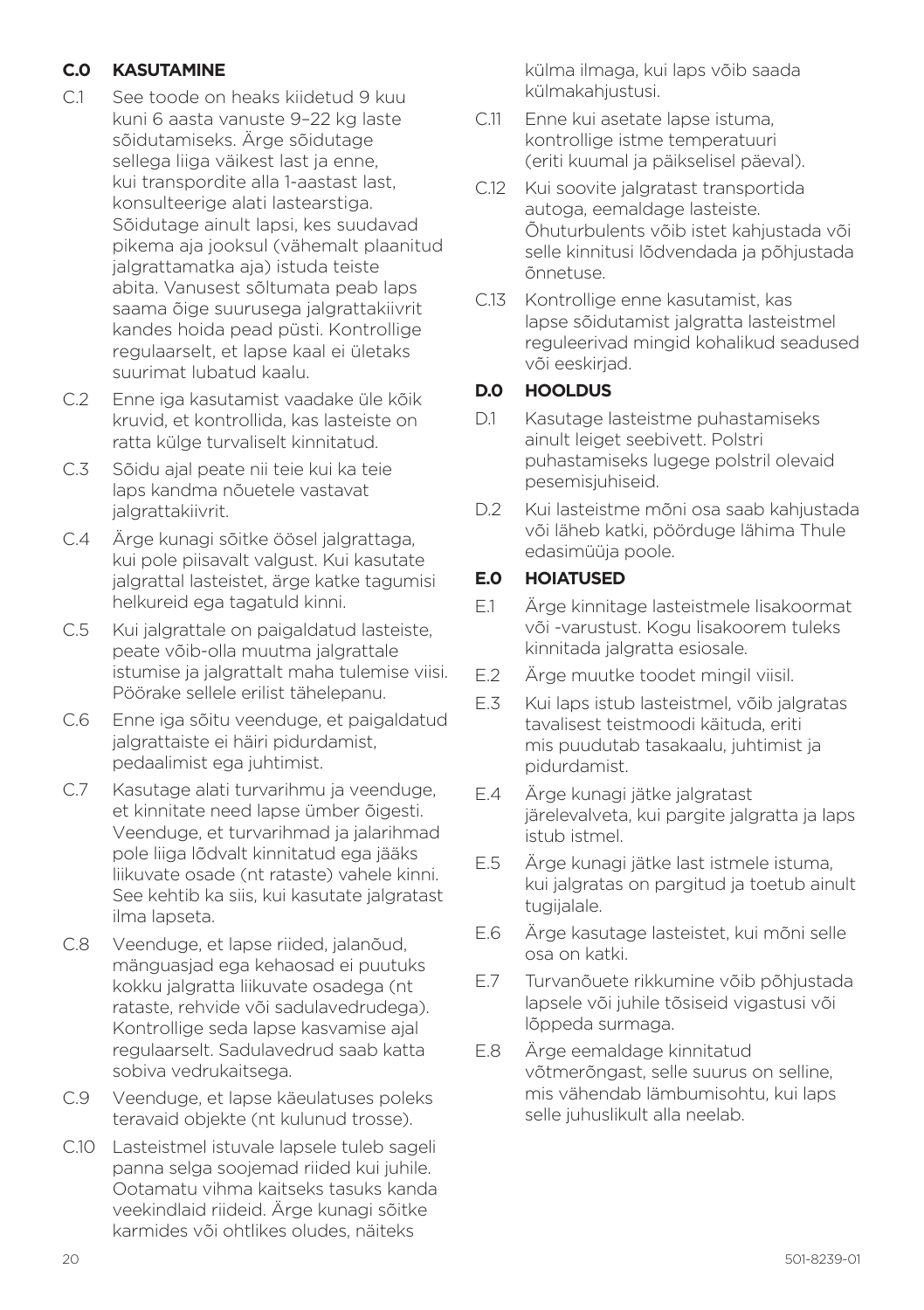

#### **A.0 UZMANĪBU!**

- A.1 Gādājiet, lai šī rokasgrāmata pēc velosipēda sēdekļa uzstādīšanas tiktu glabāta drošā vietā. Jums vai citiem lietotājiem var rasties vajadzība to izmantot vēlāk.
- A.2 Pārliecinieties, vai jūsu velosipēds ir saderīgs ar šo bērnu sēdekli. Ja jums rodas kādi jautājumi, pārbaudiet velosipēda komplektācijā iekļauto informāciju vai sazinieties ar velosipēda pārdevēju vai ražotāju.
- A.3 Ražotājs neatbild par kaitējumu, ja tas radies tādas lietošanas dēļ, kas neatbilst šajā īpašnieka rokasgrāmatā aprakstītajai lietošanai.

#### **B.0 UZSTĀDĪŠANA**

- B.1 Nosakiet gravitācijas atzīmes centru un uzstādiet sēdekli pēc iespējas tālāk uz priekšpusi. Ir ieteicams novietot sēdekli tā, lai atzīme būtu aizmugurējā riteņa ass priekšpusē, bet nekādā gadījumā ne tālāk par 100 mm (3,94 collām) aiz aizmugurējā riteņa ass verikālā punkta.
- B.2 Gādājiet, lai skavas skrūves būtu cieši pievilktas, un regulāri tās pārbaudiet.
- B.3 Šis produkts nav piemērots uzstādīšanai uz mopēda.
- B.4 Lai nodrošinātu optimālu bērna komfortu un drošību, gādājiet, lai sēdeklis nebūtu sagāzies uz priekšu (jo bērns no tā var izslīdēt). Ir ieteicams aizmugures atzveltni nedaudz atliekt uz aizmuguri.
- B.5 Pārbaudiet, vai pēc sēdekļa uzstādīšanas visas velosipēda daļas darbojas pareizi.
- B.6 UZSTĀDĪŠANA UZ RĀMJA Uzstādiet sēdekli atbilstoši norādījumiem produkta rokasgrāmatā. Pievērsiet uzmanību maksimālajam un minimālajam velosipēda rāmja diametram.
- B.7 Produktu nedrīkst uzstādīt velosipēdiem, kuriem ir kvadrātveida, trīsstūrveida, oglekļa šķiedru (karbona) rāmis vai ģeometrija, kas norādīta attēlā.
- B.8 Velosipēda bagāžnieka maksimālo pieļaujamo platumu skatiet produkta rokasgrāmatā.

B.9 AIZMUGURĒJIE SĒDEKĻI, KURUS VAR PIESTIPRINĀT PIE VELOSIPĒDA BAGĀŽNIEKA

Uzstādiet sēdekli tikai pie tāda velosipēda bagāžnieka, kas atbilst standartam ISO 11243 un kura kravnesība ir ne mazāka par 25 kg.

B.10 Piestipriniet drošības siksnu pie velosipēda rāmja atbilstoši norādījumiem.

## **C.0 LIETOŠANA**

- C.1 Šis produkts ir apstiprināts lietošanai bērniem no 9 mēnešu līdz 6 gadu vecumam (bērna svars: 9–22 kg (20–48,5 mārciņas)). Nepārvadājiet šajā sēdeklī bērnu, kura vecums ir mazāks par šeit norādīto, un, pirms pārvadājat bērnu, kurš nav sasniedzis 1 gada vecumu, noteikti sazinieties ar pediatru. Pārvadājiet tikai tādus bērnus, kuri spēj ilgstoši sēdēt bez palīdzības vismaz plānotā velobrauciena ilgumā. Neatkarīgi no vecuma bērnam ir jāspēj noturēt galvu, kad tam ir uzlikta atbilstoša izmēra velosipēdista ķivere. Regulāri pārbaudiet, vai bērna svars nepārsniedz noteikto maksimālo svaru.
- C.2 Pirms katras lietošanas pārbaudiet visas skrūves, lai pārliecinātos, vai bērna sēdeklis ir droši piestiprināts pie velosipēda.
- C.3 Brauciena laikā gan jums, gan bērnam ir jālieto lietošanai apstiprināta velosipēdista ķivere.
- C.4 Nekādā gadījumā nebrauciet ar velosipēdu diennakts tumšajā laikā, ja nav uzstādīts piemērots apgaismojums. Ja piestiprināt velosipēdam bērna sēdekli, neaizsedziet aizmugurē esošos atstarotājus vai apgaismojumu.
- C.5 Ja velosipēdam piestiprināsiet bērnu sēdekli, iespējams, būs jāmaina veids, kā uzkāpt un nokāpt no velosipēda. Pievērsiet tam papildu uzmanību.
- C.6 Pirms katra brauciena pārliecinieties, vai piestiprinātais velosipēda sēdeklis netraucē bremzēt, mīties vai stūrēt.
- C.7 Vienmēr lietojiet drošības jostas un pārliecinieties, vai bērns tajās ir nostiprināts pareizi. Pārbaudiet, vai jostas un kāju siksnas nav kļuvušas vaļīgas un nevar tikt ierautas kustīgajās daļās, piemēram, ritenos. Tas attiecas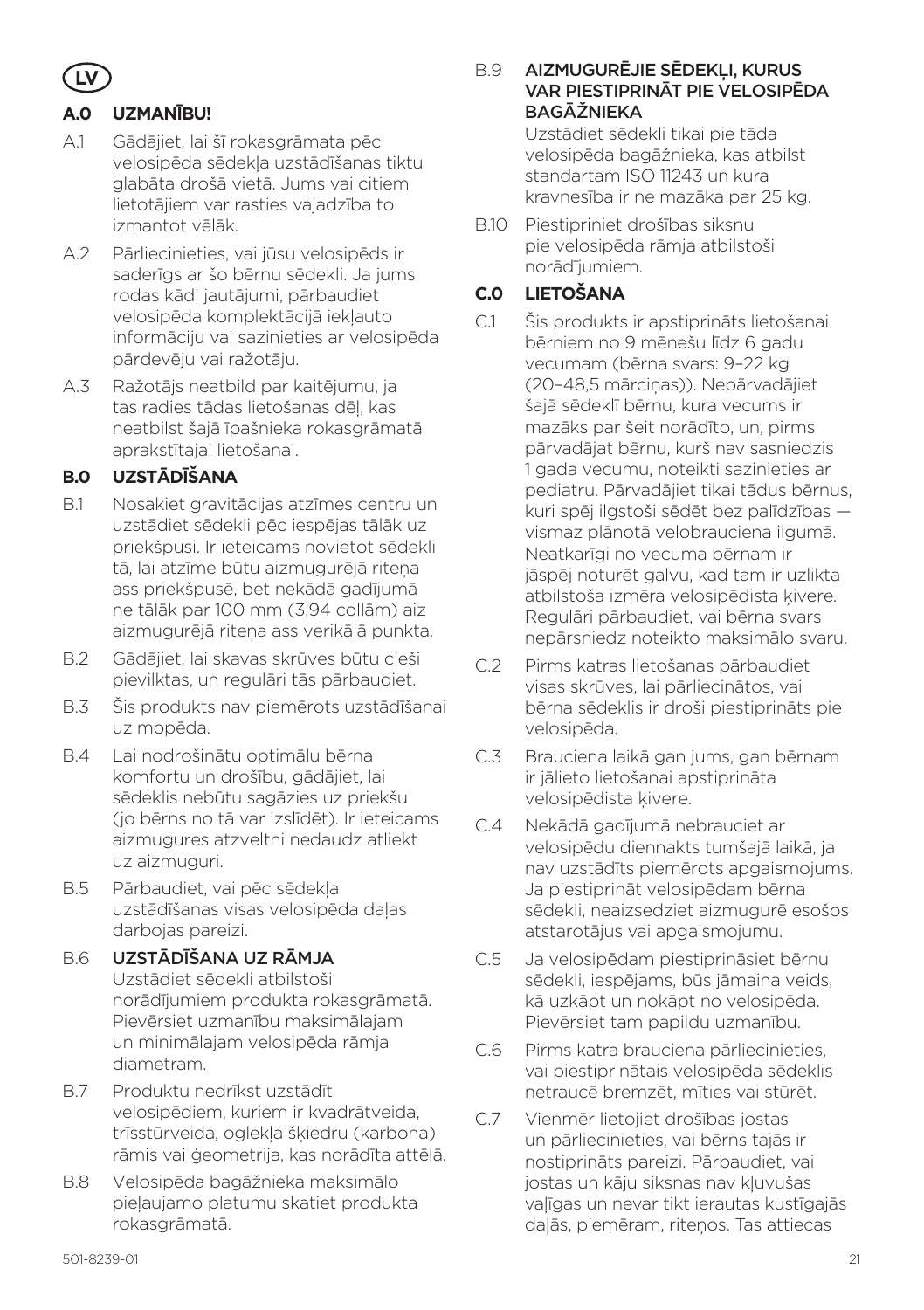arī uz gadījumiem, kad velosipēdam ir piestiprināts sēdeklis, bet bērns netiek pārvadāts.

- C.8 Gādājiet, lai nekādās velosipēda kustīgajās daļās (piemēram, ritenos, vados un sēdekļa atsperēs) neiekļūtu bērna apģērbs, apavi, rotaļlietas vai ķermeņa daļas. Bērnam kļūstot vecākam, to regulāri pārbaudiet. Sēdekļa atsperes var nosegt ar atbilstošu atsperu aizsargu.
- C.9 Gādājiet, lai bērnam nebūtu aizsniedzami asi priekšmeti, piemēram, valēji kabeli.
- C.10 Bērnam, kurš sēž sēdeklī, bieži ir nepieciešams siltāks apģērbs nekā pašam braucējam. Lai aizsargātu gan sevi, gan bērnu no neparedzētas lietusgāzes, ir ieteicams valkāt ūdensdrošu apģērbu. Nekad nebrauciet nelabvēlīgos vai bīstamos laikapstākļos, piemēram, aukstumā — bērns var gūt apsaldējumus.
- C.11 Pirms sēdināt bērnu sēdeklī, pārbaudiet bērnu sēdekļa temperatūru - jo īpaši karstās, saulainās dienās.
- C.12 Pirms velosipēda pārvadāšanas automašīnā noņemiet bērnu sēdekli. Automašīnas šūpošanās var sabojāt sēdekli vai padarīt vaļīgākus stiprinājumus, kas savukārt var izraisīt negadījumu.
- C.13 Pirms lietošanas pārbaudiet, vai pastāv jebkādi valsts tiesību akti vai noteikumi attiecībā uz bērna pārvadāšanu velosipēda bērnu sēdeklī.

#### **D.0 APKOPE**

- D.1 Bērnu sēdekļa tīrīšanai izmantojiet tikai remdenu ziepjūdeni. Lai iztīrītu polsterējumu, skatiet uz tā sniegtos mazgāšanas norādījumus.
- D.2 Ja kāda bērnu sēdekļa daļa ir bojāta vai salauzta, sazinieties ar tuvāko Thule izplatītāju.

#### **E.0 BRĪDINĀJUMI**

- E.1 Nepievienojiet bērnu sēdeklim nekādu papildu bagāžu vai aprīkojumu. Jebkādu papildu bagāžu ir ieteicams pievienot velosipēda priekšpusē.
- E.2 Nekādā veidā nepārveidojiet produktu.
- E.3 Pārvadājot sēdeklī bērnu, braukšana ar velosipēdu var atšķirties no braukšanas parastos apstākļos (jo īpaši var atšķirties

līdzsvara noturēšana, stūrēšana un bremzēšana).

- E.4 Nekad neatstājiet velosipēdu bez uzraudzības, ja sēdeklī sēž bērns.
- E.5 Nekad neatstājiet velosipēdu bez uzraudzības, atbalstot to tikai uz atbalsta kājiņas, ja sēdeklī sēž bērns.
- E.6 Nelietojiet sēdekli, ja ir salūzusi kāda no tā daļām.
- E.7 Drošības norādījumu neievērošana var radīt nopietnus ievainojumus vai izraisīt bērna vai velosipēda vadītāja nāvi.
- E.8 Nenoņemiet piestiprināto atslēgas gredzenu — tā lielums samazina bērna nosmakšanas risku atslēgas norīšanas gadījumā.

# **LT**

# **A.0 DĖMESIO**

- A.1 Pritvirtinę dviračio kėdutę, laikykite šį vadovą saugioje vietoje. Jo gali prireikti jums arba kitiems naudotojams ateityje.
- A.2 Isitikinkite, kad dviratis suderinamas su vaiko kėdute. Iškilus bet kokiems klausimams, peržiūrėkite kartu su dviračiu pateiktą informaciją arba teiraukitės dviračio pardavėjo ar gamintojo.
- A.3 Gamintojas neatsako už nuostolius, atsiradusius naudojant ne taip, kaip rekomenduojama šiame savininko vadove.

## **B.0 MONTAVIMAS**

- B.1 Nustatykite svorio centro žymę ir pritvirtinkite kėdutę kuo toliau priekyje. Rekomenduojama, kad ši žymė būtų priekyje galinio rato ašies, tačiau jokiu būdu ne toliau nei 100 mm (3,94 col.) už taško, išvesto vertikaliai iš galinio rato ašies.
- B.2 Isitikinkite, kad laikiklio varžtai visiškai priveržti ir dažnai juos tikrinkite.
- B.3 Šis produktas netinka mopedams.
- B.4 Siekdami užtikrinti optimalų vaiko komfortą ir saugą, patikrinkite, ar kėdutė nepasvirusi į priekį, kad vaikas iš jos neišslystų. Rekomenduojama atlošą paversti šiek tiek atgal.
- B.5 Patikrinkite, ar pritvirtinus kėdutę tinkamai veikia visos dviračio dalys.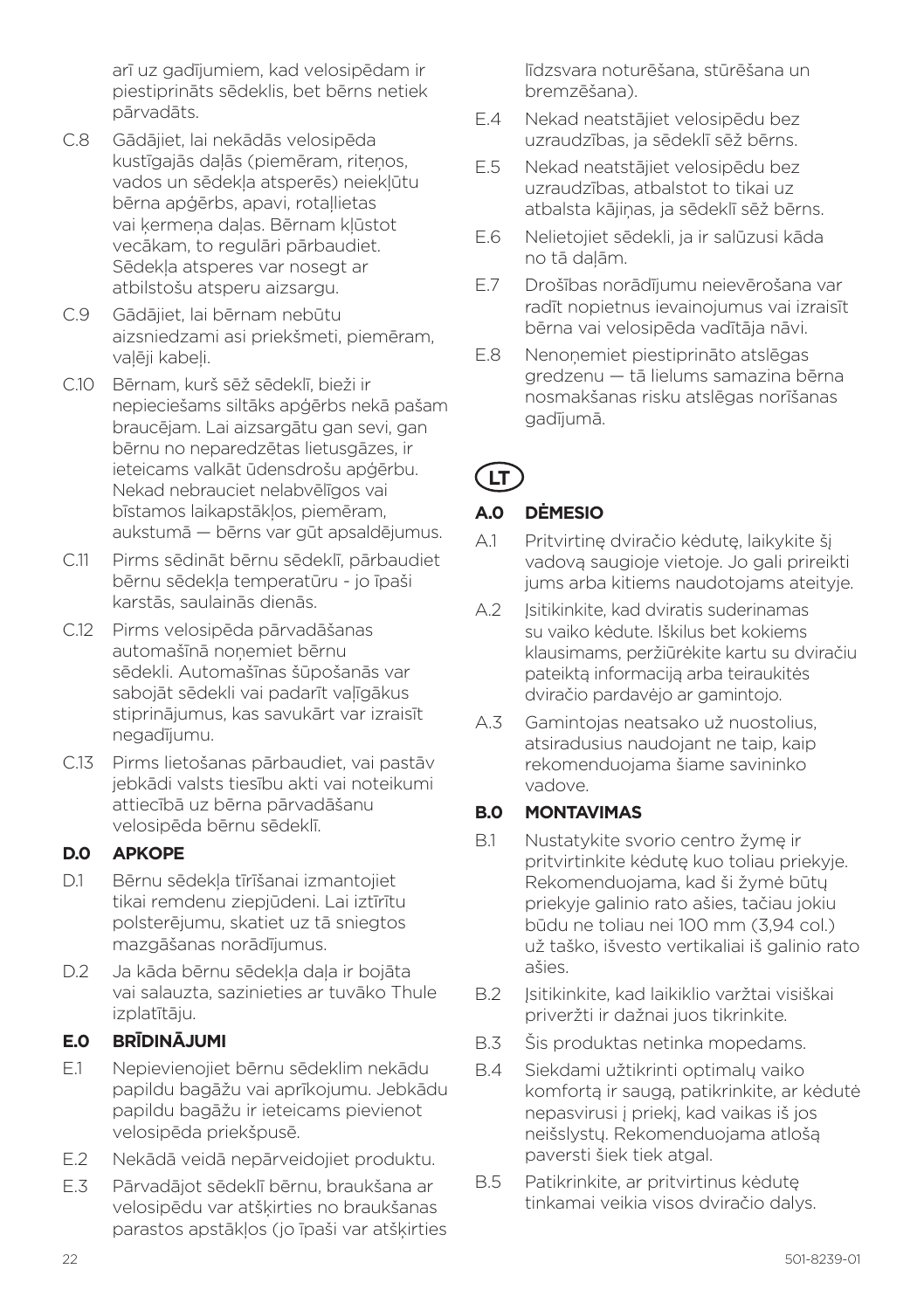#### B.6 TVIRTINIMAS PRIE RĖMO

Pritvirtinkite sėdynę, kaip aprašyta gaminio vadove. Atkreipkite dėmesį į didžiausią ir mažiausią leistiną rėmo skersmenį.

- B.7 Negalima tvirtinti ant kvadratinių, trikampių, anglies pluošto rėmų ar paveikslėlyje pavaizduotų formų.
- B.8 Informacijos apie didžiausią bagažo laikiklio plotį žr. gaminio vadove.
- B.9 GALINIŲ SĖDYNIŲ TVIRTINIMAS PRIE BAGAŽO LAIKIKLIO Tvirtinkite sėdynę tik prie bagažo laikiklio, kuris atitinka ISO 11243 ir kurio apkrovos geba ne mažesnė nei 25 kg.
- B.10 Pritvirtinkite saugos diržą prie dviračio rėmo pagal instrukciją.

# **C.0 NAUDOJIMAS**

- C.1 Šis produktas patvirtintas naudoti nuo 9 mėnesių iki 6 metų amžiaus vaikams, kurių svoris 9–22 kg (20–48,5 sv.). Nevežkite vaiko, kuris dar per mažas, ir visada prieš veždami jaunesnį nei 1 metų vaiką pasitarkite su pediatru. Vežkite tik vaikus, kurie gali pakankamai ilgai savarankiškai sėdėti (bent jau tiek, kiek trunka kelionė). Neatsižvelgiant į vaiko amžių, jis privalo gebėti išlaikyti galvą dėvėdamas tinkamo dydžio dviratininko šalmą. Nuolat tikrinkite, ar vaikas neviršija maksimalaus leistino svorio.
- C.2 Prieš kiekvieną naudojimą patikrinkite visus varžtus ir įsitikinkite, kad vaiko sėdynė saugiai pritvirtinta prie dviračio.
- C.3 Važiuodami tiek jūs, tiek vaikas būtinai dėvėkite patvirtintus dviratininkų šalmus.
- C.4 Niekuomet nevažiuokite dviračiu naktį be atitinkamo apšvietimo. Naudodami ant dviračio vaiko kėdutę, neuždenkite galinių atšvaitų ar galinio žibinto.
- C.5 Naudojant vaiko dviračio kėdutę gali tekti keisti užsėdimo ant dviračio ir nulipimo nuo jo būdą. Būkite ypač atsargūs.
- C.6 Prieš kiekvieną važiavimą patikrinkite, ar pritvirtinta dviračio kėdutė nekliudo stabdyti, minti pedalus arba vairuoti.
- C.7 Visuomet naudokite saugos diržus ir patikrinkite, ar tinkamai jais prisegtas vaikas. Patikrinkite, ar neatsilaisvinę saugos diržai ir pėdų dirželiai ir ar

neįstrigę judančiose dalyse, pavyzdžiui, ratuose. Tai galioja ir naudojant dviratį, kai vaikas nesėdi kėdutėje.

- C.8 Užtikrinkite, kad vaiko drabužiai, batai, žaislai ar kūno dalys nesiliestų prie jokių judančių dviračio dalių, pavyzdžiui, ratų, vielų ir balnelio spyruoklių. Nuolat tai tikrinkite vaikui augant. Balnelio spyruokles galima uždengti atitinkama spyruoklių apsauga.
- C.9 Įsitikinkite, kad vaikas nepasiekia aštrių objektų, pvz., atspurusių trosų.
- C.10 Sėdinčiam vaikui dažnai reikia šiltesnių drabužių nei dviratininkui. Norint apsisaugoti nuo netikėto lietaus, pravartu turėti vandeniui nepralaidžius drabužius. Niekuomet nevažiuokite stačiu šlaitu arba pavojingomis sąlygomis, pavyzdžiui, šaltu oru, kai vaikas gali nušalti.
- C.11 Prieš sodindami vaiką, ypač karštomis, saulėtomis dienomis, patikrinkite kėdutės temperatūrą.
- C.12 Nuimkite vaiko kėdutę transportuodami dviratį automobiliu. oro sūkuriai gali pažeisti kėdutę arba atlaisvinti tvirtinimą ir sukelti avariją.
- C.13 Prieš naudodami pasidomėkite, ar yra nacionalinių įstatymų ir teisės aktų, susijusių su vaiko vežimu dviračio vaiko kėdutėje.

## **D.0 PRIEŽIŪRA**

- D.1 Valykite kėdutę tik drungnu vandeniu su muilu. Jei norite išvalyti įdėklą, žr. įdėklo plovimo instrukcijas.
- D.2 Jei kuri nors vaiko kėdutės dalis pažeista arba sugadinta, kreipkitės į artimiausią "Thule" pardavėją.

## **E.0 ĮSPĖJIMAI**

- E.1 Netvirtinkite prie vaiko kėdutės papildomo bagažo arba įrangos. Bet kokį papildomą krovinį geriausia tvirtinti dviračio priekyje.
- E.2 Jokiu būdu nemodifikuokite produkto.
- E.3 Kėdutėje sėdint vaikui dviračio valdymas, ypač pusiausvyros išlaikymas, vairavimas ir stabdymas, gali pasikeisti.
- E.4 Niekuomet nepalikite pastatyto dviračio su vaiku kėdutėje be priežiūros.
- E.5 Niekuomet nepalikite vaiko kėdutėje, kai dviratis pastatomas ir atremiamas tik atramine kojele.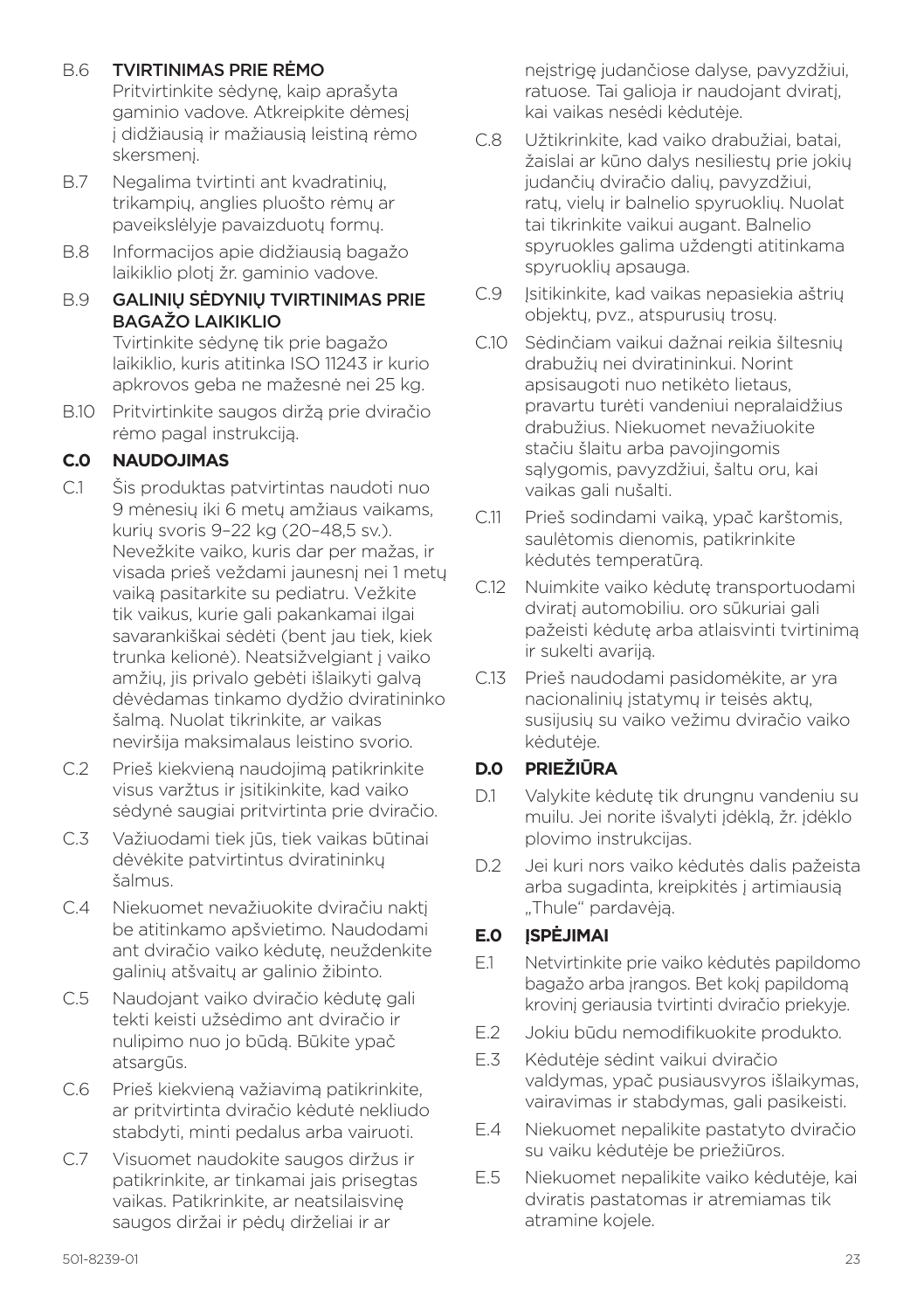- E.6 Nenaudokite kėdutės, jei pažeista kuri nors jos dalis.
- E.7 Nesilaikant saugos instrukcijų, vaikas arba dviratininkas gali patirti rimtų arba mirtinų sužeidimų.
- E.8 Nenuimkite raktų nuo žiedo, nes žiedas yra tokio dydžio, kad vaiko prarytas sumažintų uždusimo riziką.

# **PL**

# **A.0 UWAGA**

- A.1 Po zamontowaniu fotelika przechowuj te instrukcję w bezpiecznym miejscu. Ty lub inni użytkownicy mogą chcieć skorzystać z niej ponownie w przyszłości.
- A.2 Upewnij się, że rower jest kompatybilny z fotelikiem. W razie pytań zajrzyj do dokumentacji dołączonej do roweru albo zapytaj sprzedawcę lub producenta roweru.
- A.3 Producent nie odpowiada za szkody, które powstały na skutek korzystania z fotelika w sposób inny niż zalecany w niniejszej instrukcji.

## **B.0 MONTAŻ**

- B.1 Znajdź oznaczenie środka ciężkości i zamocuj fotelik w pozycji możliwie najbardziej wysuniętej do przodu. Najlepiej, by znak znajdował się nad osią tylnego koła i nigdy nie dalej niż 100 mm za osią tylnego koła w pionie.
- B.2 Upewnij się, że śruby uchwytu są dobrze dokręcone i często je sprawdzaj.
- B.3 Produkt ten nie nadaje się do użycia na motorowerach.
- B.4 Dla wygody i bezpieczeństwa dziecka upewnij się, że fotelik nie pochyla się do przodu, a dziecko się z niego nie wysuwa. Najlepiej, kiedy oparcie fotelika jest lekko odchylone do tyłu.
- B.5 Sprawdź, czy po zamocowaniu fotelika wszystkie części roweru działają prawidłowo.

## B.6 MONTAŻ NA RAMIE

Montuj fotelik w sposób zalecany w instrukcji, zwracając uwagę na maksymalną i minimalną średnicę ramy.

B.7 Nie można montować na rowerach z ramami o przekroju prostokątnym lub trójkątnym, na ramach z włókna

węglowego, ani na ramach o geometrii wskazanej na rysunku.

- B.8 Maksymalną szerokość bagażnika znajdziesz w instrukcji obsługi produktu.
- B.9 FOTELIKI DO MONTAŻU NA TYLNYM **BAGAŻNIKU**

Należy montować fotelik tylko na bagażnik spełniający wymogi normy ISO 11243 i o dopuszczalnej ładowności powyżej 25 kg.

B.10 Zamocuj pasek zabezpieczający do ramy roweru w sposób pokazany w instrukcji.

# **C.0 UŻYTKOWANIE**

- C.1 Fotelik jest przeznaczony dla dzieci od 9 miesiąca do 6 roku życia ważących 9–22 kg. Nie należy przewozić zbyt małych dzieci. Przed umieszczeniem w foteliku dziecka poniżej jednego roku należy skonsultować się z pediatrą. Należy przewozić tylko te dzieci, które mogą siedzieć bez pomocy dorosłego przez dłuższy czas, przynajmniej tak długo, jak ma trwać jazda na rowerze. Niezależnie od wieku dziecko musi być w stanie samodzielnie utrzymać główkę w odpowiednio dopasowanym kasku. Regularnie sprawdzaj, czy waga dziecka nie przekracza maksymalnej dopuszczalnej wartości.
- C.2 Przed każdym użyciem sprawdź wszystkie śruby, aby mieć pewność, że fotelik jest dobrze przymocowany do roweru.
- C.3 Zanim wyruszysz w drogę, załóż odpowiedni kask rowerowy sobie i dziecku.
- C.4 Nigdy nie jedź rowerem w nocy bez odpowiedniego oświetlenia. Fotelik nie może zasłaniać elementów odblaskowych lub tylnych świateł roweru.
- C.5 Zamontowany fotelik może wymagać zmiany sposobu wsiadania na rower i zsiadania z niego. Zwróć na to uwagę.
- C.6 Zanim wyruszysz w drogę, upewnij się, że fotelik nie zakłóca pracy hamulców, pedałów ani kierownicy.
- C.7 Zawsze używaj szelek i upewnij się, że dziecko jest w nich prawidłowo zapięte. Ani szelki, ani zapięcia na stopy nie mogą być zbyt luźne, ponieważ mogłyby się zaplątać w ruchome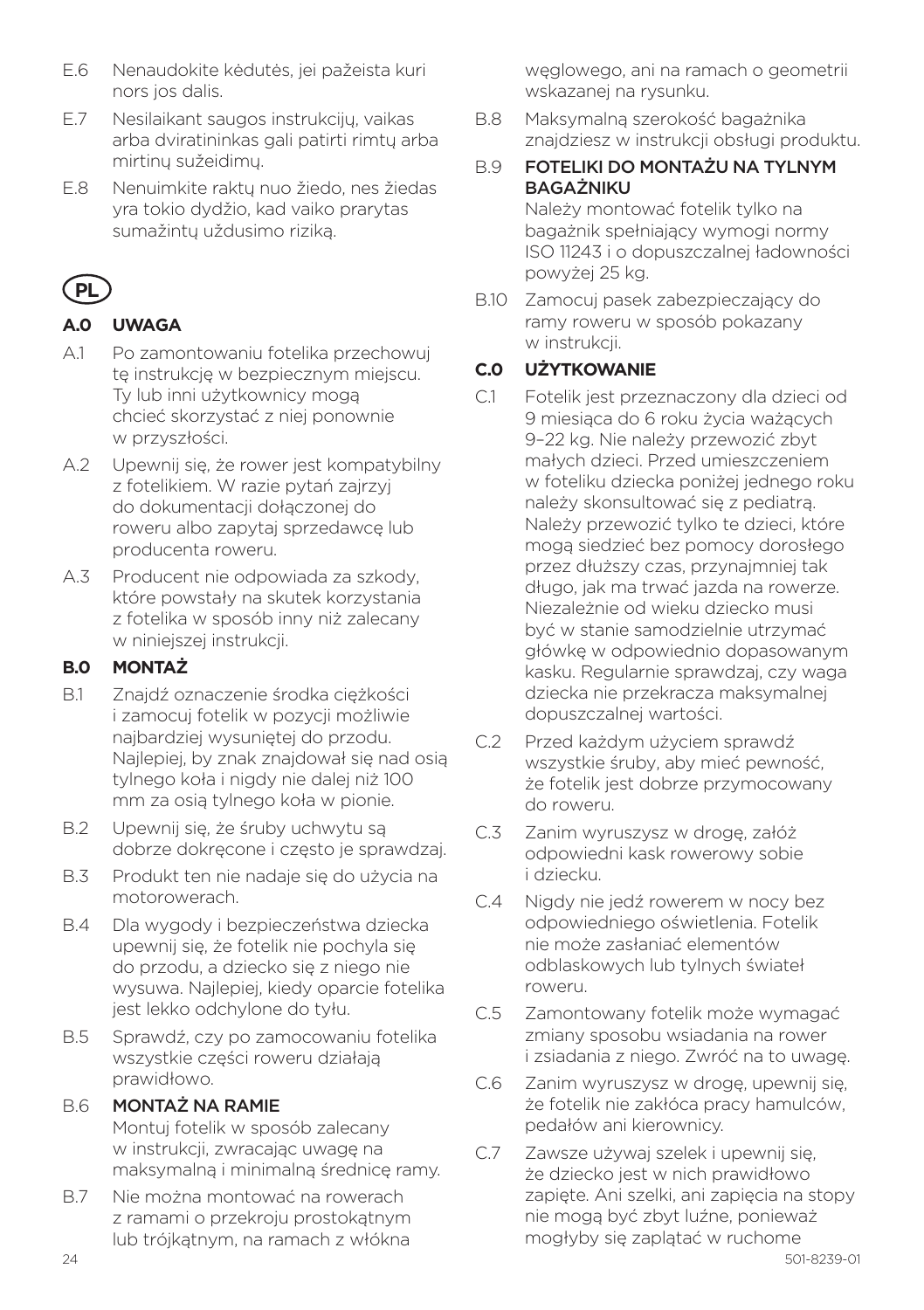części roweru, takie jak koła. Dotyczy to również jazdy na rowerze z pustym fotelikiem.

- C.8 Upewnij się, że ubranie, buty, zabawki ani żadna część ciała dziecka nie styka się z ruchomymi częściami roweru, takimi jak koła, przewody czy sprężyny siodełka. Sprawdzaj to regularnie wraz z procesem wzrostu dziecka. Sprężyny siodełka można zabezpieczyć specjalną osłoną.
- C.9 Upewnij się, że w zasięgu dziecka nie ma żadnych ostrych przedmiotów, np. przetartych kabli.
- C.10 Dziecko w foteliku zazwyczaj musi być ubrane cieplej niż sam rowerzysta. Aby zabezpieczyć się przed nieoczekiwanym deszczem, zawsze warto mieć przy sobie nieprzemakalne ubranie. Nie należy wybierać się w podróż w brzydką pogodę i przy niebezpiecznych warunkach, np. kiedy jest zimno, ponieważ dziecko może nabawić się odmrożeń.
- C.11 Zanim posadzisz dziecko w foteliku, sprawdź, czy nie jest zbyt nagrzany, zwłaszcza w upalne, słoneczne dni.
- C.12 W trakcie transportu roweru na bagażniku samochodowym należy zdjąć fotelik. Pęd powietrza podczas jazdy może go uszkodzić lub poluzować uchwyt, co może doprowadzić do wypadku.
- C.13 Zanim zaczniesz korzystać z fotelika, zapoznaj się ze wszystkimi lokalnymi przepisami o bezpiecznym przewożeniu dziecka w foteliku rowerowym.

#### **D.0 KONSERWACJA**

- D.1 Fotelik należy czyścić wyłącznie letnią wodą z mydłem. Wyściółkę należy czyścić zgodnie z naszytymi na niej instrukcjami prania.
- D.2 Jeśli jakaś część fotelika ulegnie uszkodzeniu, skontaktuj się z najbliższym sprzedawcą Thule.

## **E.0 OSTRZEŻENIA**

- E.1 Nie należy mocować do fotelika dodatkowego bagażu ani sprzętu. Dodatkowe obciążenie najlepiej zamocować z przodu roweru.
- E.2 Fotelika nie należy w żaden sposób modyfikować.
- E.3 Z dzieckiem w foteliku rower może

zachowywać się inaczej niż zwykle, szczególnie w zakresie równowagi, kierowania i hamowania.

- E.4 Nigdy nie zostawiaj roweru z dzieckiem w foteliku bez nadzoru.
- E.5 Nigdy nie zostawiaj roweru z dzieckiem w foteliku, kiedy rower jest zaparkowany i oparty tylko na nóżce.
- E.6 Nie należy używać fotelika, jeśli jakakolwiek jego część jest uszkodzona.
- E.7 Nieprzestrzeganie instrukcji bezpieczeństwa może być przyczyną poważnych obrażeń lub śmierci dziecka albo osoby kierującej rowerem.
- E.8 Nie należy zdejmować dołączonego breloczka na klucze. Jego rozmiar został tak dopasowany, aby zminimalizować ryzyko zadławienia się dziecka w wypadku połknięcia.

# **RU**

#### **А.0 ВНИМАНИЕ!**

- А.1 Храните это руководство в надежном месте после установки велосипедного сиденья. Оно может пригодиться вам в будущем.
- А.2 Убедитесь, что на ваш велосипед можно установить данное детское сиденье. Если у вас есть вопросы, ознакомьтесь с информацией о вашем велосипеде либо задайте их дилеру или производителю велосипеда.
- А.3 Производитель не несет ответственности за повреждения, возникшие в результате действий, не предусмотренных настоящим руководством по эксплуатации.

#### **Б.0 УСТАНОВКА**

- Б.1 Укажите отметку центра тяжести и установите сиденье как можно ближе к передней части велосипеда. Желательно, чтобы эта метка была перед осью заднего колеса; она ни в коем случае не должна находиться на расстоянии более 100 мм за точкой, расположенной над осью заднего колеса.
- Б.2 Убедитесь, что болты крепко затянуты, и регулярно это проверяйте.
- Б.3 Данное изделие не может использоваться на мопеде.
- Б.4 Для обеспечения максимального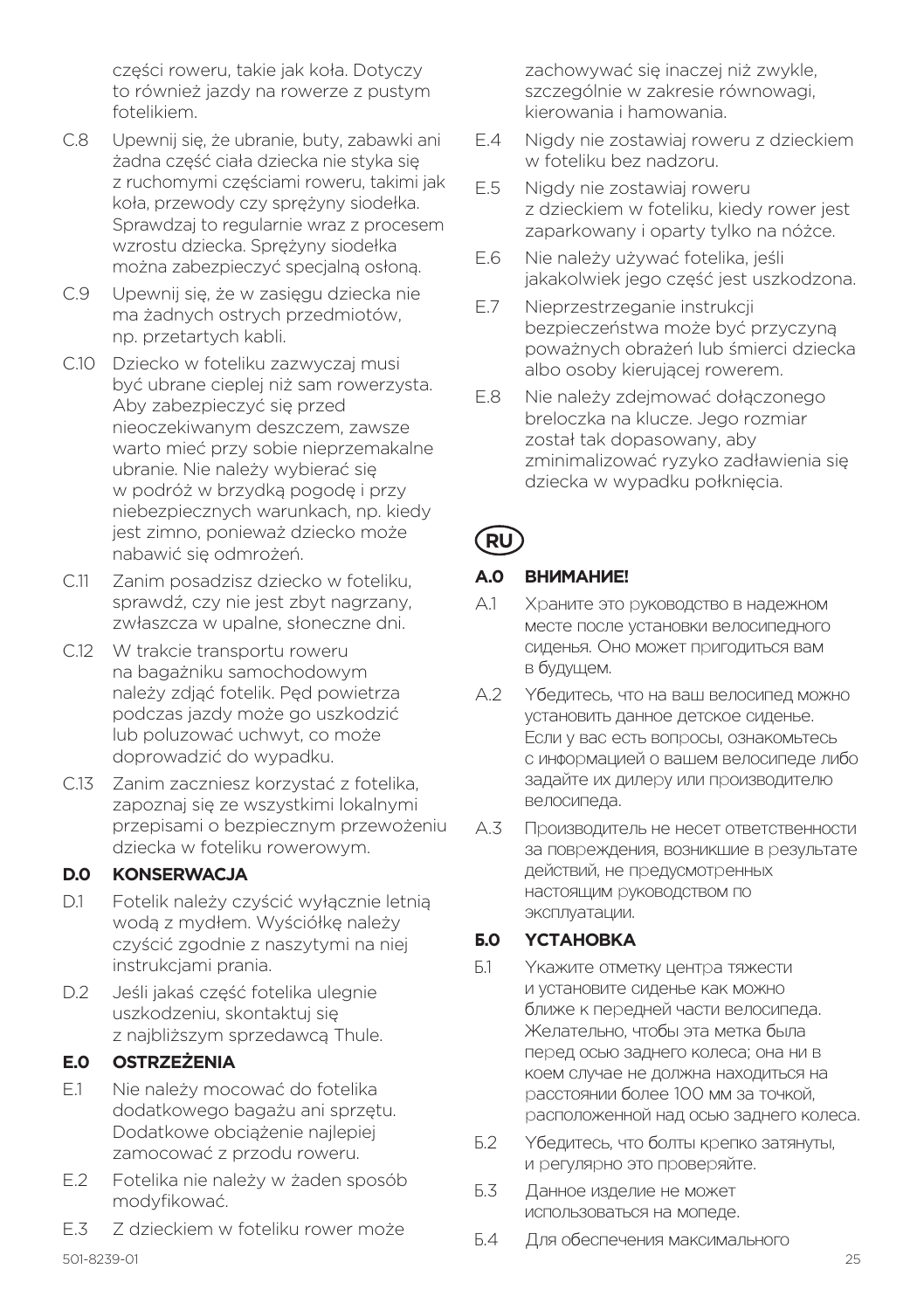комфорта и безопасности ребенка убедитесь, что сиденье не наклоняется вперед и ребенок не будет соскальзывать с него. Желательно, чтобы спинка сиденья немного отклонялась назад.

Б.5 Удостоверьтесь, что все части велосипеда исправно работают с закрепленным на велосипеде сиденьем.

#### Б.6 КРЕПЛЕНИЕ НА РАМУ Устанавливайте сиденье согласно руководству пользователя. Обратите внимание на информацию о максимальном и минимальном диаметре рамы.

- Б.7 Не предназначено для установки на велосипеды с карбоновыми, квадратными или треугольными рамами, а также рамами других конфигураций, представленными на рисунке.
- Б.8 Информацию о максимальной ширине багажника можно найти в руководстве пользователя.
- Б.9 СИДЕНЬЯ, КОТОРЫЕ КРЕПЯТСЯ К ЗАДНЕМУ БАГАЖНИКУ Сиденье крепится только к багажникам,

соответствующим нормативам ISO 11243 с допустимой нагрузкой не менее 25 кг.

B.10 Пристегните ремешок безопасности к раме велосипеда, руководствуясь инструкцией.

#### **В.0 ИСПОЛЬЗОВАНИЕ**

- В.1 Этот продукт предназначен для детей от 9 месяцев до 6 лет весом от 9 до 22 кг. Не перевозите в нем детей младшего возраста, которые не могут сидеть самостоятельно. Проконсультируйтесь с педиатром перед перевозкой детей младше одного года. Перевозите детей, которые могут сидеть долго без посторонней помощи, по крайней мере столько, сколько продлится предполагаемая поездка. Независимо от возраста ребенок должен уметь держать голову с надетым на нее велосипедным шлемом подходящего размера. Следите за тем, чтобы вес ребенка не превышал максимально разрешенный.
- В.2 Перед каждым использованием проверяйте все винты, чтобы убедиться в надежности крепления детского сиденья к велосипеду.
- В.3 Во время езды на велосипеде всегда

надевайте защитные шлемы на себя и ребенка.

- В.4 Не управляйте велосипедом ночью без должного освещения. Не закрывайте задний фонарь или рефлекторы, когда используете детское сиденье.
- В.5 Закрепленное на велосипеде детское сиденье может потребовать изменения привычного способа управления велосипедом. Уделите этому особое внимание.
- В.6 Перед каждой поездкой проверяйте, не соприкасается ли установленное сиденье с тормозами, педалями или рулем.
- В.7 Всегда используйте ремни безопасности и следите, чтобы они были застегнуты правильно. Убедитесь, что ремни безопасности и крепление для ног не ослабятся и не запутаются в подвижных частях велосипеда. Это также необходимо проверять, когда ребенка в сиденье нет.
- В.8 Детская одежда, игрушки, обувь и части тела не должны соприкасаться с подвижными частями велосипеда, такими как колеса, тросы и пружины сиденья. Проверяйте это по мере роста ребенка. Пружины сиденья могут быть закрыты специальным покрытием.
- В.9 Убедитесь, что в зоне доступа ребенка нет острых предметов, например кабелей с торчащими из них жилками.
- В.10 Сидящему ребенку зачастую нужна более теплая одежда, чем велосипедисту. Для защиты взрослого и ребенка от неожиданного дождя рекомендуем иметь при себе водонепроницаемую одежду. Не ездите на велосипеде при плохих погодных условиях, например в холодную погоду, чтобы не простудить ребенка.
- В.11 Проверяйте температуру сиденья до того, как посадить в него ребенка, особенно в жаркие солнечные дни.
- В.12 Убирайте сиденье при транспортировке велосипеда на автомобиле. Воздушные потоки могут повредить сиденье или крепления, что может привести к несчастному случаю.
- В.13 Перед использованием ознакомьтесь с национальными законами и правилами о перевозке ребенка в детском велосипедном сиденье.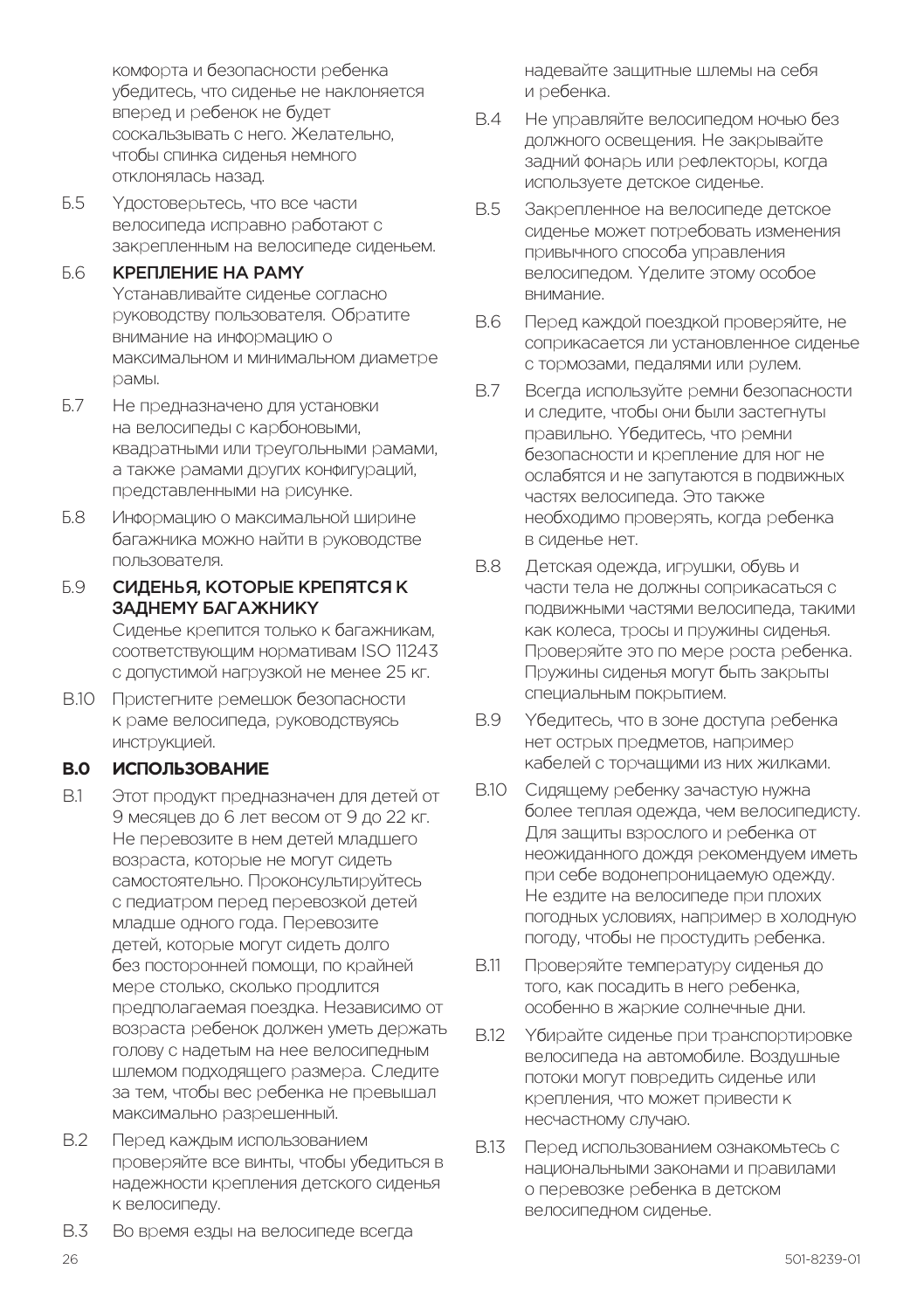#### **Г.0 ОБСЛУЖИВАНИЕ**

- Г.1 Для чистки сиденья используйте только теплую мыльную воду. Для чистки подкладки см. специальные инструкции.
- Г.2 Если какая-либо часть сиденья окажется повреждена или сломана, обратитесь к ближайшему дилеру Thule.

#### **Д.0 ПРЕДУПРЕЖДЕНИЯ**

- Д.1 Не прикрепляйте дополнительный груз к детскому сиденью. Любую дополнительную нагрузку лучше крепить к передней части велосипеда.
- Д.2 Запрещается вносить в продукт какиелибо изменения.
- Д.3 Управление велосипедом с сидящим в сиденье ребенком может отличаться, что особенно важно учитывать при балансировании и торможении.
- Д.4 Не оставляйте велосипед без присмотра, когда ребенок находится в сиденье.
- Д.5 Не оставляйте ребенка в сиденье, когда велосипед припаркован и поддерживается только выдвижной опорной подставкой.
- Д.6 Не используйте сиденье в случае малейшей его неисправности.
- Д.7 Несоблюдение инструкций по технике безопасности может привести к серьезным повреждениям или гибели ребенка или велосипедиста.
- Д.8 Не снимайте прикрепленное кольцо для ключей. Его размер уменьшает риск удушья ребенка в случае проглатывания.

# **UK**

## **1.0 УВАГА**

- 1.1 Після встановлення велосипедного крісла зберігайте цей посібник. Він може знадобитися вам чи іншим користувачам для довідки в майбутньому.
- 1.2 Упевніться, що ваш велосипед підходить для встановлення цього дитячого крісла. Якщо у вас є запитання, перегляньте посібники з експлуатації велосипеда або зверніться до його продавця чи виробника.
- 1.3 Виробник не несе відповідальності за пошкодження, спричинені недотриманням рекомендацій щодо використання, наведених у цьому посібнику користувача.

#### **2.0 ВСТАНОВЛЕННЯ**

- 2.1 Знайдіть на кріслі позначку центру ваги й установіть крісло якомога ближче до сідла велосипеда. Бажано, щоб ця позначка розташовувалася перед віссю заднього колеса та не виходила в зворотний бік за вісь більше ніж на 100 мм.
- 2.2 Упевніться, що болти кронштейна повністю затягнуто, і регулярно перевіряйте їх.
- 2.3 Цей виріб не можна встановлювати на мопед.
- 2.4 Ноб забезпечити литині максимальний рівень комфорту та безпеки, крісло не має нахилятися вперед, тому що дитина може вислизати з нього. Бажано, щоб спинка крісла була трохи відхилена назад.
- 2.5 Після встановлення крісла переконайтеся, що велосипед рухається нормально та крісло не заважає вам ним керувати.

#### 2.6 УСТАНОВКА НА РАМІ

Установлюйте згідно з інструкціями в посібнику користувача. Зверніть увагу на відомості про максимальний і мінімальний діаметр рами.

- 2.7 Не можна встановлювати на велосипеди з квадратними, трикутними та карбоновими рамами або рамами з геометрією, наведеною на малюнку.
- 2.8 Відомості про максимальну ширину багажника можна дізнатися в посібнику користувача.

#### 2.9 ВЕЛОСИПЕДНЕ КРІСЛО, ЩО ВСТАНОВЛЮЄТЬСЯ НА БАГАЖНИК

Установлюйте крісло лише на багажники, які відповідають вимогам ISO 11243 та мають вантажопідйомність не менше 25 кг.

2.10 Пристебніть ремінь безпеки до рами велосипеда, як зазначено в інструкції.

#### **3.0 ВИКОРИСТАННЯ**

3.1 Цей виріб схвалено для перевезення дітей віком від 9 місяців до 6 років і вагою від 9 до 22 кг. Не рекомендовано для дітей молодшого віку. Якщо ви плануєте поїздку з дитиною, якій ще не виповнився один рік, обов'язково проконсультуйтеся з педіатром. Перевозьте лише дітей, які можуть самостійно сидіти протягом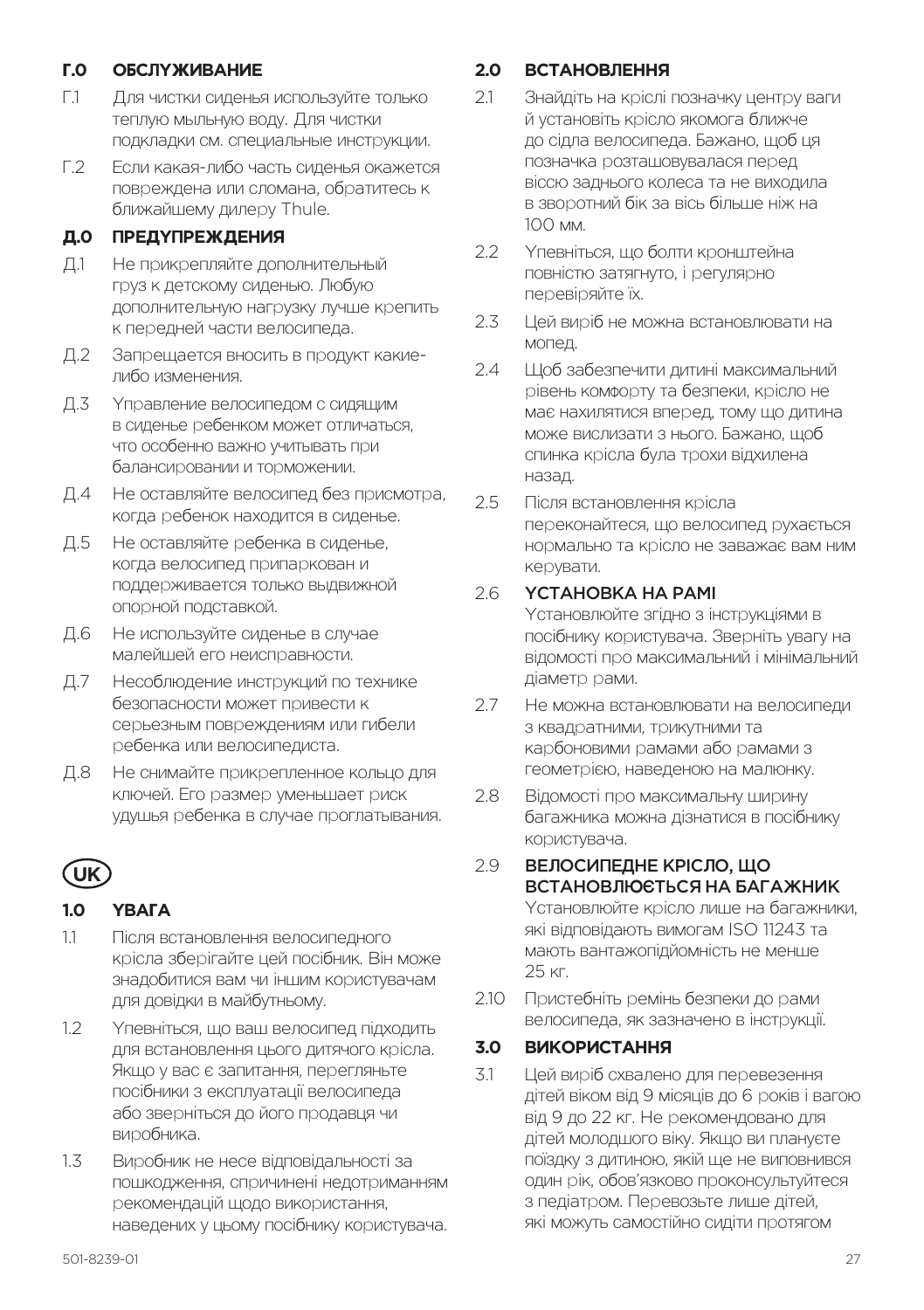тривалого часу, принаймні протягом запланованого часу в дорозі. Незалежно від віку дитина має вміти сама тримати голову у велосипедному шоломі відповідного розміру. У міру зростання дитини перевіряйте, чи не перевищується максимально допустима вага.

- 3.2 Перед кожним використанням перевіряйте, чи міцно затягнуто всі болти та чи крісло надійно закріплено на велосипеді.
- 3.3 Обов'язково надягайте в поїздку собі та дитині велосипедні шоломи, які відповідають стандартам безпеки.
- 3.4 У жодному разі не їздьте на велосипеді вночі без належного освітлення. Під час використання дитячого велосипедного крісла стежте, щоб задні відбивачі та задній ліхтар не було закрито.
- 3.5 Встановлене дитяче велосипедне крісло, можливо, заважатиме вам сідати на велосипед і вставати з нього звичним способом. Зверніть на це особливу увагу.
- 3.6 Перед кожною поїздкою перевіряйте, чи не перешкоджає встановлене велосипедне крісло гальмуванню, обертанню педалей або керма.
- 3.7 Завжди користуйтеся ременями безпеки та правильно застібайте їх на дитині. Ремені безпеки та кріплення для ніг не мають бовтатися, інакше можуть потрапити в рухомі деталі, зокрема в колесо. Звертайте на це увагу, коли керуєте велосипедом з установленим кріслом без дитини.
- 3.8 Стежте за тим, щоб дитина не торкалася рухомих деталей велосипеда: коліс, тросів і пружин сідла, зокрема своїм одягом, взуттям та іграшками. У міру зростання дитини перевіряйте, що рухомі деталі недоступні. Пружини сідла можна закрити спеціальним кожухом.
- 3.9 Упевніться, що в межах досяжності дитини немає гострих предметів, наприклад зношених кабелів.
- 3.10 Дитині в кріслі зазвичай необхідний тепліший одяг, ніж велосипедисту. Доречно буде мати при собі водонепроникний одяг для захисту від неочікуваного дощу. Не їздьте в суворих або небезпечних умовах, наприклад у холодну погоду, тому що це може призвести до переохолодження або обмороження в дитини.
- 3.11 Перевіряйте температуру крісла, перш ніж посадити в нього дитину, особливо в сонячні спекотні дні.
- 3.12 Знімайте дитяче крісло, коли перевозите велосипед на автомобілі. Потоки повітря можуть пошкодити крісло або послабити його кріплення, що може призвести до нещасного випадку.
- 3.13 Перед використанням ознайомтесь із законами та правилами перевезення дитини у велосипедному кріслі у вашій країні.

#### **4.0 ТЕХНІЧНЕ ОБСЛУГОВУВАННЯ**

- 4.1 Очищуйте дитяче крісло лише за допомогою теплої води з мильним розчином. Рекомендації щодо очищення підкладки читайте в інструкціях на самому виробі.
- 4.2 Якщо будь-яку деталь дитячого крісла було пошкоджено або зламано, зверніться до найближчого дилера Thule.

#### **5.0 ПОПЕРЕДЖЕННЯ**

- 5.1 Не прикріплюйте до дитячого крісла додатковий багаж або обладнання. Будьякий додатковий вантаж краще розмістити на передній частині велосипеда.
- 5.2 Не модифікуйте виріб жодним чином.
- 5.3 З дитиною в кріслі керування велосипедом може відрізнятися, особливо це стосується рівноваги, кермування та гальмування.
- 5.4 Не залишайте велосипед із дитиною в кріслі без нагляду.
- 5.5 Не залишайте дитину в кріслі велосипеда, спертого на підніжку.
- 5.6 Не використовуйте крісло, якщо будь-яка з його деталей зламана.
- 5.7 Недотримання інструкцій із техніки безпеки може призвести до тяжкого травмування дитини або велосипедиста та навіть смерті.
- 5.8 Не знімайте з ключа кільце. Його великий розмір заважатиме дитині проковтнути ключ і знизить ризик задухи.

# **BG**

#### **A.0 ВНИМАНИЕ**

A.1 Не забравяйте да приберете това ръководство на сигурно място, след като монтирате столчето на велосипеда.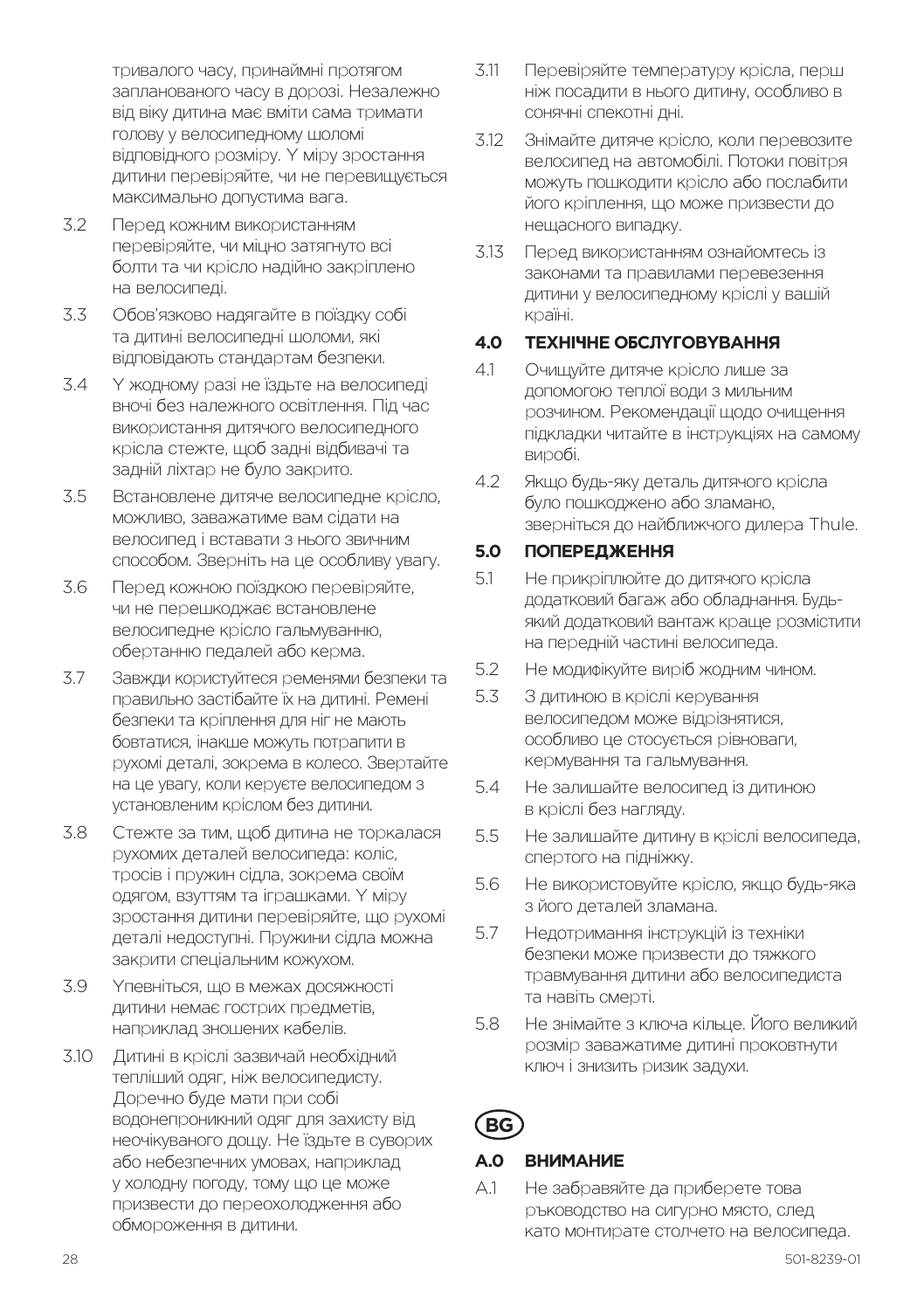То може да е необходимо на Вас или на други потребители за бъдещи справки.

- A.2 Уверете се, че велосипедът Ви е съвместим с това детско столче. Ако имате въпроси, моля, прегледайте информацията, предоставена заедно с велосипеда, или попитайте дистрибутора или производителя му.
- A.3 Производителят не носи отговорност за щети, произтичащи от употреба, извън препоръчаната в това ръководство на собственика.

#### **B.0 МОНТАЖ**

- B.1 Намерете маркировката на центъра на тежестта и монтирайте столчето възможно най-далече от него. За предпочитане е тази маркировка да бъде пред задния мост, но в никакъв случай на повече от 100 mm (3,94 инча) зад точката, която се намира вертикално над задния мост.
- B.2 Уверете се, че винтовете на скобите са напълно затегнати и ги проверявайте редовно.
- B.3 Този продукт не е подходящ за използване с мотопед.
- B.4 За да осигурите максимален комфорт и безопасност на детето, уверете се, че столчето не е наклонено напред, което би позволило на детето да се изплъзне от него. За предпочитане е облегалката да е леко наклонена назад.
- B.5 Проверете дали всички части на велосипеда функционират правилно при монтирано столче.

#### B.6 МОНТИРАНЕ КЪМ РАМКАТА

- Монтирайте столчето, както е описано в ръководството за продукта. Обърнете внимание на максималния и минималния диаметър на рамката.
- B.7 Не може да се монтира на велосипеди с квадратни и триъгълни рамки или с рамки от карбонови влакна, или с геометрии като тези на снимката.
- B.8 Проверете в ръководството на продукта каква е максималната ширина на багажника.

#### B.9 ЗАДНИ СТОЛЧЕТА ЗА ПРИКРЕПВАНЕ КЪМ БАГАЖНИК

Монтирайте столчето само към багажник, който съответства на ISO 11243 и има товароносимост минимум 25 kg.

B.10 Закрепете обезопасителния ремък към рамката на велосипеда съгласно инструкцията.

#### **C.0 ИЗПОЛЗВАНЕ**

- C.1 Този продукт е одобрен за деца на възраст от 9 месеца до 6 години с тегло 9-22 kg (20-48,5 паунда). Не поставяйте в него деца, които са твърде малки, и винаги се консултирайте с педиатър, когато превозвате дете на възраст под 1 година. Возете само деца, които могат да седят без чужда помощ за по-дълъг период от време, поне за времетраенето на предвиденото пътуване с велосипед. Независимо от възрастта си детето трябва да може да държи главата си изправена и да носи велосипедна каска с подходяща големина. Проверявайте редовно дали теглото на детето не превишава максималното.
- C.2 Проверявайте всички винтове преди всяка употреба, за да се уверите, чу детското столче е здраво закрепено към велосипеда.
- C.3 Вие и детето трябва задължително да носите одобрени велосипедни каски по време на пътуването.
- C.4 Никога не пътувайте с велосипед нощно време без подходящо осветление. Не покривайте задните рефлектори или задните светлини, когато използвате детското столче на велосипеда.
- C.5 Наличието на детско столче за велосипед може да наложи промени в начина по който се качвате на/слизате от велосипеда. Моля, обърнете на това специално внимание.
- C.6 Преди всяко пътуване се уверявайте, че монтираното столче за велосипед не пречи на спирачките, педалите или управлението.
- C.7 Винаги използвайте ремъците и се уверявайте, че сте закрепили правилно детето с тях. Уверявайте се, че общите ремъци и тези през краката не са разхлабени и не могат да се захванат в движещите се части, например в колелата. това трябва да се спазва и когато използвате велосипеда, без да има дете в столчето.
- C.8 Уверете се, че дрехите, обувките, играчките или части от тялото на детето не влизат в контакт с движещите се части на велосипеда, например с колелата,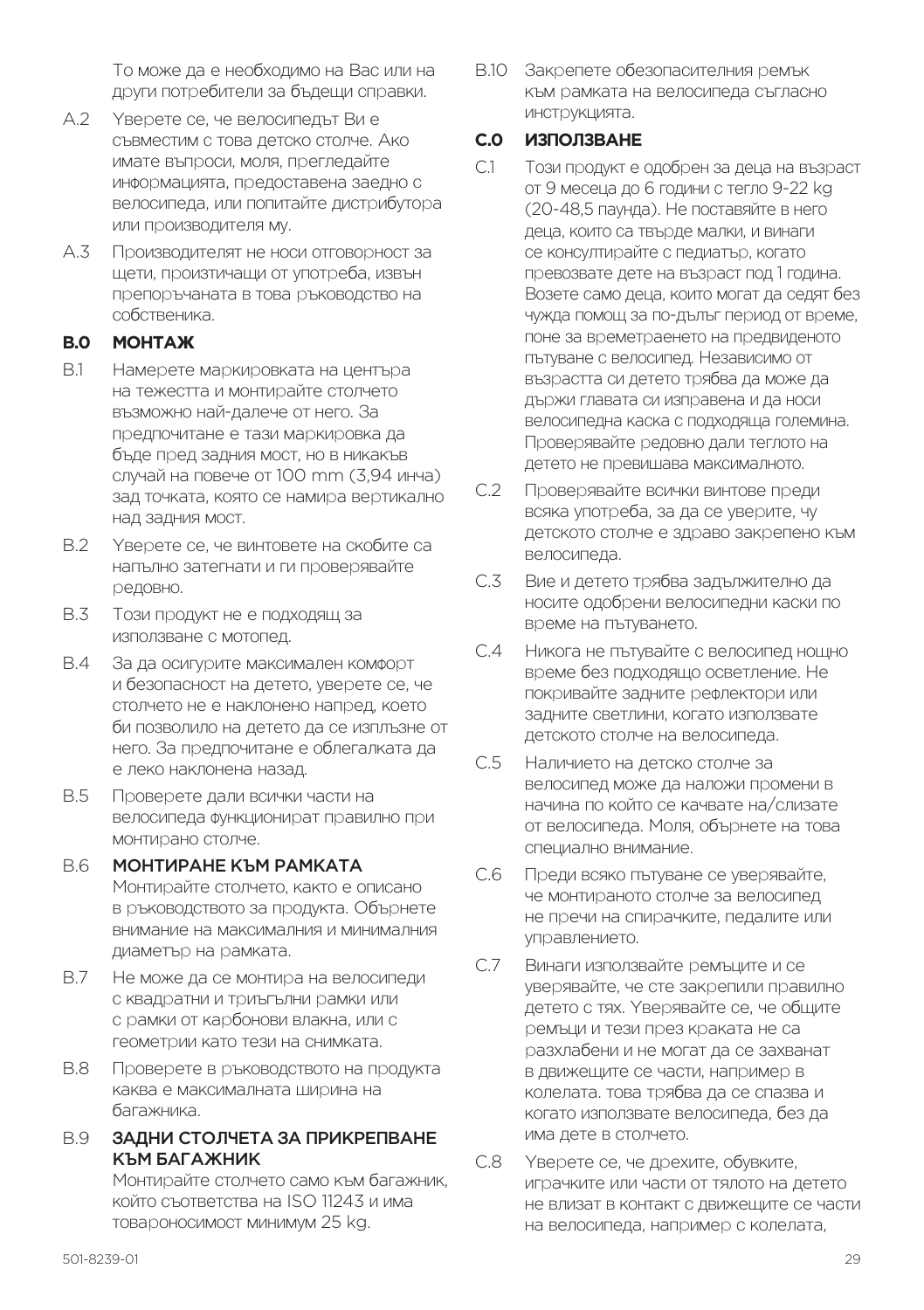кабелите и пружините на седалката. Правете редовно тази проверка, тъй като детето расте. Можете да покриете пружините на седалката с подходящ протектор за пружини.

- C.9 Уверете се, че в обсега на детето няма остри предмети, например протъркани кабели.
- C.10 Детето, което седи, често се нуждае от по-топли дрехи отколкото велосипедиста. За да се предпазите от намокряне при неочакван дъжд, е разумно да носите водоустойчиво облекло. Никога не пътувайте при неблагоприятни или опасни условия, например при студено време, когато детето може да измръзне.
- C.11 Проверете температурата на столчето, преди да поставите детето, особено в горещи слънчеви дни.
- C.12 Сваляйте детското столче, когато превозвате велосипеда с автомобил. Въздушните турбуленции може да повредят седалката или да предизвикат разхлабване на закрепването, което да доведе до инцидент.
- C.13 Преди използване на столчето проверете дали има национални закони и нормативи за превозване на дете в детско столче за велосипед.

#### **D.0 ПОДДРЪЖКА**

- D.1 При почистване на детското столче използвайте само хладка сапунена вода. За почистване на подплатата прегледайте указанията за пране, отнасящи се за нея.
- D.2 Ако някоя част от детското столче се повреди или счупи, свържете се с найблизкия дистрибутор на Thule.

#### **E.0 ПРЕДУПРЕЖДЕНИЯ**

- E.1 Не закрепвайте допълнителен багаж или оборудване към детското столче. Найдобре е да закрепите допълнителния товар към предния край на велосипеда.
- E.2 Не правите никакви промени в продукта.
- E.3 Когато в столчето има дете, поведението на велосипеда може да е различно, особено по отношение на баланса, управлението и спирането.
- E.4 Никога не оставяйте велосипеда паркиран без надзор, ако в столчето има дете.
- E.5 Никога не оставяйте детето в столчето, когато велосипедът е паркиран и

поддържан само от степенката.

- E.6 Не използвайте столчето, ако някоя част е счупена.
- E.7 Неспазването на указанията на безопасност може да доведе до сериозно нараняване или смърт на детето или велосипедиста.
- E.8 Не сваляйте прикрепения ключодържател, неговият размер намалява риска от задушаване на детето в случай на поглъщане.

# **CS**

#### **A.0 UPOZORNĚNÍ**

- A.1 Až cyklosedačku namontujete, tento návod uložte na bezpečném místě, abyste jej vy i ostatní v případě potřeby kdykoli snadno našli.
- A.2 Ověřte si, zda je tato cyklosedačka pro vaše kolo skutečně vhodná. Pokud si nejste jisti, nahlédněte do brožury s informacemi o kole nebo kontaktujte prodejce či výrobce kol.
- A.3 Výrobce nenese odpovědnost za škody vzniklé v důsledku jiného způsobu použití, než který je uveden v této příručce.

# **B.0 MONTÁŽ**

- B.1 Podívejte se, kde je značka těžiště, a namontujte sedačku co nejvíce dopředu. Značka těžiště by ideálně měla být před osou zadního kola, v žádném případě však nesmí být více než 100 mm za úrovní osy zadního kola.
- B.2 Šrouby držáku pečlivě dotáhněte a často kontrolujte, zda se neuvolnily.
- B.3 Tento výrobek není vhodný k montáži na moped.
- B.4 Aby bylo vaše dítě v maximálním bezpečí a cítilo se pohodlně, sedačka nesmí být nakloněna dopředu. Při takovém nastavení by z ní totiž mohlo vaše dítě vyklouznout. V ideálním případě by sedadlo mělo být lehce zakloněné.
- B.5 Až sedačku namontujete, zkontrolujte, zda všechny součásti kola stále fungují tak, jak mají.

#### B.6 MONTÁŽ NA RÁM

Sedačku montujte podle postupu popsaném v produktové příručce. Dávejte při tom pozor na maximální a minimální průměr rámu.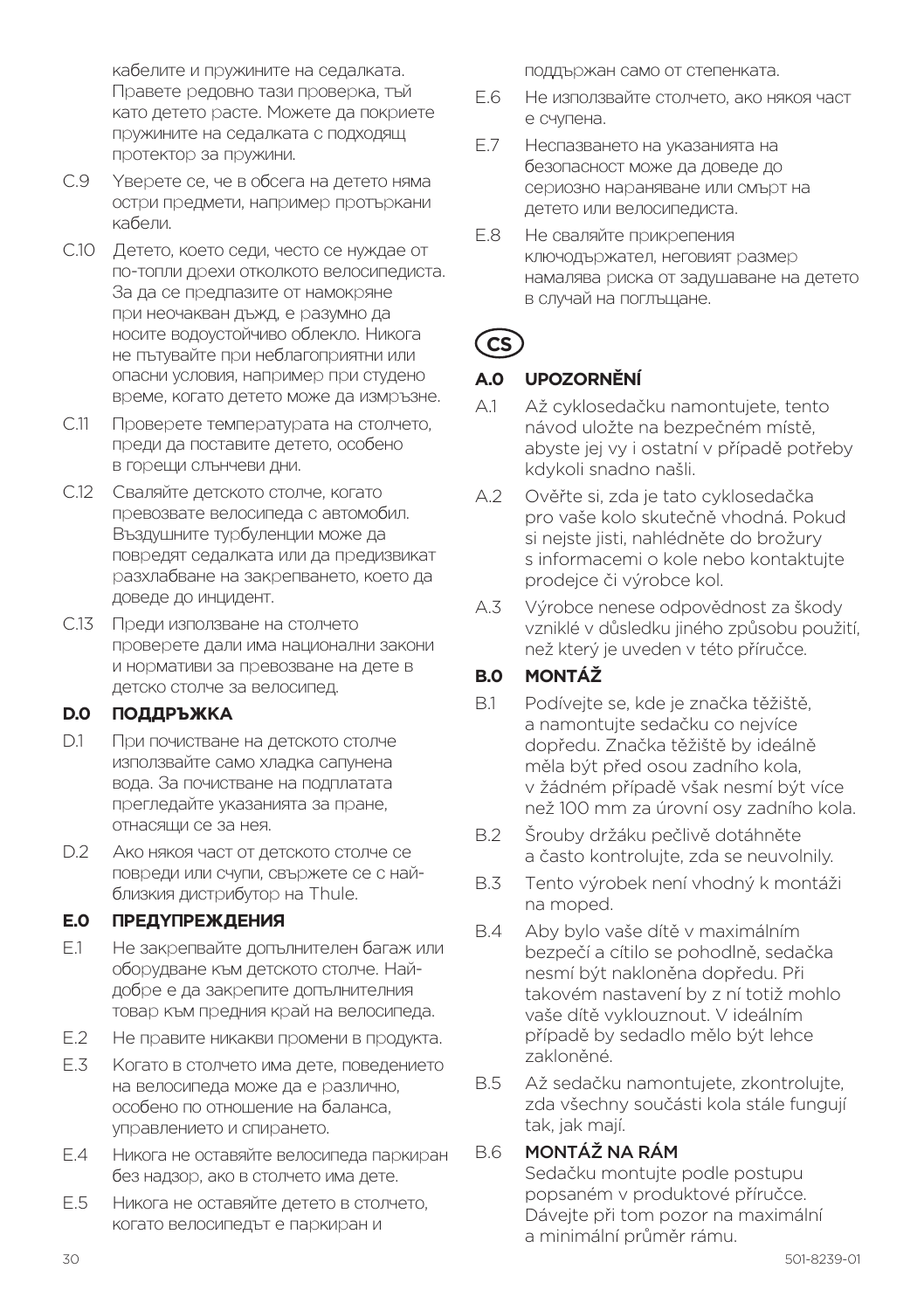- B.7 Sedačku nelze namontovat na kola s rámem se čtvercovým a trojúhelníkovým profilem, s rámem z karbonu ani na typy geometrie znázorněné na obrázku.
- B.8 V produktové příručce zkontrolujte maximální šířku zadního nosiče.
- B.9 ZADNÍ SEDAČKY PRO UPEVNĚNÍ NA ZADNÍ NOSIČ

Sedačku montujte pouze na zadní nosič s minimální nosností 25 kg, který zodpovídá normě ISO 11243.

B.10 Bezpečnostní popruh upevněte k rámu kola podle pokynů.

# **C.0 POUŽITÍ**

- C.1 Tato cyklosedačka je schválena pro převážení dětí ve věku od 9 měsíců do 6 let, které váží 9–22 kg. Nevozte v ní příliš malé děti a chcete-li v ní vozit děti mladší 1 roku, nejprve se poraďte s pediatrem. Sedačku používejte pouze pro děti, které dokážou sedět delší dobu bez opory – alespoň po celou dobu plánované cesty. Bez ohledu na věk platí, že dítě převážené v sedačce musí být bez problémů schopné udržet ve vzpřímené poloze hlavu s cyklistickou přilbou správné velikosti. Pravidelně kontrolujte, zda dítě nepřesáhlo hmotnostní limit.
- C.2 Před každou jízdou zkontrolujte dotažení všech šroubů, abyste měli jistotu, že je cyklosedačka na kole bezpečně upevněna.
- C.3 Při jízdě mějte vy i dítě nasazenou cyklistickou přilbu odpovídající bezpečnostním normám.
- C.4 Večer a v noci nikdy nevyjíždějte na kole bez vhodného osvětlení. Dbejte na to, aby cyklosedačka nezakrývala zadní odrazky ani zadní světla.
- C.5 Po namontování cyklosedačky může být nutné změnit navyklý způsob nasedání na kolo a sesedání z kola. Mějte to prosím na paměti.
- C.6 Před každou jízdou zkontrolujte, zda namontovaná cyklosedačka neomezuje funkci brzd ani pohyb pedálů a možnosti řízení kola.
- C.7 Při jízdě vždy používejte popruh. Dbejte na to, abyste jím dítě připoutali správně. Popruh ani řemínky k uchycení nohou nikdy nesmí volně viset, protože by se mohly zamotat do pohyblivých

součástí, například do výpletu kola. Toto pravidlo platí i v případě, že v sedačce zrovna dítě nevezete.

- C.8 Dbejte na to, aby se oblečení, boty, hračky ani končetiny dítěte nemohly dostat do styku s pohyblivými částmi kola, například s lanky, koly či sedlovými pružinami. Protože dítě roste, je třeba pravidelně kontrolovat, zda je vše v pořádku. Sedlové pružiny je možné zakrýt vhodným krytem.
- C.9 Pravidelně kontrolujte, jestli v dosahu dítěte nejsou žádné ostré předměty, například roztřepená lanka.
- C.10 Dítě v sedačce v mnoha případech potřebuje teplejší oblečení než cyklista. Aby vás nezaskočila nenadálá přeháňka, je vhodné s sebou pro sebe i pro dítě vozit nepromokavé oblečení. Nikdy nevyjíždějte ve zrádném či nepříznivém počasí, například jestliže je chladno a hrozí, že by dítě mohlo omrznout.
- C.11 Než dítě usadíte do sedačky, zkontrolujte, zda není příliš teplá. Důležité to je především v horkých, slunečných dnech.
- C.12 Chcete-li kolo převážet na autě, cyklosedačku z něj odmontujte. Vlivem vzduchových turbulencí by se mohla poškodit nebo uvolnit a mohlo by dojít k nehodě.
- C.13 Než sedačku začnete používat, seznamte se s předpisy a zákony, které ve vaší zemi platí pro převážení dětí v dětských cyklosedačkách.

## **D.0 ÚDRŽBA**

- D.1 Cyklosedačku čistěte pouze vlažným mýdlovým roztokem. Měkkou vložku můžete prát podle pokynů, které jsou na ní uvedeny.
- D.2 Pokud se jakákoli část cyklosedačky rozbije či poškodí, vyhledejte nejbližšího prodejce výrobků Thule.

## **E.0 VAROVÁNÍ**

- E.1 Nikdy na cyklosedačku neupevňujte žádná zavazadla ani žádné vybavení. Případný náklad je nejvhodnější připevnit na přední část kola.
- E.2 Výrobek nijak neupravujte.
- E.3 Vezete-li na kole dítě v sedačce, může se kolo chovat jinak, než jste zvyklí. Jde zejména o udržování rovnováhy, řízení a brzdění.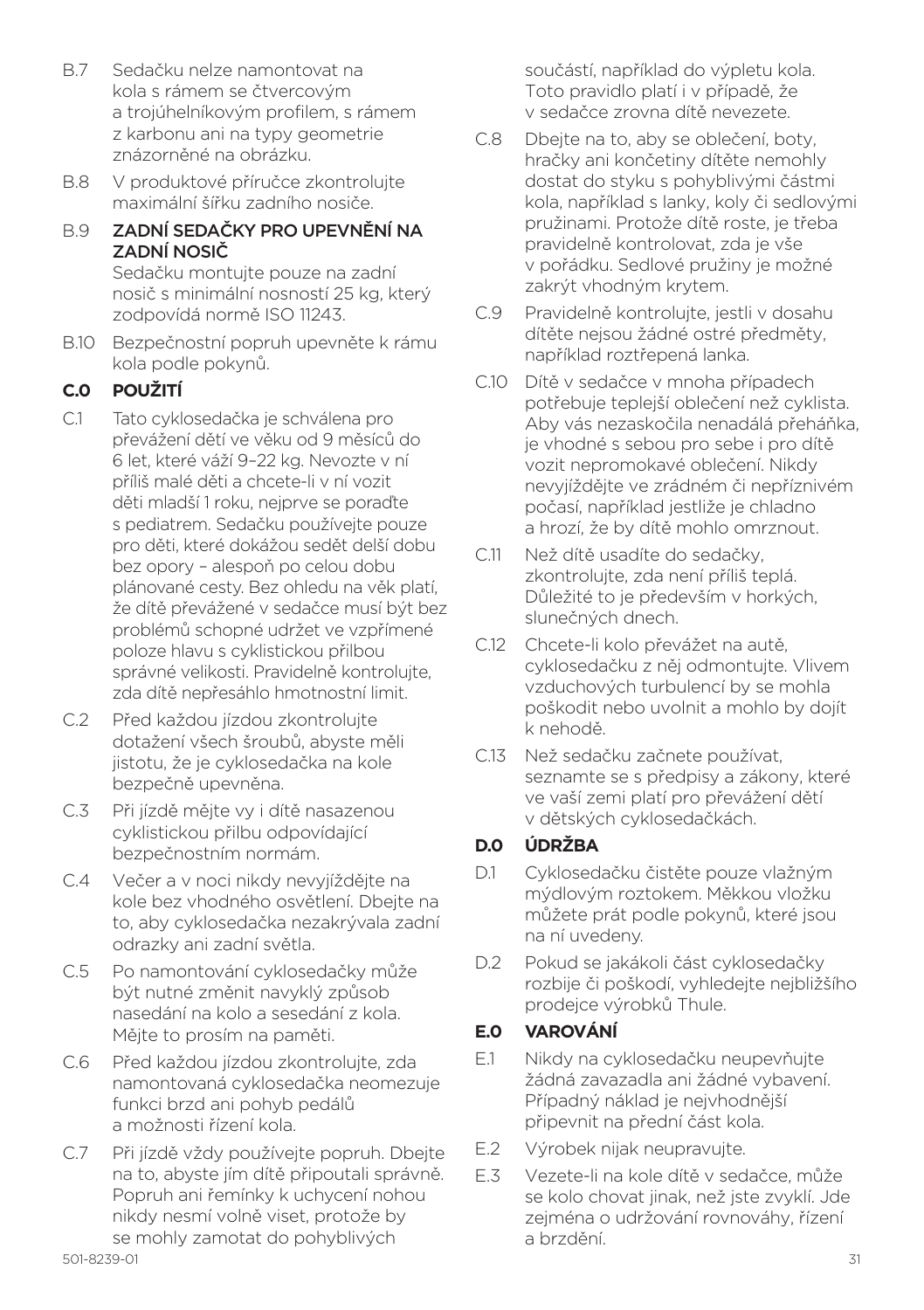- E.4 Pokud od kola odcházíte, nikdy v sedačce dítě nenechávejte.
- E.5 Dítě v sedačce nenechávejte ani tehdy, chcete-li kolo odstavit pouze na stojánek.
- E.6 Je-li sedačka jakkoli poškozená, nepoužívejte ji.
- E.7 V případě nedodržení bezpečnostních pokynů hrozí vážné zranění nebo i smrt dítěte či cyklisty.
- E.8 Neodstraňujte připojený kroužek na klíče, jeho velikost snižuje riziko vdechnutí dítětem, a tím i udušení dítěte.

# **SK**

# **A.0 UPOZORNENIE**

- A.1 Po namontovaní cyklosedačky odložte túto príručku na bezpečnom mieste. V budúcnosti si ju možno budete potrebovať pozrieť vy alebo niekto iný.
- A.2 Presvedčte sa, či je váš bicykel kompatibilný s touto detskou sedačkou. V prípade akýchkoľvek otázok si pozrite informácie dodané s bicyklom alebo sa spýtajte predajcu či výrobcu bicykla.
- A.3 Výrobca nie je zodpovedný za škody, ktoré vznikli pri používaní iným spôsobom, než sa uvádza v tejto príručke.

# **B.0 INŠTALÁCIA**

- B.1 Nájdite stred značky vyváženia a sedačku namontujte čo najviac dopredu. Je vhodné, aby táto značka bola pred osou zadného kolesa, ale v žiadnom prípade nie viac ako 100 mm za bodom kolmo nad osou zadného kolesa.
- B.2 Presvedčte sa, že skrutky svorky sú úplne pritiahnuté, a pravidelne ich kontrolujte.
- B.3 Tento produkt nie je vhodný na používanie na mopede.
- B.4 V záujme optimálneho pohodlia a bezpečnosti dieťaťa sa presvedčte, či sa sedačka nenakláňa dopredu a neumožňuje dieťaťu z nej vykĺznuť. Opierka chrbta by mala byť prednostne naklonená mierne dozadu.
- B.5 Skontrolujte, či všetky časti bicykla fungujú pri namontovanej sedačke správne.

# B.6 MONTÁŽ NA RÁM

Pri montáži sedačky postupujte podľa pokynov v príručke. Dbajte na maximálny a minimálny priemer rámu.

- B.7 Sedačka sa nemôže montovať na rámy so štvorhranným alebo trojuholníkovým prierezom ani na rámy z uhlíkových vlákien alebo geometrie znázornené na obrázku.
- B.8 Údaje o maximálnej šírke nosiča batožiny nájdete v príručke.
- B.9 ZADNÉ SEDAČKY NA PRIPEVNENIE K NOSIČU BATOŽINY Sedačku montujte len na nosič batožiny, ktorý vyhovuje norme ISO 11243 a má minimálnu nosnosť 25 kg.
- B.10 Utiahnite bezpečnostný popruh k rámu bicykla podľa pokynov.

# **C.0 POUŽÍVANIE**

- C.1 Tento produkt je určený pre deti približne vo veku od 9 mesiacov do 6 rokov s hmotnosťou 9 – 22 kg. Neprepravujte dieťa, ktoré je príliš malé. Prepravu dieťaťa mladšieho ako jeden rok vždy prekonzultujte najprv s lekárom. Prepravujte len deti, ktoré dokážu dlhšie sedieť bez pomoci, prinajmenšom po dobu plánovanej jazdy na bicykli. Nezávisle od veku musí dieťa pri nosení správne veľkej cyklistickej prilby vedieť udržať hlavu vzpriamenú. Pravidelne kontrolujte, či dieťa nepresahuje maximálnu hmotnosť.
- C.2 Pred každým použitím skontrolujte všetky skrutky a uistite sa, že je detská sedačka na bicykli bezpečne upevnená.
- C.3 Uistite sa, že pri jazde nosíte vy aj vaše dieťa schválenú cyklistickú prilbu.
- C.4 Nikdy nejazdite na bicykli v noci bez primeraného osvetlenia. Pri používaní detskej sedačky na bicykli nikdy nezakrývajte zadné svetlá alebo odrazky.
- C.5 Prítomnosť detskej cyklosedačky môže vyžadovať, aby ste zmenili spôsob nastupovania na bicykel alebo vystupovania z neho. Venujte tomu dodatočnú pozornosť.
- C.6 Pred každou jazdou sa presvedčte, či namontovaná cyklosedačka neovplyvňuje brzdenie, pedálovanie alebo riadenie.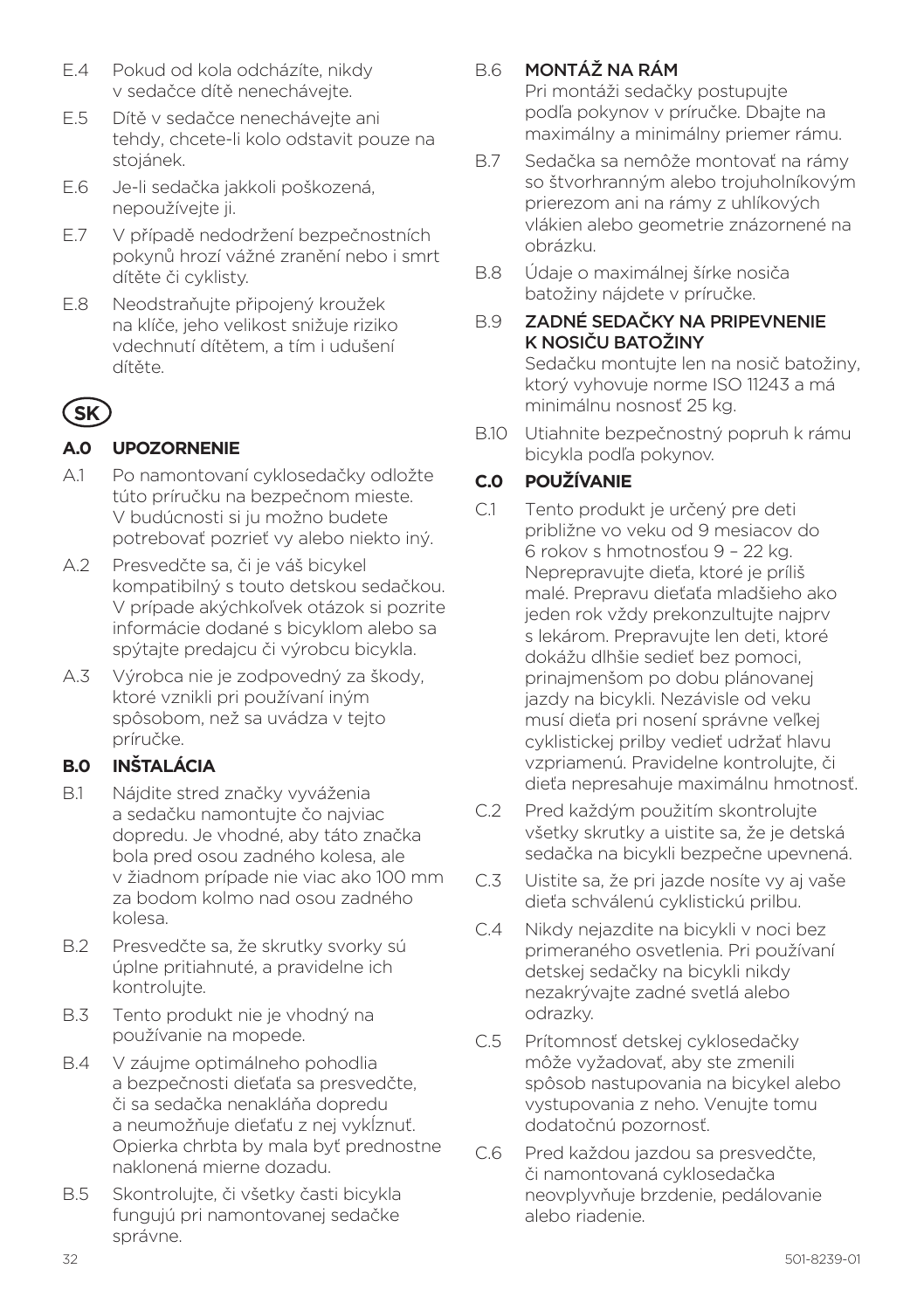- C.7 Vždy používajte popruhy a dbajte na to, aby ste nimi dieťa správne pripútali. Uistite sa, či popruhy na telo a popruhy na nohy nie sú príliš voľné alebo či nemôžu uviaznuť v pohyblivých častiach, napríklad kolesách. To platí aj vtedy, keď používate bicykel bez dieťaťa v sedačke.
- C.8 Dbajte na to, aby sa oblečenie, obuv, hračky alebo časti tela dieťaťa nedostali do kontaktu so žiadnymi pohyblivými časťami bicykla, napríklad kolesami, lankami a pružinami sedadla. Vzhľadom na rast dieťaťa to pravidelne kontrolujte. Pružiny sedadla možno zakryť vhodnými krytmi pružín.
- C.9 Dbajte na to, aby sa v dosahu dieťaťa nenachádzali žiadne ostré predmety, napríklad rozstrapkané lanká.
- C.10 Dieťa, ktoré sedí v sedačke, často potrebuje teplejšie oblečenie ako jazdec. Na ochranu pred nečakaným dažďom je vhodné mať so sebou nepremokavé oblečenie. Nikdy nejazdite v nevľúdnych alebo nebezpečných podmienkach, napríklad v chladnom počasí, ktoré by mohlo dieťaťu spôsobiť omrzliny.
- C.11 Pred posadením dieťaťa skontrolujte teplotu sedačky, najmä v horúcich slnečných dňoch.
- C.12 Pri prevoze bicykla na vozidle odstráňte detskú sedačku. Turbulencia vzduchu môže poškodiť sedačku alebo uvoľniť jej upevnenie, čo by mohlo mať za následok nehodu.
- C.13 Pred použitím si overte, či neexistujú štátne zákony a nariadenia týkajúce sa prepravy dieťaťa v detskej cyklosedačke.

#### **D.0 ÚDRŽBA**

- D.1 Detskú sedačku čistite len vlažnou saponátovou vodou. Ak chcete vyčistiť poťah, pozrite si pokyny týkajúce sa prania na poťahu.
- D.2 Ak je niektorá časť detskej sedačky poškodená alebo zlomená, kontaktujte najbližšieho predajcu produktov Thule.

## **E.0 VAROVANIE**

E.1 K detskej sedačke nepripájajte ďalšiu batožinu ani príslušenstvo. Akýkoľvek ďalší náklad je najvhodnejšie pripevniť na prednú stranu bicykla.

- E.2 Produkt žiadnym spôsobom neupravujte.
- E.3 Bicykel sa môže s dieťaťom v sedačke správať odlišne, najmä čo sa týka rovnováhy, riadenia a brzdenia.
- E.4 Nikdy nenechávajte bicykel odstavený bez dozoru, keď je dieťa v sedačke.
- E.5 Nikdy nenechávajte dieťa v sedačke, keď je bicykel odstavený a podoprený len stojanom.
- E.6 Sedačku nepoužívajte, ak je niektorá jej časť zlomená.
- E.7 Nedodržanie bezpečnostných pokynov môže viesť k vážnemu zraneniu alebo úmrtiu dieťaťa alebo jazdca.
- E.8 Nevyberajte priložený krúžok na kľúč. Vďaka svojej veľkosti znižuje riziko zadusenia vášho dieťaťa v prípade jeho prehltnutia.

# **SL**

# **A.0 POZOR**

- A.1 Ko je otroški sedež varno nameščen in pritrjen na kolo, shranite priročnik, saj ga boste vi ali pa kdo drug morda še kdaj potrebovali.
- A.2 Prepričajte se, ali ta otroški sedež ustreza vašemu modelu kolesa. Če imate pomisleke, se posvetujte s prodajalcem oziroma proizvajalcem kolesa.
- A.3 Proizvajalec ni odgovoren za škodo, ki nastane zaradi drugačne uporabe, kot je priporočena v tem priročniku.

## **B.0 NAMESTITEV**

- B.1 Določite sredino oznake težnosti in sedež namestite čim bolj naprej. Če je mogoče, naj bo ta oznaka pred osjo zadnjega obročnika, vendar nikakor več kot 100 mm (3,94 palca) za točko, ki je navpično nad osjo zadnjega obročnika.
- B.2 Pogosto preverjajte, ali so vsi vijaki na kolesarskem prtljažniku trdno priviti.
- B.3 Izdelek ni primeren za uporabo na mopedu.
- B.4 Za največje udobje in najboljšo varnost otroka se prepričajte, da sedež ni nagnjen naprej, saj lahko otrok zdrsne z njega. Najbolje je, da je naslonjalo nagnjeno rahlo nazaj.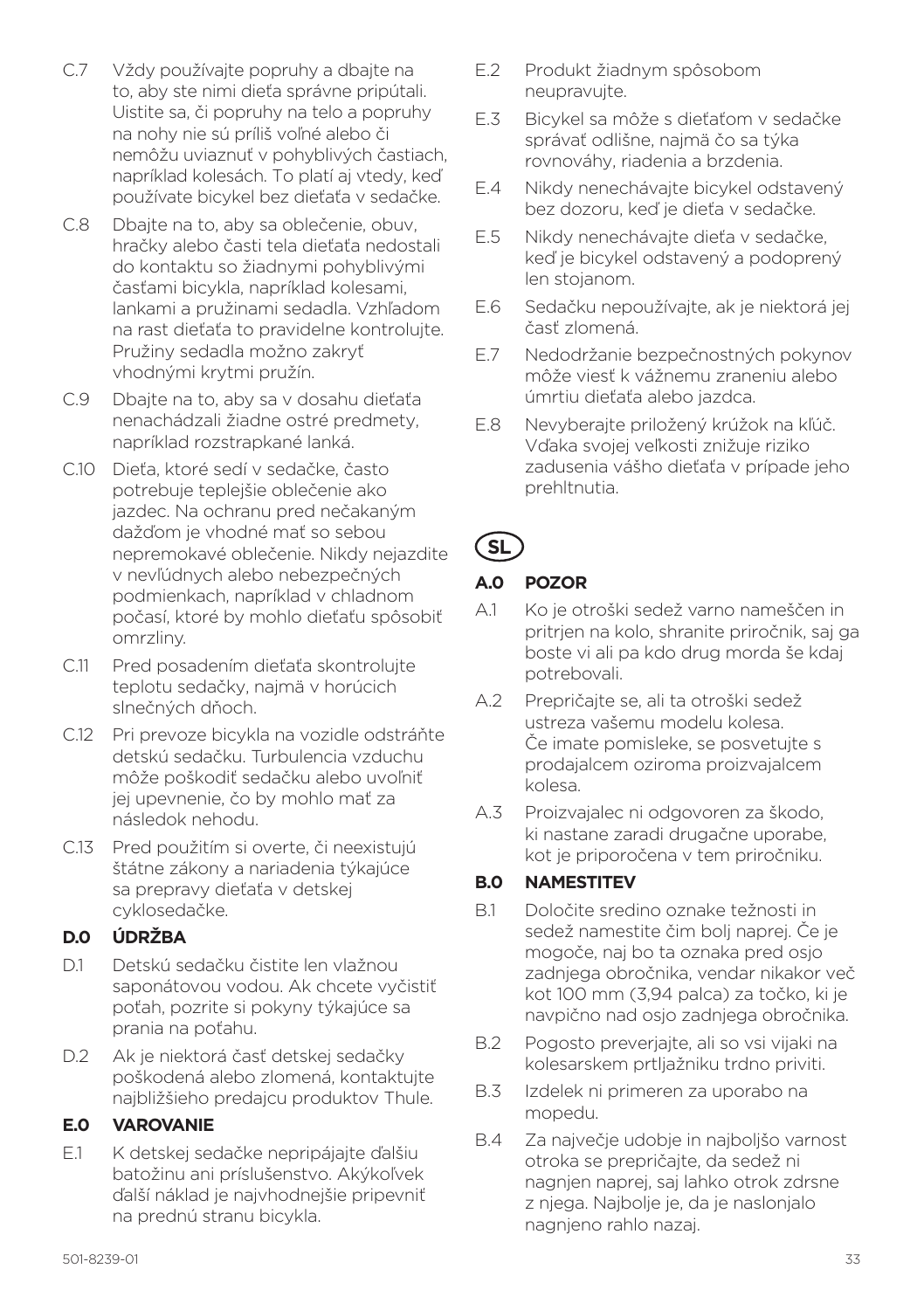- B.5 Preverite, ali vsi deli kolesa delujejo pravilno, tudi kadar je nameščen sedež.
- B.6 PRITRDITEV NA OKVIR Sedež namestite kot je opisano v priročniku za izdelek. Pazite na največji in najmanjši premer okvirja.
- B.7 Namestitev na kvadratne in trikotne okvirje ali okvirje iz karbonskih vlaken oziroma z geometrijami kot na sliki ni dovoljena.
- B.8 Preverite podatek o največji širini prtljažnika v priročniku za izdelek.
- B.9 ZADNJI SEDEŽI ZA PRITRDITEV NA PRTLJAŽNIK Sedež pritrdite samo na prtljažnik, ki je skladen s standardom ISO 11243 in ima nosilnost najmanj 25 kg.
- B.10 Skladno z navodili pripnite varnostni trak na okvir kolesa.

# **C.0 UPORABA**

- C.1 Ta izdelek ustreza otrokom starosti od 9 mesecev do 6 let in težkim od 9 do 22 kg. Ne prevažajte otroka, ki je premajhen; če nameravate prevažati otroka, mlajšega od 1 leta, se pred tem obvezno posvetujte s pediatrom. Prevažajte samo otroke, ki lahko brez pomoči sedijo dalj časa oziroma vsaj toliko časa, kot bo predvidoma trajala vožnja s kolesom. Ne glede na starost mora biti otrok dovolj razvit, da brez težav drži pokonci glavo s kolesarsko čelado ustrezne velikosti. Redno preverjajte, ali otrok morebiti ne presega največje dovoljene teže.
- C.2 Pred vsako uporabo preverite privitost vseh vijakov, da bo otroški sedež trdno nameščen na kolesu.
- C.3 Med vožnjo s kolesom morate vi in otrok nositi ustrezno kolesarsko čelado.
- C.4 Nikoli ne vozite kolesa ponoči brez ustreznih svetil. Zadnji odsevniki ali luči ne smejo biti zakriti, tudi ko je na kolo pritrjen otroški sedež.
- C.5 Opozarjamo vas, da bodite posebno pozorni na to, kako stopate na kolo in sestopate z njega, kadar je na sedežu otrok.
- C.6 Pred vsako vožnjo preverite, da pritrjen otroški sedež ne ovira zaviranja, vrtenja pedal ali krmiljenja.
- C.7 Vedno uporabljajte varnostni pas in se prepričajte, da je otrok na sedežu

pravilno pripet. Varnostni pas in pasovi za noge ne smejo biti nameščeni ohlapno, da se ne zataknejo med premikajoče se dele, kot so kolesa. To velja tudi, če na sedežu ni otroka.

- C.8 Prepričajte se, da se otrok, njegova obleka, čevlji ali igrače ne dotikajo premikajočih se delov ali drugih nevarnih delov kolesa, kot so kolesa, žice ali vzmeti sedeža. To preverjajte redno, ker otrok raste. Vzmeti sedeža lahko prekrijete s primernim ščitnikom.
- C.9 Pazite, da v otrokovem dosegu ni ostrih predmetov, denimo scefranih kablov.
- C.10 Otrok, ki sedi na sedežu, potrebuje toplejša oblačila kot kolesar. Da bi tako sebe kot otroka zaščitili pred nepričakovanim dežjem, nosite s seboj nepremočljivo obleko. Nikoli ne vozite v neugodnih ali nevarnih pogojih, kot je hladnejše vreme, zaradi katerega otrok lahko dobi ozebline.
- C.11 Preverite temperaturo sedeža, preden posedete otroka, še zlasti v vročih poletnih dneh.
- C.12 Pred prevozom kolesa na avtomobilu odstranite otroški sedež. Zračni vrtinci lahko poškodujejo sedež ali zrahljajo vezi, kar lahko povzroči nesrečo.
- C.13 Pred uporabo otroškega sedeža na kolesu preverite predpise in jih upoštevajte pri prevozu otroka na otroškem kolesarskem sedežu.

# **D.0 VZDRŽEVANJE**

- D.1 Otroški sedež čistite z mlačno milnico. Za čiščenje podloge upoštevajte navodila za pranje na njej.
- D.2 Če je kateri koli del otroškega sedeža poškodovan ali zlomljen, se obrnite na najbližjega prodajalca izdelkov Thule.

## **E.0 OPOZORILA**

- E.1 Na otroški sedež ne pritrjujte dodatne prtljage ali opreme. Kakršno koli dodatno breme pritrdite na sprednji del kolesa.
- E.2 Izdelka ne spreminjajte na noben način.
- E.3 Z otrokom na sedežu je upravljanje kolesa spremenjeno in oteženo, zlasti pri ravnotežju, krmiljenju in zaviranju.
- E.4 Če je otrok na sedežu, nikoli ne puščajte kolesa brez nadzora.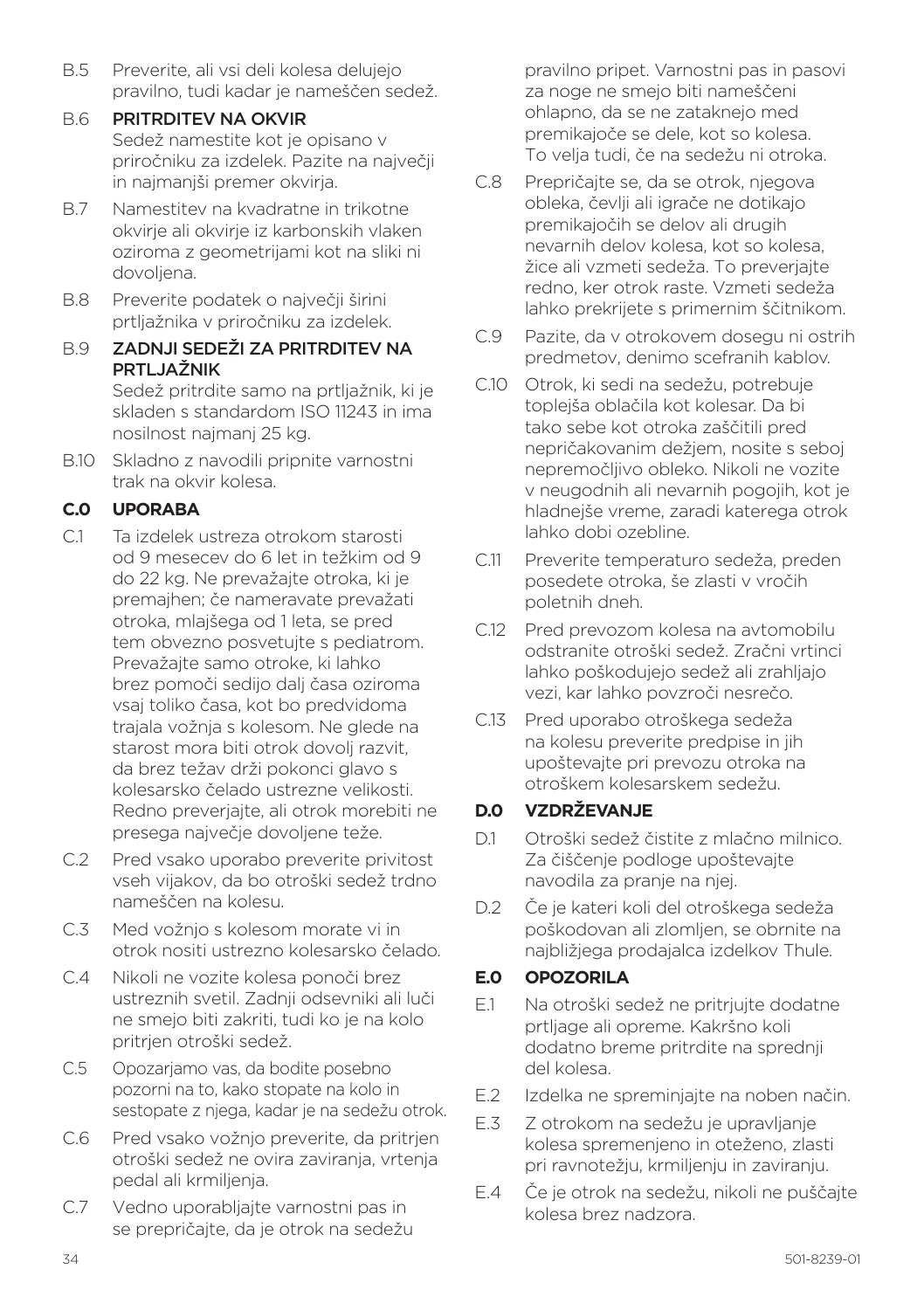- E.5 Otroka nikoli ne puščajte na sedežu, kadar je kolo parkirano.
- E.6 Ne uporabljajte sedeža, če je kateri koli del poškodovan.
- E.7 Nedosledno upoštevanje varnostnih navodil lahko pripelje do resnih poškodb ali celo smrti otroka ali kolesarja.
- E.8 Ne odstranjujte pritrjenega obeska za ključ, njegova velikost zmanjšuje možnost, da bi se otrok zadušil, če ga nese v usta.

# **HR/BiH**

# **A.0 OPREZ**

- A.1 Nakon što sjedalicu montirate na bicikl ovaj priručnik držite na sigurnom mjestu. Možda će biti potreban vama ili drugim korisnicima za buduću uporabu.
- A.2 Provjerite je li vaš bicikl kompatibilan s ovom dječjom sjedalicom. Ako imate ikakva pitanja, provjerite informacije isporučene uz bicikl ili kontaktirajte prodavača ili proizvođača bicikla.
- A.3 Proizvođač ne odgovara za oštećenja nastala uporabom koja je suprotna onoj koja je preporučena ovim korisničkim priručnikom.

## **B.0 POSTAVLJANJE**

- B.1 Utvrdite težište i sjedalicu montirajte što je moguće više naprijed. Poželjno je da je ispred osovine stražnjeg kotača, ali ni u kom slučaju više od 100 mm (3,94") iza točke koja se nalazi okomito iznad osovine stražnjeg kotača.
- B.2 Provjerite jesu li vijci držača potpuno zategnuti te često ponavljajte tu provjeru.
- B.3 Ovaj proizvod nije prikladan za korištenje na mopedu.
- B.4 Za optimalnu udobnost i sigurnost djeteta pripazite da sjedalica nije nagnuta prema naprijed kako dijete ne bi iskliznulo iz nje. Poželjno je da naslon bude nagnut malo unazad.
- B.5 Provjerite funkcioniraju li svi dijelovi bicikla ispravno kada je montirana sjedalica.

# B.6 MONTAŽA NA RAMU

Sjedalicu montirajte na ramu onako kako je navedeno u priručniku za uporabu proizvoda. Obratite pozornost na maksimalni i minimalni promjer rame.

- B.7 Ne može se montirati na bicikle s četvrtastim, trokutastim ili karbonskim ramama ili geometrijama koje odgovaraju slici.
- B.8 Maksimalnu širinu nosača prtljage provjerite u priručniku za uporabu proizvoda.

#### B.9 STRAŽNJE SJEDALICE ZA PRIČVRŠĆIVANJE NA NOSAČ PRTLJAGE

Sjedalicu montirajte samo na nosač prtljage koji je u skladu s normom ISO 11243 i ima nosivost od minimalno 25kg.

B.10 Pričvrstite sigurnosnu traku na ramu bicikla u skladu s uputama.

# **C.0 KORIŠTENJE**

- C.1 Ovaj je proizvod odobren za djecu uzrasta od 9 mjeseci do 6 godina, težine od 9 do 22 kg (20 lb – 48,5 lb). Nemojte prevoziti premaleno dijete i uvijek se posavjetujte s pedijatrom prije prevoženja djeteta mlađeg od godinu dana. Vozite samo djecu koja mogu samostalno sjediti dulje vrijeme, najmanje onoliko koliko traje planirani biciklistički izlet. Bez obzira na godine života dijete mora biti u stanju držati svoju glavu uspravno te nositi biciklističku kacigu odgovarajuće veličine. Redovito provjeravajte da dijete ne prelazi maksimalnu težinu.
- C.2 Prije svakog korištenja provjerite sve vijke kako biste se uvjerili da je dječja sjedalica dobro pričvršćena na bicikl.
- C.3 Tijekom vožnje i vi i vaše dijete morate nositi odobrenu biciklističku kacigu.
- C.4 Nikada ne vozite bicikl bez odgovarajuće opreme noću. Ne prekrivajte stražnje reflektore ili stražnje svjetlo kada koristite dječju sjedalicu na biciklu.
- C.5 Prisutnost dječje sjedalice na biciklu može zahtijevati od vas da promijenite način na koji se penjete na bicikl i silazite s njega. Obratite posebnu pozornost na to.
- C.6 Prije svake vožnje provjerite ometa li sjedalica montirana na bicikl kočenje, pedaliranje ili upravljanje.
- C.7 Uvijek koristite pojas i provjerite jeste li ga ispravno učvrstili oko djeteta. Provjerite da pojas i trake za stopala nisu prelabavi te da se ne mogu zaglaviti između pokretnih dijelova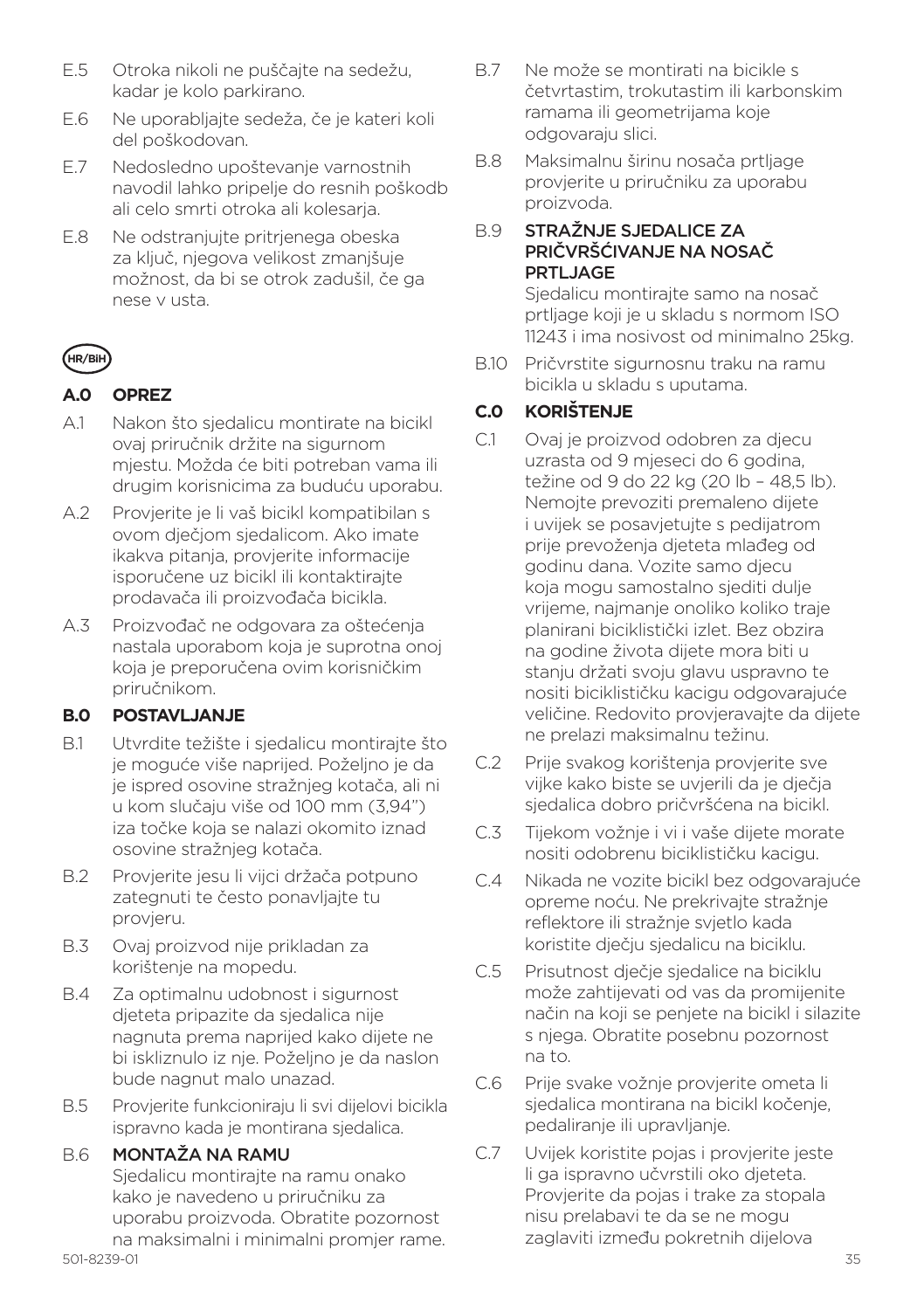kao što su kotači. Ovo se odnosi i na situacije kada koristite bicikl bez djeteta u sjedalici.

- C.8 Provjerite da djetetova odjeća, cipele, igračke ili dijelovi tijela ne dolaze u kontakt ni s jednim pokretnim dijelom bicikla, kao što su kotači, žice i opruge sjedala. Ovo redovito provjeravajte kako dijete raste. Opruge sjedala mogu se pokriti prikladnim štitnicima.
- C.9 Oštri predmeti ne smiju biti u dosegu djeteta, npr. oštećeni kabeli.
- C.10 Djetetu u sjedalici često je potrebna toplija odjeća nego biciklistu. Kako biste se oboje zaštitili od neočekivane kiše, nosite vodootpornu odjeću. Nikada se nemojte voziti tijekom vremenskih nepogoda ili u opasnim uvjetima, kao što je hladnoća koja bi djetetu mogla uzrokovati ozebline.
- C.11 Provjerite temperaturu sjedalice prije nego što u nju stavite dijete, posebno tijekom vrućih sunčanih dana.
- C.12 Uklonite dječju sjedalicu kada prevozite bicikl na automobilu. Zračna turbulencija mogla bi oštetiti sjedalicu ili je olabaviti, što bi moglo dovesti do nesreće.
- C.13 Prije korištenja provjerite postoje li nacionalni zakoni i propisi koji se posebno odnose na prevoženje djeteta u dječjoj sjedalici za bicikl.

## **D.0 ODRŽAVANJE**

- D.1 Za čišćenje dječje sjedalice upotrebljavajte samo mlaku vodu sa sapunom. Za pranje obloge pogledajte odgovarajuće upute za pranje.
- D.2 Ako je bilo koji dio dječje sjedalice oštećen ili potrgan, kontaktirajte najbližeg Thule prodavatelja.

## **E.0 UPOZORENJA**

- E.1 Ne pričvršćujte dodatnu prtljagu ili opremu na dječju sjedalicu. Svaki dodatni teret najbolje je pričvrsti na prednju stranu bicikla.
- E.2 Nemojte modificirati proizvod ni na koji način.
- E.3 Bicikl se može drugačije ponašati ako je dijete u sjedalici, posebno u pogledu ravnoteže, upravljanja i kočenja.
- E.4 Nikada nemojte ostaviti parkirani bicikl bez nadzora ako je dijete u sjedalici.
- 36 501-8239-01 E.5 Nikada nemojte ostaviti dijete u sjedalici

kada je bicikl parkiran i podupire ga samo nožica za bicikl.

- E.6 Ne upotrebljavajte sjedalicu ako je bilo koji njezin dio neispravan.
- E.7 Nepridržavanje sigurnosnih uputa može dovesti do ozbiljnih ozljeda ili smrti djeteta ili biciklista.
- E.8 Ne skidajte postavljeni prsten ključa, njegova veličina smanjuje opasnost od gušenja djeteta u slučaju gutanja.

# **RO**

#### **A.0 ATENŢIE**

- A.1 Păstrati acest manual într-un loc sigur după ce aţi montat scaunul pentru bicicletă. Dumneavoastră sau alti utilizatori aţi putea avea nevoie de el în viitor.
- A.2 Asigurati-vă că bicicleta este compatibilă cu acest scaun pentru copil. Dacă aveţi întrebări, consultaţi informațiile furnizate împreună cu bicicleta sau întrebati comerciantul comerciantul de la care ati achizitionat bicicleta ori producătorul.
- A.3 Producătorul nu este responsabil pentru daune care decurg din utilizarea în alte moduri decât cele recomandate în manualul de utilizare.

## **B.0 INSTALARE**

- B.1 Identificati marcajul centrului de greutate și montați scaunul cât mai în fată posibil. Este de preferat ca acest marcaj să fie în fata axei roții spate, dar nu la mai mult de 100 mm (3,94") în spatele unui punct pe verticală deasupra axei rotii spate.
- B.2 Asigurati-vă că suruburile consolei sunt strânse până la capăt și verificați-le în mod frecvent.
- B.3 Acest produs nu este adecvat pentru utilizarea pe un moped.
- B.4 Pentru confortul și siguranta optime ale copilului, aveţi grijă ca scaunului să nu fie înclinat spre înainte, astfel încât să existe posibilitatea alunecării copilului. Este de preferat ca spătarul să fie înclinat uşor spre înapoi.
- B.5 Verificati ca toate componentele bicicletei să functioneze corect cu scaunul montat.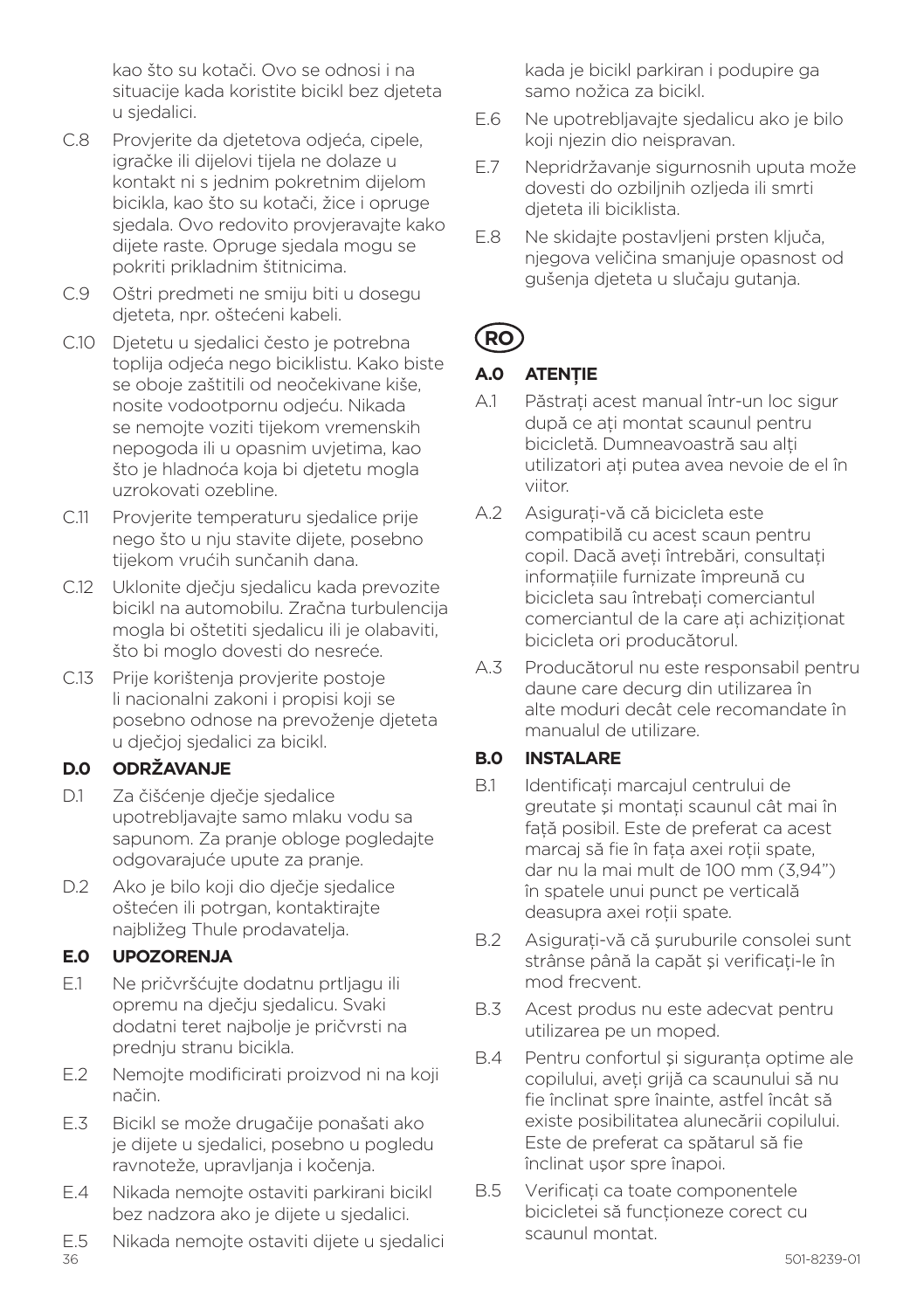#### B.6 MONTAREA PE CADRU

Montati scaunul asa cum este descris în manualul produsului. Acordati atentie diametrului maxim şi minim al cadrului.

- B.7 Nu poate fi montat pe biciclete cu cadre sau geometrii pătrate, triunghiulare sau din fibră de carbon, conform imaginii.
- B.8 Examinati manualul produsului pentru a vedea lătimea maximă a suportului pentru bagaje.
- B.9 SCAUNE SPATE PENTRU ATAŞARE LA UN SUPORT PENTRU BAGAJE Montati scaunul numai pe un sport pentru bagaje, care este conform cu ISO 11243, şi are o capacitate de încărcare de minimum 25 kg.
- B.10 Fixati centura de sigurantă pe cadrul bicicletei, conform instructiunilor.

# **C.0 UTILIZARE**

- C.1 Acest produs este aprobat pentru copiii între aproximativ 9 luni şi 6 ani, cu o greutate între 9 şi 22 kg (20 – 48,5 lb). Nu transportaţi un copil prea mic si consultati întotdeauna un medic pediatru înainte de a transporta un copil mai mic de 1 an. Transportati numai copii care pot sta nesupravegheati perioade mai lungi de timp, cel putin pe durata călătoriei cu bicicleta. Indiferent de vârstă, copilul trebuie să poată să-şi ţină capul sus şi să poată să poarte o cască de bicicletă de dimensiunea corectă. Verificați în mod regulat ca greutatea copilului să nu depăşească greutatea maximă.
- C.2 Înainte de fiecare utilizare, verificați toate şuruburile pentru a vă asigura că scaunul pentru copii este ataşat în siguranță la bicicletă.
- C.3 Aveţi grijă ca, în timpul călătoriei, atât dumneavoastră cât și copilul să purtați căşti de bicicletă omologate.
- C.4 Nu mergeți niciodată pe bicicletă pe timp de noapte, fără iluminare adecvată. Nu acoperiti reflectoarele sau luminile din spate când utilizați scaunul pentru copil pe o bicicletă.
- C.5 Prezenta unui scaun de bicicletă pentru copil poate impune să modificati modul în care vă suiţi pe bicicletă şi modul în care vă dați jos de pe aceasta. Acordați atenție suplimentară acestor operații.

501-8239-01 37 C.6 Înainte de fiecare călătorie, asigurati-vă

că scaunul pentru bicicletă nu afectează frânarea, pedalarea sau directia.

- C.7 Utilizaţi centura întotdeauna şi asiguraţivă că este fixată corect în jurul copilului. Asigurați-vă că centura și benzile de fixare nu se desprind şi că nu s-ar putea prinde de componente în mişcare, precum rotile. Acest lucru este valabil și pentru situaţiile în care utilizaţi bicicleta fără un copil aşezat în scaun.
- C.8 Asigurati-vă că hainele, încăltămintea, jucăriile sau membrele copilului nu intră în contact cu niciuna dintre componentele în mişcare ale bicicletei, precum rotile, cablurile și arcurile șeii. Verificati aceste lucruri în mod regulat pe măsură ce copilul creşte. Arcurile şeii pot fi acoperite cu o protecţie pentru arcuri adecvată.
- C.9 Asigurati-vă că nu există obiecte ascutite la îndemâna copilului, de exemplu, cabluri uzate.
- C.10 Copilul aflat în scaun are nevoie de de haine mai călduroase decât cele ale biciclistului. Pentru a vă proteja de ploi neasteptate, este prudent să aveți îmbrăcăminte impermeabilă. Nu vă deplasati niciodată în conditii dificile sau periculoase, precum vremea de iarnă, care poate provoca degerături copilului.
- C.11 Verificati temperatura scaunului înainte de a aşeza copilul, în special în zilele toride, însorite.
- C.12 Scoateti scaunul pentru copil când transportati bicicleta pe un automobil. Turbulentele pot afecta scaunul sau pot slăbi punctele de prindere, ceea ce poate duce la accidente.
- C.13 Înainte de utilizare, verificați dacă există legi şi reglementări naţionale speciale pentru transportul unui copil într-un scaun de bicicletă pentru copil.

## **D.0 ÎNTREŢINERE**

- D.1 Pentru a curăța scaunul pentru copil. utilizați doar apă căldută cu săpun. Pentru a curăta căptuseala, consultați instructiunile de spălare de pe aceasta.
- D.2 Dacă orice parte a scaunului pentru copil este deteriorată sau ruptă, contactaţi cel mai apropiat dealer Thule.

## **E.0 AVERTISMENTE**

E.1 Nu ataşaţi bagaje sau echipamente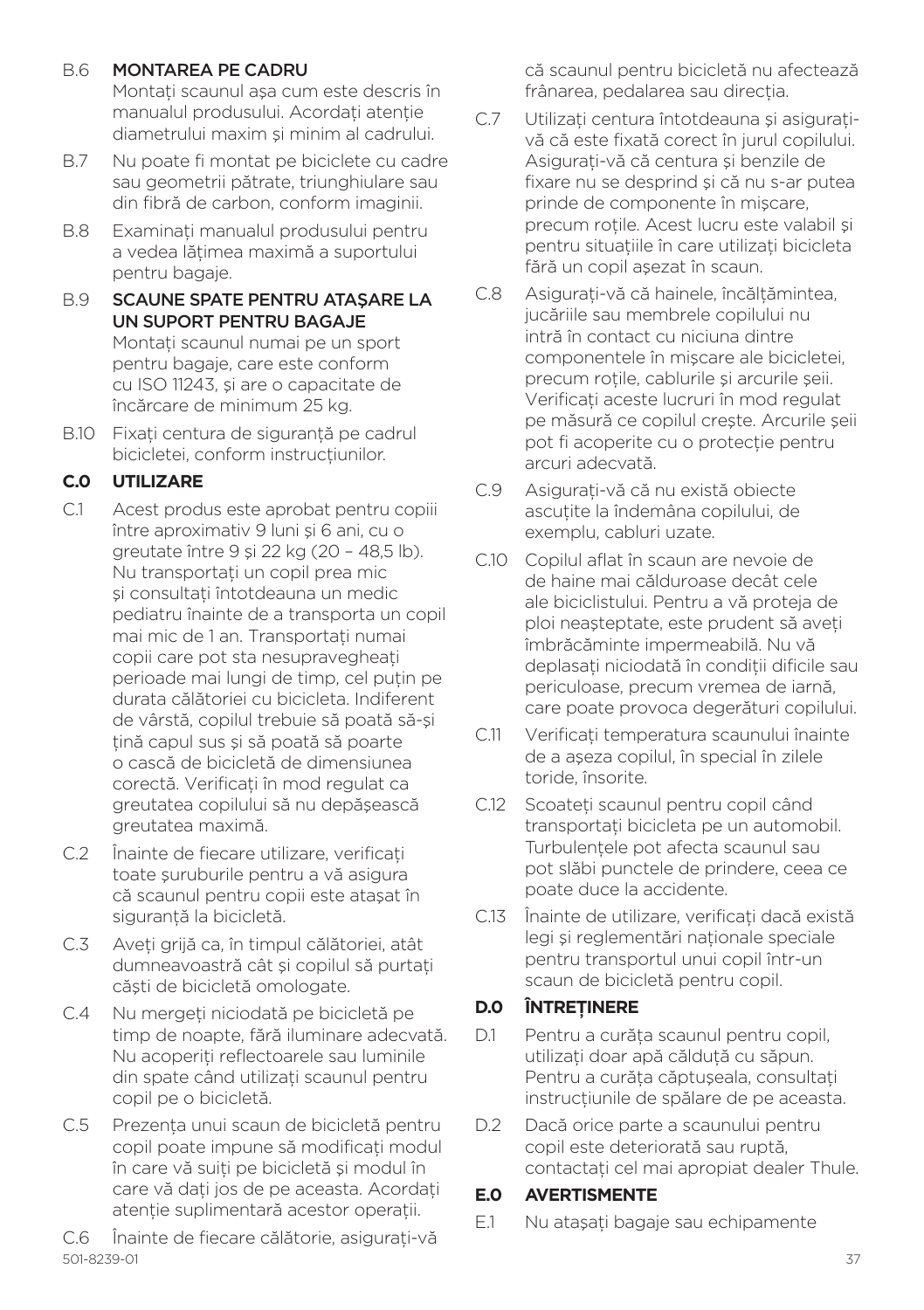suplimentare la scaunul pentru copil. Orice încărcătură suplimentară trebuie atașată de capătul din față al bicicletei.

- E.2 Nu modificati produsul în niciun fel.
- E.3 Bicicleta se poate comporta diferit cu un copil în scaun, în special în ceea ce privește echilibrul, direcția și frânarea.
- E.4 Nu lăsați niciodată bicicleta parcată nesupravegheată când se află un copil în scaun.
- E.5 Nu lăsaţi niciodată copilul în scaun când bicicleta este parcată şi sprijinită doar de un stativ.
- E.6 Nu utilizați scaunul dacă există componente rupte.
- E.7 În cazul în care nu respectati instructiunile de sigurantă, se poate ajunge la rănirea gravă sau la decesul copilului sau biciclistului.
- E.8 Nu eliminati brelocul ataşat, deoarece dimensiunea acestuia reduce riscul de sufocare a copilului în cazul în care este înghitit.

# **HU**

## **A.0 FIGYELEM**

- A.1 Őrizze meg ezt az útmutatót a kerékpárülés felszerelése után. A későbbiekben még szüksége lehet rá Önnek vagy más felhasználóknak.
- A.2 Ellenőrizze le, hogy a gyerekülés használható-e a kerékpárjával. Ha kérdése van, ellenőrizze a kerékpárhoz mellékelt információkat, vagy érdeklődjön a kerékpár árusítójánál vagy gyártójánál.
- A.3 A gyártó nem felelős a jelen használati útmutatóban javasoltakon kívüli használat miatt fellépő esetleges károkért.

## **B.0 FELSZERELÉS**

- B.1 Keresse meg a tömegközéppont-jelet (19), és rögzítse az ülést annyira elöl, amennyire lehetséges. Ha lehet, a jelzés a hátsó kerék tengelyével szemben legyen, de semmiképpen se legyen 100 mm-nél hátrébb, mint a hátsó kerék feletti pont.
- B.2 Ügyeljen arra, hogy a konzolcsavarok teljesen meg legyenek húzva, és rendszeresen ellenőrizze őket.
- B.3 Ez a termék nem használható mopeden.
- B.4 A gyermek maximális kényelme és biztonsága érdekében ügyeljen arra, hogy az ülés ne lejtsen előrefelé, nehogy a gyermek lecsússzon róla. Optimális esetben a háttámlának kissé hátrafelé kell dőlnie.
- B.5 Ellenőrizze, hogy a kerékpár minden része megfelelően működik-e úgy, hogy fel van szerelve rá az ülés.

# B.6 RÖGZÍTÉS A VÁZON

Az ülést rögzítse a termékkézikönyv szerint. Ügyeljen a maximális és minimális keresztmetszetre.

- B.7 Az ülés nem szerelhető fel négyzet vagy háromszög keresztmetszetű, szénszálas vázakra, illetve a képen látható felépítésekre.
- B.8 A csomagtartó maximális szélességét ellenőrizze a termék kézikönyvében.

#### B.9 CSOMAGTARTÓHOZ CSATLAKOZTATHATÓ HÁTSÓ ÜLÉSEK Az ülést csak az ISO 11243 szabványnak megfelelő, és legfeljebb 25 kg-os teherbírású csomagtartóra rögzítse.

B.10 A biztonsági csuklópántot a bicikli vázához rögzítse, az útmutatónak megfelelően.

# **C.0 HASZNÁLAT**

- C.1 A termék 9–22 kg-os, 9 hónapos és 6 éves kor közötti gyermekek számára alkalmas. Ne szállítson vele ennél fiatalabb gyermeket, és 1 évesnél fiatalabb gyermek szállítása előtt kérje ki gyermekorvosa tanácsát. Csak olyan gyermekeket szállítson, akik már hosszabb ideig tudnak önállóan ülni, de minimum annyi ideig, ameddig a tervezett kerékpáros utazás tartani fog. A gyermeknek életkortól függetlenül képesnek kell lennie egyenesen tartania a fejét megfelelő méretű bukósisak viselése közben. Rendszeresen ellenőrizze, hogy a gyermek tömege nem lépte túl a maximálisan megengedettet.
- C.2 Minden egyes használat előtt ellenőrizze, hogy a csavarok megfelelően rögzítik-e a gyerekülést a kerékpárhoz.
- C.3 Az utazás során ügyeljen rá, hogy Ön és gyermeke is engedélyezett kerékpárbukósisakot viseljen.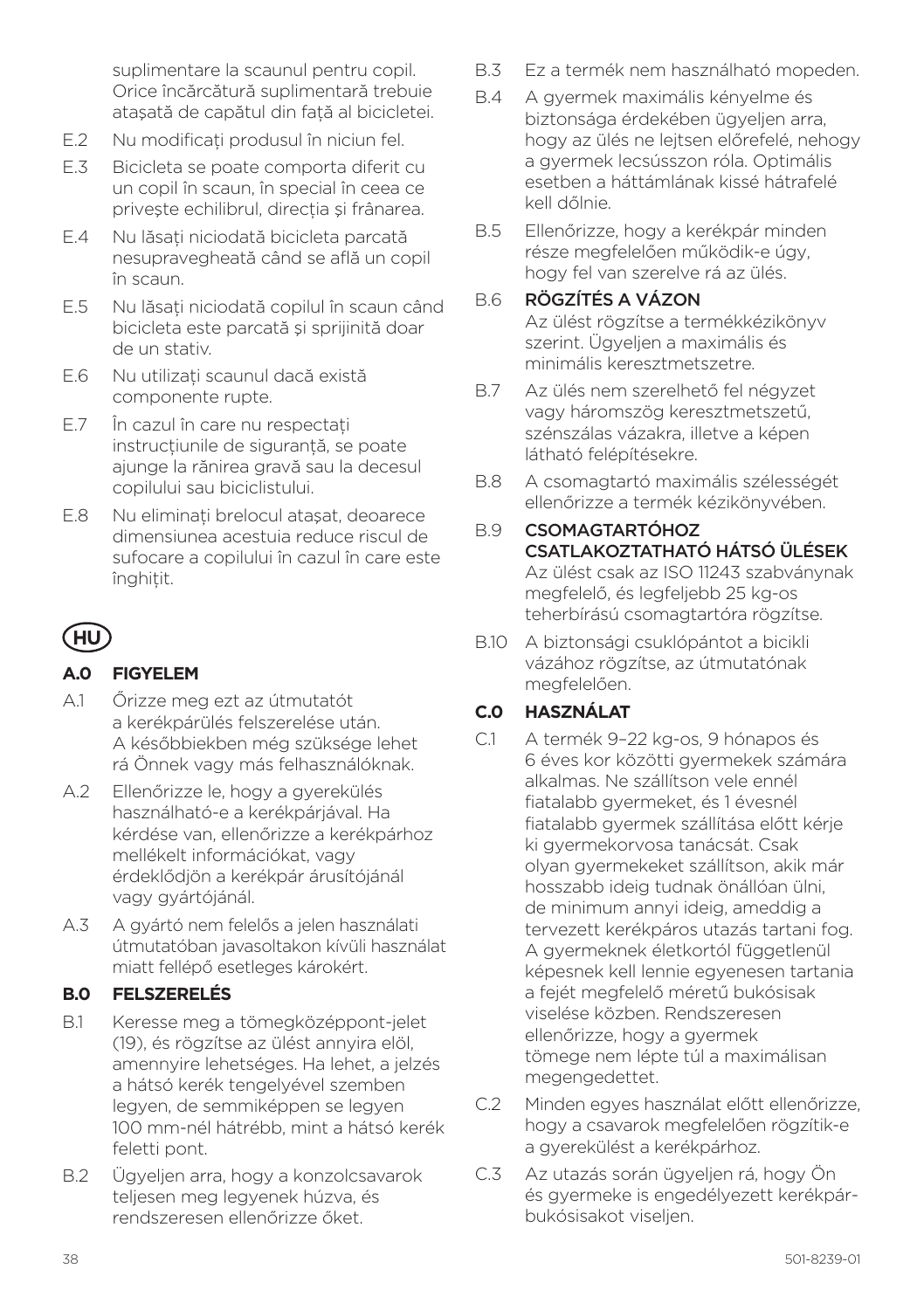- C.4 Soha ne kerékpározzon sötétben megfelelő világítás nélkül. Ne takarja le a hátsó fényvisszaverőket és a hátsó lámpákat, ha gyerekülést használ a kerékpáron.
- C.5 A gyerekülés használata megkívánhatja, hogy másként szálljon fel a kerékpárra és szálljon le róla. Erre fordítson különös figyelmet.
- C.6 Utazás előtt ellenőrizze, hogy a felszerelt gyerekülés nem zavarja-e a fékezést, a pedálozást vagy a kormányzást.
- C.7 Mindig használja a biztonsági övet, és ellenőrizze, hogy megfelelően rögzíti-e a gyermeket. Ellenőrizze, hogy a biztonsági öv és a lábszíjak nem lazultak-e ki, vagy nem kaphatja-e be őket mozgó alkatrész, például kerék. Ez arra az esetre is vonatkozik, amikor nem ül gyermek az ülésben.
- C.8 Ellenőrizze, hogy a gyermek ruhája, cipője, játékai és testrészei ne érintkezzenek a kerékpár semmilyen mozgó alkatrészével, például a kerekekkel, a kábelekkel vagy a nyeregrugóval. Ezt időről időre ellenőrizze újra, ahogy a gyermek növekszik. A nyeregrugók megfelelő rugóvédővel takarhatók le.
- C.9 Ügyeljen arra, hogy a gyermek ne érhessen el éles tárgyat, pl. elhasználódott kábelt.
- C.10 Az ülő gyermeknek melegebb ruhára van szüksége, mint a kerékpárosnak. A hirtelen eleredő eső ellen javasolt vízhatlan ruhát tartania magánál. Soha ne kerékpározzon viharban vagy veszélyes körülmények között, például olyan hidegben, amitől a gyermek fagyási sérülést szerezhet.
- C.11 A gyermek beleültetése előtt ellenőrizze az ülés hőmérsékletét, különösen napos, forró napokon.
- C.12 Ha autón szállítja a kerékpárt, távolítsa el a gyerekülést. A légellenállás kárt tehet az ülésben, vagy kilazíthatja, ami balesetet okozhat.
- C.13 Használat előtt ellenőrizze, hogy melyek a gyermekek kerékpár-gyerekülésben való szállítására vonatkozó szabályozások.

## **D.0 KARBANTARTÁS**

501-8239-01 39 D.1 A gyerekülés tisztításához kizárólag

langyos szappanos vizet használjon. A párnázott huzat tisztításakor olvassa el a rajta található útmutatást

D.2 Ha a gyerekülés bármely része megsérül vagy eltörik, forduljon a legközelebbi Thule-kereskedőhöz.

# **E.0 FIGYELMEZTETÉSEK**

- E.1 Ne rögzítsen plusz terhet vagy felszerelést a gyereküléshez. A plusz terhet javasolt a kerékpár elején szállítani.
- E.2 Semmilyen módon ne módosítsa a terméket.
- E.3 A kerékpár másként viselkedhet, ha gyermek ül rajta, különösen az egyensúly, a kormányzás és a fékezés szempontjából.
- E.4 Soha ne hagyja felügyelet nélkül a kerékpárt, ha a gyermek az ülésben van.
- E.5 Soha ne hagyja a gyermeket az ülésben, ha a kerékpárt leparkolta, és csak a támasz tartia.
- E.6 Ne használja az ülést, ha törött vagy sérült bármelyik része.
- E.7 A biztonsági utasítások be nem tartása a gyermek vagy a kerékpáros súlyos sérülését vagy akár halálát is okozhatja.
- E.8 Ne távolítsa el a felszerelt kulcskarikát: ezt a nagy mérete miatt nem tudják lenyelni a gyerekek, így csökkenti a fulladás veszélyét.

# **EL**

## *A.0 ΠΡΟΣΟΧΗ*

- *A.1 Αφού τοποθετήσετε το κάθισμα στο ποδήλατο, αποθηκεύστε το παρόν εγχειρίδιο σε ένα ασφαλές μέρος, καθώς εσείς ή άλλοι χρήστες ενδέχεται να το χρειαστείτε για μελλοντική αναφορά.*
- *A.2 Βεβαιωθείτε ότι το ποδήλατο είναι συμβατό με το παρόν παιδικό κάθισμα. Αν έχετε οποιεσδήποτε απορίες, ελέγξτε τις πληροφορίες που συνοδεύουν το ποδήλατο ή απευθυνθείτε στον πωλητή ή τον κατασκευαστή του ποδηλάτου.*
- *A.3 Ο κατασκευαστής δεν φέρει ευθύνη για τυχόν ζημίες που μπορεί να προκληθούν, αν το προϊόν δεν χρησιμοποιηθεί σύμφωνα με τις συστάσεις που αναφέρονται στο παρόν εγχειρίδιο κατόχου.*

## *B.0 ΤΟΠΟΘΕΤΗΣΗ*

*B.1 Εντοπίστε την ένδειξη του κέντρου βαρύτητας και τοποθετήστε το κάθισμα όσο το δυνατόν πιο μπροστά. Συνιστάται η ένδειξη να βρίσκεται πιο*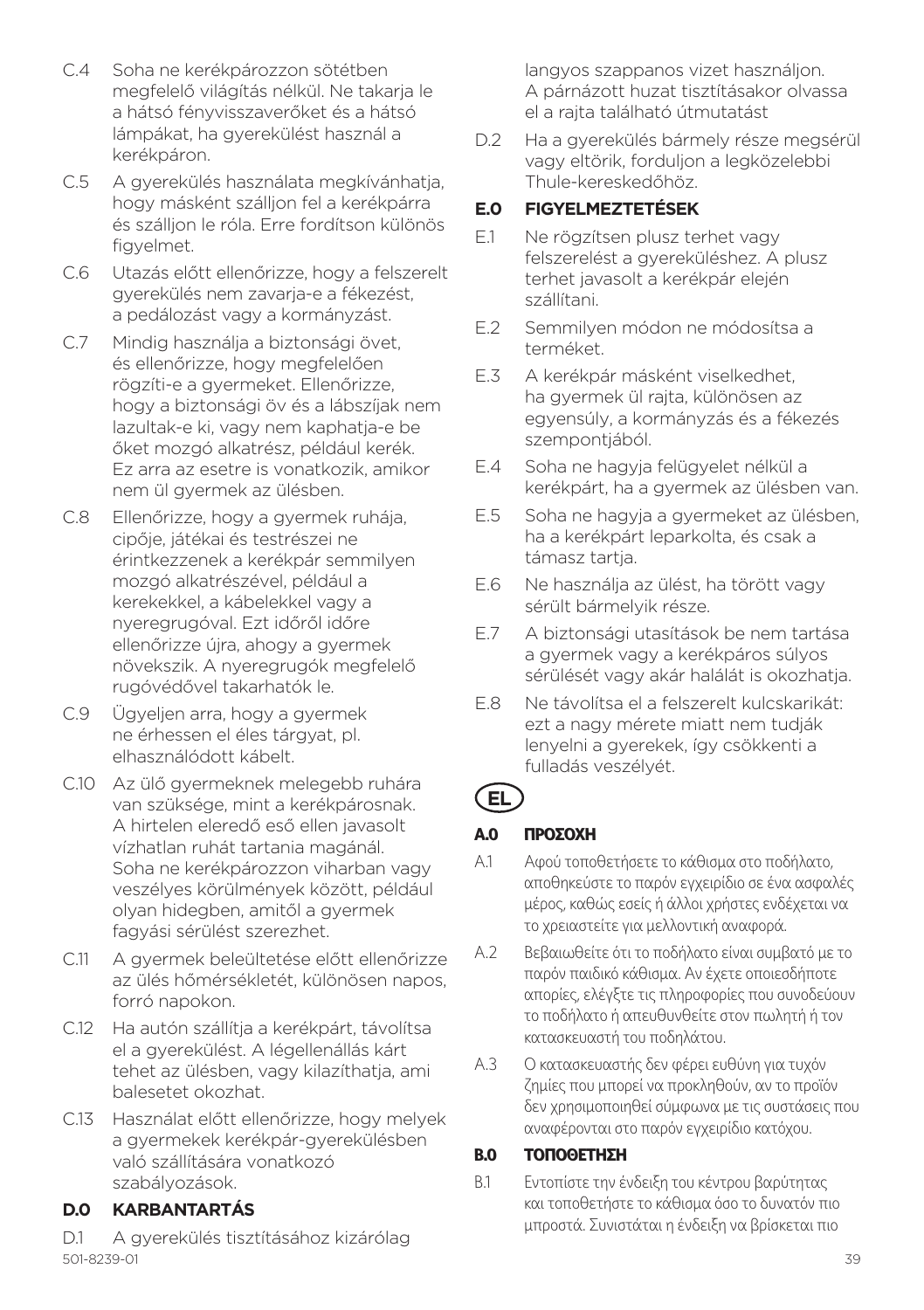*μπροστά από τον άξονα της πίσω ρόδας. Ωστόσο, σε καμία περίπτωση η απόσταση μεταξύ του πίσω άξονα και της ένδειξης δεν πρέπει να υπερβαίνει τα 100 mm (3,94").*

- *B.2 Φροντίστε ώστε οι βίδες του βραχίονα να είναι καλά σφιγμένες και να τις ελέγχετε συχνά.*
- *B.3 Αυτό το προϊόν δεν είναι κατάλληλο για χρήση σε μοτοποδήλατο.*
- *B.4 Για τη βέλτιστη άνεση και ασφάλεια του παιδιού, φροντίστε ώστε το κάθισμα να μην έχει κλίση προς τα εμπρός, με αποτέλεσμα το παιδί να μπορεί να γλιστρήσει από αυτό. Κατά προτίμηση, η πλάτη θα πρέπει να έχει ελαφριά κλίση προς τα πίσω.*
- *B.5 Βεβαιωθείτε ότι όλα τα μέρη του ποδηλάτου λειτουργούν κανονικά όταν το κάθισμα είναι τοποθετημένο.*

#### *B.6 ΤΟΠΟΘΕΤΗΣΗ ΣΕ ΣΚΕΛΕΤΟ*

*Τοποθετήστε το κάθισμα όπως περιγράφεται στο εγχειρίδιο του προϊόντος. Δώστε προσοχή στη μέγιστη και την ελάχιστη διάμετρο του σκελετού.*

- *B.7 Δεν μπορεί να τοποθετηθεί σε ποδήλατα με τετράγωνο, τριγωνικό σκελετό ή σκελετό από ανθρακονήματα ή στα σχήματα που απεικονίζονται.*
- *B.8 Συμβουλευτείτε το εγχειρίδιο του προϊόντος για το μέγιστο πλάτος της σχάρας ποδηλάτου.*

#### *B.9 ΠΙΣΩ ΚΑΘΙΣΜΑΤΑ ΓΙΑ ΤΟΠΟΘΕΤΗΣΗ ΣΕ ΣΧΑΡΑ ΠΟΔΗΛΑΤΟΥ*

*Τοποθετήστε το κάθισμα μόνο σε σχάρα ποδηλάτου που συμμορφώνεται με το πρότυπο ISO 11243 και μπορεί να αντέξει φορτίο τουλάχιστον 25 kg.*

*B.10 Στερεώστε τη ζώνη ασφαλείας στο σκελετό του ποδηλάτου σύμφωνα με τις οδηγίες.*

#### *C.0 ΧΡΗΣΗ*

- *C.1 Αυτό το προϊόν έχει εγκριθεί για παιδιά ηλικίας από 9 μηνών έως 6 ετών, με βάρος 9-22 kg. Μην μεταφέρετε πολύ μικρά παιδιά και πάντα να συμβουλεύεστε παιδίατρο προτού μεταφέρετε ένα παιδί μικρότερο του 1 έτους. Να μεταφέρετε μόνο παιδιά που μπορούν να καθίσουν χωρίς βοήθεια για μεγάλο χρονικό διάστημα, τουλάχιστον για όσο πρόκειται να διαρκέσει η ποδηλατική βόλτα σας. Ανεξάρτητα από την ηλικία, το παιδί πρέπει να μπορεί να κρατήσει το κεφάλι του όρθιο ενώ φοράει κράνος ποδηλάτου κατάλληλου μεγέθους. Να ελέγχετε τακτικά ότι το παιδί δεν υπερβαίνει το μέγιστο βάρος.*
- *C.2 Πριν από κάθε χρήση, ελέγξτε όλες τις βίδες για να βεβαιωθείτε ότι το παιδικό κάθισμα είναι σταθερά στερεωμένο στο ποδήλατο.*
- *C.3 Κατά τη διάρκεια της βόλτας, τόσο εσείς όσο και*

*το παιδί σας πρέπει να φοράτε εγκεκριμένα κράνη ποδηλάτου.* 

- *C.4 Ποτέ μην χρησιμοποιείτε το ποδήλατο βράδυ χωρίς επαρκή φωτισμό. Μην καλύπτετε τους πίσω ανακλαστήρες ή τα πίσω φώτα, όταν τοποθετείτε το παιδικό κάθισμα στο ποδήλατο.*
- *C.5 Λόγω του παιδικού καθίσματος ποδηλάτου, ενδέχεται να πρέπει να αλλάξετε τον τρόπο με τον οποίο ανεβαίνετε στο ποδήλατο ή κατεβαίνετε από αυτό. Δώστε ιδιαίτερη προσοχή σε αυτό.*
- *C.6 Πριν από κάθε βόλτα, να ελέγχετε ότι το παιδικό κάθισμα δεν εμποδίζει το σύστημα διεύθυνσης και πέδησης.*
- *C.7 Να χρησιμοποιείτε και να ασφαλίζετε πάντα τη ζώνη. Να ελέγχετε ότι η ζώνη και τα λουράκια ποδιού δεν είναι χαλαρά και δεν θα μπλεχτούν στα κινούμενα εξαρτήματα, π.χ. στη ρόδα. Το ίδιο ισχύει και όταν χρησιμοποιείτε το ποδήλατο με το κάθισμα άδειο.*
- *C.8 Βεβαιωθείτε ότι τα ρούχα, τα παπούτσια, τα παιχνίδια ή μέρη του σώματος του παιδιού δεν έρχονται σε επαφή με τα κινούμενα μέρη του ποδηλάτου, π.χ. τις ρόδες, τα καλώδια ή τα ελατήρια της σέλας. Να ελέγχετε τακτικά αυτά τα σημεία καθώς το παιδί μεγαλώνει. Τα ελατήρια της σέλας μπορούν να καλυφθούν με κατάλληλο προστατευτικό ελατηρίων.*
- *C.9 Διασφαλίστε ότι δεν υπάρχουν αιχμηρά αντικείμενα που να μπορεί να αγγίξει το παιδί, π.χ. ξεφτισμένα καλώδια.*
- *C.10 Το παιδί που κάθεται συχνά πρέπει να είναι πιο ζεστά ντυμένο σε σχέση με τον ποδηλάτη. Για να προστατευτείτε και οι δύο από απρόσμενη βροχή, είναι συνετό να φοράτε αδιάβροχα ρούχα. Ποτέ μην πηγαίνετε βόλτες υπό κακές ή επικίνδυνες καιρικές συνθήκες, όπως κρύο καιρό, που θα μπορούσε να προκαλέσει κρυοπαγήματα στο παιδί.*
- *C.11 Ελέγξτε τη θερμοκρασία του καθίσματος προτού βάλετε το παιδί να καθίσει, ειδικά σε ζεστές, ηλιόλουστες ημέρες.*
- *C.12 Να αφαιρείτε το κάθισμα όταν μεταφέρετε το ποδήλατο με αυτοκίνητο. Ο δυνατός αέρας μπορεί να προκαλέσει ζημιά στο κάθισμα ή να χαλαρώσει την πρόσδεσή του και να προκληθεί ατύχημα.*
- *C.13 Πριν από τη χρήση, να ελέγχετε αν υπάρχουν εθνικοί νόμοι και κανονισμοί σχετικά με τη μεταφορά παιδιών σε παιδικά καθίσματα.*

#### *D.0 ΣΥΝΤΗΡΗΣΗ*

- *D.1 Για τον καθαρισμό του παιδικού καθίσματος, χρησιμοποιείτε μόνο χλιαρό νερό και σαπούνι. Για να καθαρίσετε το μαξιλαράκι, ανατρέξτε στις οδηγίες πλυσίματος στο μαξιλαράκι.*
- 40 501-8239-01 *D.2 Αν οποιοδήποτε τμήμα του παιδικού καθίσματος*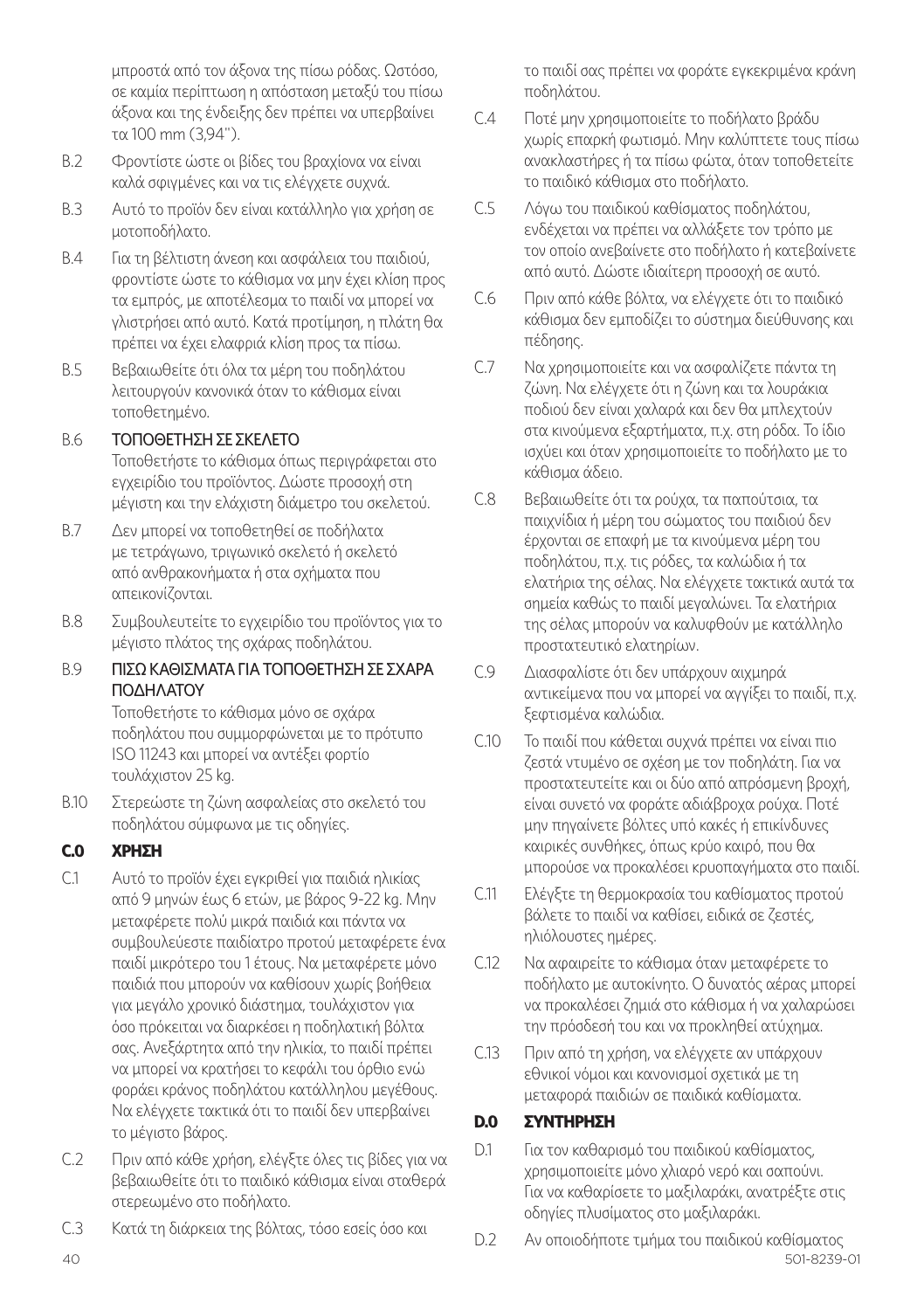*καταστραφεί ή σπάσει, επικοινωνήστε με τον πλησιέστερο αντιπρόσωπο της Thule.*

#### *E.0 ΠΡΟΕΙΔΟΠΟΙΗΣΕΙΣ*

- *E.1 Μην τοποθετείτε πρόσθετες αποσκευές ή εξοπλισμό στο παιδικό κάθισμα. Κάθε επιπλέον φορτίο είναι καλύτερο να τοποθετείται στο μπροστινό μέρος του ποδηλάτου.*
- *E.2 Μην τροποποιήσετε το προϊόν με κανέναν τρόπο.*
- *E.3 Το ποδήλατο ενδέχεται να συμπεριφέρεται διαφορετικά με ένα παιδί στο κάθισμα, ιδίως όσον αφορά την ισορροπία και το σύστημα διεύθυνσης και πέδησης.*
- *E.4 Μην αφήνετε ποτέ το ποδήλατο χωρίς επιτήρηση με παιδί στο κάθισμα.*
- *E.5 Μην αφήνετε ποτέ το παιδί στο κάθισμα όταν το ποδήλατο είναι σταθμευμένο και στηρίζεται μόνο σε μια βάση στήριξης.*
- *E.6 Μην χρησιμοποιείτε το κάθισμα, αν κάποιο εξάρτημα έχει σπάσει.*
- *E.7 Αδυναμία συμμόρφωσης με τις οδηγίες ασφαλείας μπορεί να οδηγήσει σε τραυματισμό ή θάνατο του παιδιού ή του ποδηλάτη.*
- *E.8 Μην αφαιρείτε το τοποθετημένο μπρελόκ, καθώς το μέγεθός του μειώνει τον κίνδυνο ασφυξίας του παιδιού σας σε περίπτωση κατάποσης.*

# **TR**

## **A.0 D**İ**KKAT**

- A.1 Bisiklet koltuğunu monte ettikten sonra bu kullanım kılavuzunu güvenli bir yerde saklayın. Siz ya da diğer kullanıcılar gelecekte başvurmak amacıyla buna ihtiyaç duyabilirsiniz.
- A.2 Bisikletinizin bu çocuk koltuğuyla uyumlu olduğundan emin olun. Herhangi bir sorunuz olursa, lütfen bisikletle birlikte verilen bilgileri kontrol edin veya bisiklet satıcısına ya da üreticisine sorun.
- A.3 Üretici, bu kullanıcı el kitabında tavsiye edilenin ötesinde kullanımdan kaynaklanan hasarlardan sorumlu değildir.

#### **B.0 MONTAJ**

B.1 Ağırlık merkezini belirleyin ve koltuğu mümkün olduğunca ileriye doğru monte edin. Tercihen bu işaret arka tekerlek ekseninin önünde olabilir, ancak hiçbir durumda arka tekerlek ekseninin

üstünde, buna dik bir noktanın 100 mm'den (3,94 inç) daha fazla arkasında olmamalıdır.

- B.2 Bağlantı parçası vidalarının tamamen sıkılı olduğundan emin olun ve bunları sıklıkla kontrol edin.
- B.3 Bu ürün motosiklet, scooter vb. araçlar üzerinde kullanım için uygun değildir.
- B.4 Çocuğun en yüksek seviyede konforu ve güvenliği için, koltuktan dışarıya doğru kaymasına neden olacak şekilde koltuğun ileriye doğru eğilmemesini sağlayın. Tercihen arkalık hafifçe geriye doğru eğilmelidir.
- B.5 Bisikletin tüm parçalarının monte edilen koltukla birlikte doğru şekilde işleyip işlemediğini kontrol edin.

#### B.6 KADRO MONTAJLI

Koltuğu ürün kılavuzunda açıklandığı şekilde monte edin. Maksimum ve minimum kadro çapına dikkat edin.

- B.7 Kare, üçgen veya karbon fiber kadrolu bisikletlere veya resimdeki gibi geometrilere monte edilemez.
- B.8 Bagaj taşıyıcısının maksimum genişliği için ürün kılavuzuna bakın.

#### B.9 BAGAJ TAŞIYICISINA TAKILAN ARKA KOLTUKLAR

Arka koltuklar, yalnızca ISO 11243 ile uyumlu olan ve minimum 25 kg yük taşıma kapasitesi olan bagaj taşıyıcılarına monte edilebilir.

B.10 Talimata uygun olarak emniyet kemerini bisiklet kadrosuna takın.

#### **C.0 KULLANIM**

C.1 Bu ürün, 9 ila 22 kg (20 ila 48,5 lbs) ağırlığındaki, 9 aylıktan 6 yaşa kadar çocuklar için onaylıdır. Bu ürünü daha küçük yaşta bir çocuğu taşımak için kullanmayın ve her zaman için 1 yaşından daha küçük bir çocuğu taşımadan önce çocuk doktoruna danışın. Yalnızca, en azından yapılması düşünülen seyahat boyunca olmak üzere, daha uzun süre gözetimsiz biçimde kendi başına oturabilecek çocukları taşımak için kullanın. Çocuk hangi yaşta olursa olsun, doğru boyuta sahip bir bisiklet kaskı giyerken başını yukarıda tutabiliyor olmalıdır. Çocuğun maksimum kiloyu aşıp aşmadığını düzenli olarak kontrol edin.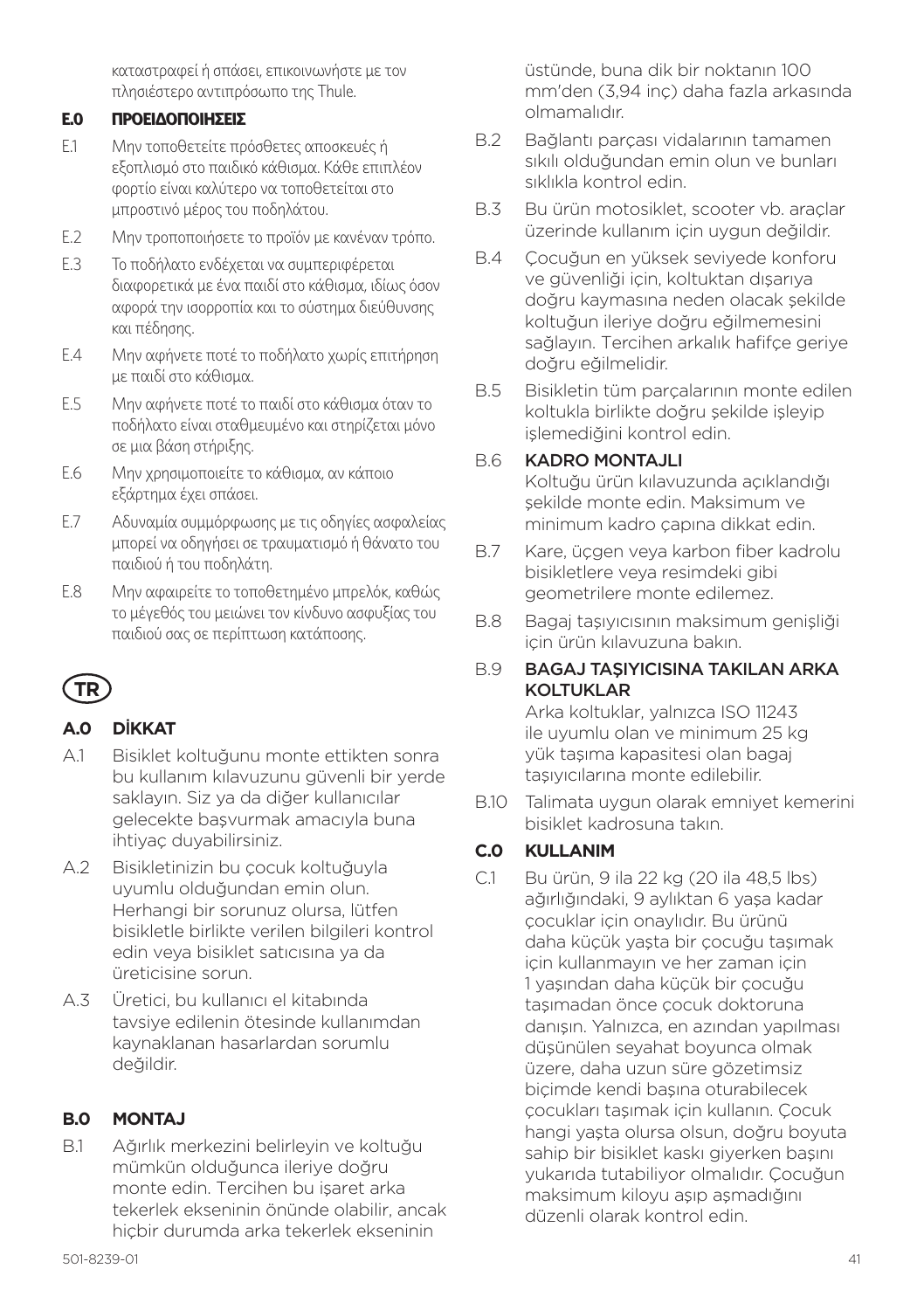- C.2 Her kullanımdan önce çocuk koltuğunun bisiklete güvenli bir biçimde bağlandığından emin olmak için tüm vidaları kontrol edin.
- C.3 Bisiklet sürüşü sırasında, hem kendinizin hem de çocuğunuzun onaylı bir bisiklet kaskı kullanması gerekmektedir.
- C.4 Yeterli ışıklandırma olmadan geceleri asla bisiklet kullanmayın. Bir bisiklet üzerinde çocuk koltuğu kullanırken arka reflektörlerin veya arka ışığın üstünü kapatmayın.
- C.5 Bir çocuk bisiklet koltuğunun varlığı, bisiklete binme/bisikletten inme şeklinizi değiştirmenizi gerektirebilir. Lütfen buna çok dikkat edin.
- C.6 Her sürüş öncesi, monte edilmiş bisiklet koltuğunun frene, pedallara veya gidona engel olmadığından emin olun.
- C.7 Her zaman emniyet kemeri kullanın ve bunu çocuğun etrafından doğru şekilde geçirerek taktığınıza emin olun. Emniyet kemerinin ve ayak kayışlarının gevşek olmadığına veya tekerlekler gibi hareketli parçalara sıkışmayacağına emin olun. Bu uyarı, koltukta bir çocuk olmadan bisiklet kullanırken de geçerlidir.
- C.8 Çocuğun kıyafetlerinin, ayakkabılarının, oyuncaklarının veya vücut bölümlerinin tekerlekler, teller ve sele yayları gibi bisikletin herhangi bir hareketli parçasıyla temas etmediğinden emin olun. Bu durumu çocuk büyüdükçe düzenli olarak kontrol edin. Sele yayları uygun bir yay koruyucu ile kaplanabilir.
- C.9 Çocuğun erişim alanı içinde aşınmış kablolar gibi keskin nesnelerin olmadığına emin olun.
- C.10 Oturan çocuk, sürücüye göre daha sıcak tutan giysilere ihtiyaç duyar. Her ikisinin de ani yağmurdan korunması için, su geçirmeyen kıyafet taşınması uygun bir davranıştır. Çocuğun donma etkisinden zarar görebileceği çok soğuk hava koşullarında veya tehlikeli şartlarda bisiklete asla binmeyin.
- C.11 Cocuğu oturtmadan önce, özellikle sıcak ve güneşli günlerde koltuğun sıcaklığını kontrol edin.
- C.12 Bisikleti bir arabada taşırken çocuk koltuğunu çıkarın. Hava türbülansı koltuğa zarar verebilir veya koltuğun bağını gevşeterek, bir kazaya sebebiyet verebilir.

C.13 Kullanmadan önce, bisiklet çocuk koltuğunda bir çocuğun taşınması ile ilgili olarak, herhangi bir ulusal yasa ve yönetmelik olup olmadığını kontrol edin.

## **D.0 BAKIM**

- D.1 Cocuk koltuğunu temizlemek için sadece ılık, sabunlu su kullanın. Koltuk minderini temizlemek için, koltuk minderi üzerindeki yıkama talimatlarına bakın.
- D.2 Çocuk koltuğunun herhangi bir bölümü zarar görürse veya kırılırsa, lütfen size en yakın Thule satıcısıyla bağlantıya geçin.

## **E.0 UYARILAR**

- E.1 Çocuk koltuğuna fazladan yük veya ekipman koymayın. Herhangi bir ek yükün taşınabileceği en uygun yer, bisikletin ön ucudur.
- E.2 Ürün üzerinde hiçbir şekilde değişiklik yapmayın.
- E.3 Bisiklet, koltukta bir çocuk varken özellikle denge, yönlendirme ve fren yapma bakımından farklı şekilde hareket edebilir.
- E.4 Yanında kimse yokken, bisikleti koltuğunda bir çocukla asla bırakmayın.
- E.5 Bisiklet park durumunda ve sadece bisiklet çatalıyla desteklenirken, çocuğu asla koltukta bırakmayın.
- E.6 Herhangi bir parçası bozuk veya kırık durumda olan koltuğu kullanmayın.
- E.7 Güvenlik talimatlarına uyulmaması, çocuğun veya sürücünün ciddi olarak yaralanmasına veya ölmesine neden olabilir.
- E.8 Takılı anahtarlık halkasını, yutulması durumunda çocuğunuzun boğulması riskini azalttığı için çıkarmayın.



#### **א0. זהירות**

א1. הקפידו לשמור על מדריך זה במקום בטוח לאחר הרכבת המושב לאופניים. ייתכן שאתם או משתמשים אחרים תצטרכו לעיין בו בעתיד.

א2. ודאו שהאופניים שברשותך מותאמים למושב הילדים הזה. אם יש לכם שאלות, אנא עיינו במידע המצורף לאופניים, או שאלו את סוכן או יצרן האופניים.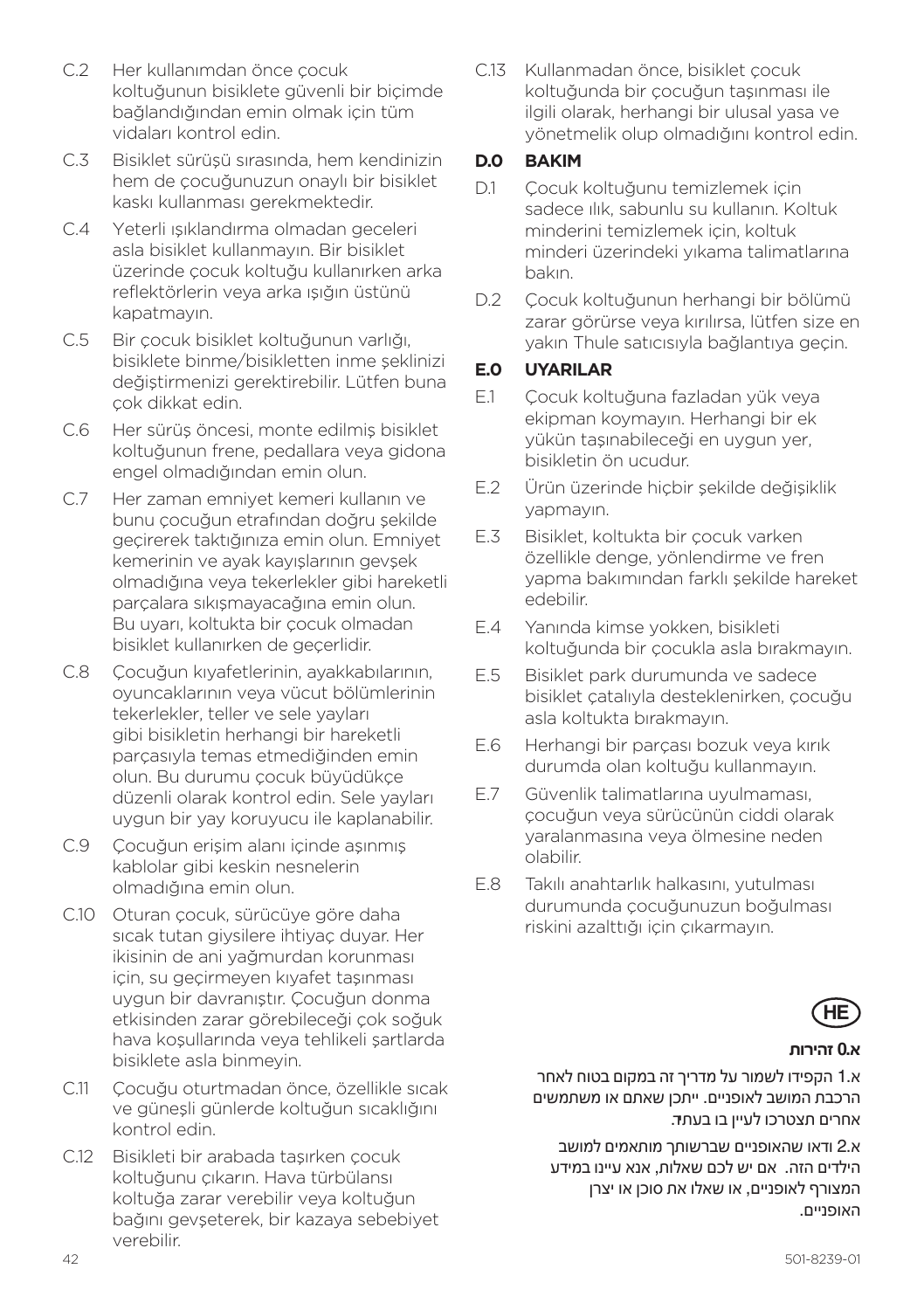ג7. השתמשו תמיד ברתמה והקפידו להדק אותה כראוי מסביב לילד. ודאו שהרתמה ותופסני הרגליים אינן רפויות ושאינן עלולות להיתפס בחלקים נעים כגון הגלגלים. הנחיה זו תקפה גם בעת השימוש באופניים כשהילד אינו יושב במושב.

ג8. ודאו שבגדיו, נעליו, צעצועיו או גופו של הילד לא באים במגע עם החלקים נעים באופניים, כמו למשל הגלגלים, חיווטים וקפיצי המושב. בדקו זאת באופן קבוע ככל שהילד גדל. ניתן לכסות קפיצי מושב באמצעות מגן קפיצים מתאימים.

ג9. ודאו שאין עצמים חדים הנגישים לילד, למשל כבלים בלויים.

ג10. בדרך כלל הילד זקוק לבגדים חמים יותר מאשר רוכב האופניים. כדי להגן על שניכם מפני גשם לא צפוי, כדאי לקחת עמכם ביגוד עמיד בפני מים. אין לרכב בתנאי מזג אוויר סוער או מסוכן, כמו למשל מזג אוויר שעלול לגרום לילד כוויות קור.

ג11. בדקו את טמפרטורת המושב לפני שתושיבו בו את הילד, במיוחד בימים חמים ושטופי שמש.

ג12. הסירו את מושב הילדים כאשר אתם מרכיבים את האופניים על מכונית. מערבולות אוויר עלולות לגרום נזק למושב או לגרום להידוקו אל האופניים להשתחרר, דבר שעלול לגרום לתאונה.

ג13. לפני השימוש, בדקו האם קיימים חוקים ותקנות לאומיים הנוגעים לנשיאת ילד במושב ילדים באופניים.

#### **ד0. תחזוקה**

ד1. כדי לנקות את מושב האופניים, השתמשו אך ורק במים פושרים המהולים בסבון. כדי לנקות את הריפוד, קראו את הוראות השטיפה שעל גבי הריפוד

ד2. אם חלק ממושב הילד ניזוק או נשבר, אנא צרו קשר עם סוכן חברת Thule הקרוב אליכם.

#### **ה0. אזהרות**

ה1. אין לחבר מטען או ציוד נוסף אל מושב הילדים. עדיף לחבר כל מטען נוסף אל הקצה הקדמי של האופניים.

ה2. אין לשנות או להתאים את המוצר בכל דרך שהיא.

ה3. כאשר ילד יושב במושב תפקוד האופניים עשוי להשתנות, בעיקר מבחינת שיווי משקל, היגוי ובלימה.

ה4. לעולם אל תשאירו את האופניים ללא השגחה כאשר הילד נמצא במושב.

ה5. לעולם אל תשאירו את הילד במושב כשהאופניים עומדים ונתמכים על ידי הרגלית בלבד.

ה6. אין להשתמש במושב אם יש בו חלק שבור.

ה7. אי ציות להוראות הבטיחות עלול להוביל לפציעה חמורה או למוות של הילד או של רוכב האופניים.

ה8. אין להסיר את טבעת המפתח המצורפת, גודלה מפחית את הסיכון לחנק במקרה של אכילת מזון או שתיית .נוזלים במהלך הרכיבה

א3. היצרן אינו אחראי על נזקים הנגרמים משימוש מעבר למומלץ במדריך המשתמש הזה.

#### **ב0. התקנה**

ב1. זהו את סימן מרכז הכובד, סמנו אותו והרכיבו את המושב קדימה ככל האפשר. עדיף שסימן זה יהיה ממוקם לפני סרן הגלגל האחורי, אך בשום אופן לא יותר מ100- מ"מ מאחורי הנקודה הממוקמת בדיוק מעל סרן הגלגל האחורי.

ב2. וודאו שהברגים של התופסן מהודקים לגמרי ובדקו אותם לעתים קרובות.

ב3. מוצר זה אינו מתאים לקטנועים.

ב4. לנוחיותו ובטיחותו המרבית של הילד, ודאו שהמושב אינו נוטה קדימה כדי למנוע מצב שבו הילד יחליק ממנו. מומלץ להטות את המשענת מעט לאחור.

> ב5. ודאו שכל חלקי האופניים מתפקדים כראוי כשהמושב מורכב עליהם.

#### ב6. **הרכבה לשלדה**

הרכיבו את המושב כפי שמתואר במדריך המוצר. שימו לב לקוטר המקסימלי והמינימלי המצוין.

ב7. לא ניתן להרכיב על אופניים בעלי שלדה מרובעת, משולשת או עשויה מסיבי פחמן, או גאומטריות כפי שמצוין בתמונה.

ב8. בדקו במדריך את הרוחב המקסימלי של סבל האופניים.

#### ב9. **מושבים אחוריים המתחברים לסבל האופניים**

על סבל האופניים ניתן להרכיב רק מושב העומד בתקן על פי 11243 ISO בעל קיבולת העמסה של מינימום 25 ק"ג.

ב10. הדקו את רצועת הבטיחות אל שלדת האופנים על פי ההוראות.

#### **ג0. שימוש**

ג1. מוצר זה מאושר לילדים בני 9 חודשים עד 6 שנים, במשקל 9-22 ק"ג. אין להסיע פעוט בגיל צעיר יותר, ותמיד התייעצו עם רופא ילדים לפני הרכבת פעוט בן פחות משנה. יש להרכיב רק ילדים המסוגלים לשבת ללא עזרה למשך זמן ממושך, לפחות למשך זמן הרכיבה המתוכנן. ללא קשר לגילו של הילד, בעת חבישת קסדת אופניים בגודל המתאים הילד חייב להיות מסוגל להחזיק את הראש בכוחות עצמו. בדקו באופן קבוע שמשקל הילד אינו חורג מהמשקל המרבי.

ג2. לפני כל שימוש, בדקו את כל הברגים כדי לוודא שמושב הילד מהודק ומאובטח לאופניים.

ג3. בזמן הרכיבה, הקפידו כי אתם וילדכם חובשים קסדת אופניים העומדת בתקן.

ג4. אין לרכב על האופניים בלילה ללא תאורה הולמת. אין לכסות את מחזירי האור או את האור האחורי כאשר .<br>משחמשים במושב ילדים על אופניים

ג5. הוספת מושב הילד לאופניים עשויה לדרוש מכם לשנות את האופן שבו אתם עולים על האופניים או יורדים מהם. אנא שימו לב לכך.

> ג6. לפני כל רכיבה, ודאו שהמושב המורכב על האופניים אינו מפריע לבלימה, דיווש או ניווט.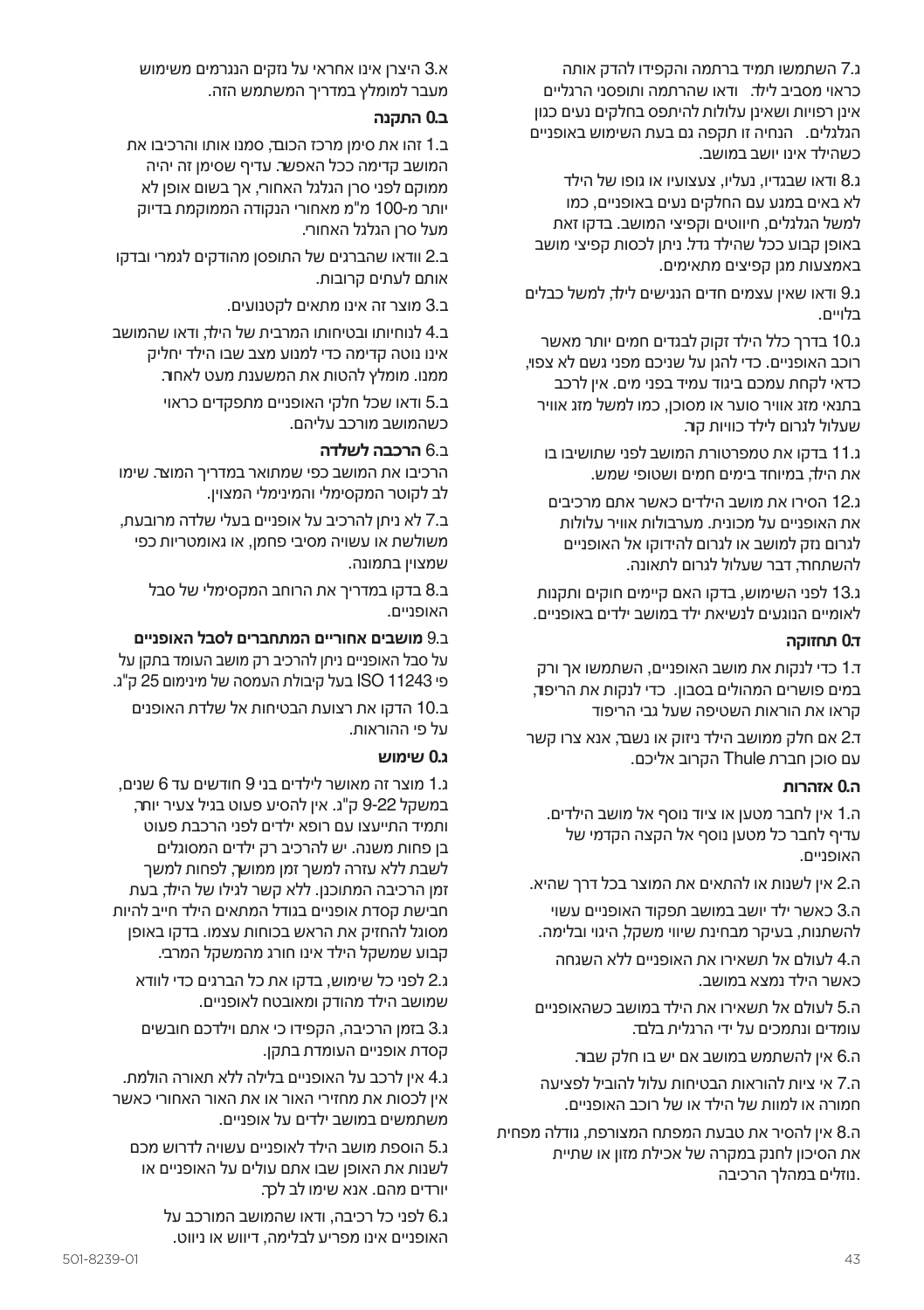أجزاء مثل العجلات. كما يُطبق ذلك أيضًا عند استخدامك الدراجة بدون جلوس الطفل في المقعد.

ج- .8 تأكد من أال تالمس مالبس الطفل أو حذائه أو ألعابه أو أي من أعضاء جسده أي من الأجزاء المتحركة للدراجة مثل العجلات، والأسلاك، وسوستة المقعد الأساسي. تحقق من هذا باستمرار مع نمو الطفل. يمكن تغطية سوستة المقعد الأساسي بحماية مرنة مناسبة.

ج- 9. تأكد من عدم وجود أي أجسام حادة في متناول يد الطفل، مثال: الأسلاك املتهالكة.

ج- 10. غالبًا ما يحتاج الطفل الجالس ملابس ثقيلة من الراكب. لحمايتكم كلاكما من هطول الأمطار غير المتوقع، فمن الحكمة إحضار ملابس مقاومة للماء. لا تركب يف أحوال جوية عاصفة أو ظروف تشكل خطورة، مثل الطقس البارد الذي قد يتسبب يف تجمد أطراف الطفل.

ج- .11 تحقق من درجة الحرارة للمقعد قبل وضع الطفل، خاصة يف األيام شديدة الحرارة في الصيف.

ج- 12. أزل مقعد الطفل عند نقل الدراجة في سيارة. قد تضر الاضطرابات الجوية المقعد أو ترخي الأربطة مما يؤدي إلى وقوع حادث.

ج- .13 قبل االستخدام، تحقق إذا كان هناك أي قوانني أو أنظمة محلية خاصة بحمل األطفال يف مقعد األطفال بالدراجة.

#### **د- الصيانة**

د- .1 لتنظيف مقعد الطفل، استخدم فقط املاء والصابون الفاتر. لتنظيف البطانة، انظر تعليامت تنظيف البطانة

د- 2. إذا تلف أي جزء من أجزاء مقعد الطفل أو أصابه كسر، يُرجى الاتصال بأقرب تاجر لـ Thule.

#### **هـ- التحذيرات**

هـ- 1. لا تربط أمتعة أو معدات إضافية في مقعد الطفل. من الأفضل ربط أي حمل إضافي في الواجهة الأمامية للدراجة.

هـ- 2. لا تعدل في المنتج بأي حال من الأحوال.

هـ- 3. قد تعمل الدراجة بشكل مختلف مع وجود طفل فى المقعد، خاصة فيما يتعلق بالتوازن، والقيادة، والفرامل.

هـ- 4. لا تترك الدراجة متوقفة دون مراقبة مع وجود الطفل في المقعد.

هـ- .5 ال ترتك الطفل يف املقعد عندما تكون الدراجة متوقفة ومدعمة فقط مبسند.

هـ- 6. لا تستخدم المقعد إذا انكسر أي جزء.

هـ- 7. مكن أن يؤدي عدم الامتثال بتعليمات السلامة إلى إصابة خطيرة أو وفاة الطفل أو السائق.

هـ- 8. لا تنزع الحلقة الرئيسية المرفقة، فحجمها يقلل من خطر اختناق طفلك في حالة ابتلاعه.



#### **A.0**  注意

- A.1 自行车座椅安装完成后,请妥善保管本手册, 以供您或其他用户将来使用。
- A.2 请确保您的自行车与该款儿童座椅可以配合 使用。如有任何问题,请查看自行车随附信息, 或者咨询自行车经销商或制造商。
- A.3 对于因未按照本《车主手册》中建议的使用方 法使用导致的损坏,制造商概不负责。

# **AR**

#### **أ- تحذير**

أ- .1 تأكد من االحتفاظ بهذا الدليل يف مكان آمن بعد تركيب مقعد الدراجة. قد تحتاج إليه أنت أو غريك من املستخدمني للرجوع إليه يف املستقبل.

أ- .2 تأكد من أن دراجتك متوافقة مع مقعد الطفل. إذا كان لديك أي أسئلة، يُرجى الاطلاع على المعلومات المزودة مع الدراجة، أو استفسر من تاجر الدرجات أو الرشكة املصنعة.

أ- 3. الشركة المصنعة غير مسؤولة عن الأضرار الناجمة عن أي استخدام يتجاوز ما هو موىص به يف دليل املالك هذا.

#### **ب- الرتكيب**

ب- 1. حدد مركز علامة الجاذبية وقَم بتركيب المقعد إلى الأمام در الإمكان. يُفضل أن تجعل هذه العالمة أمام محور العجلة الخلفي، ولكن ال تزيد عن 100 مم (3.94 بوصات) خلف نقطة أعلى مقعد العجلة الخلفي عموديًا.

ب- 2. تأكد من إحكام غلق براغي المسند، وتحقق منهم من حين لآخر.

ب- 3. هذا المنتج غير مناسب للاستخدام على دراجة بخارية صغيرة.

ب- 4. لتوفر الراحة المثلى للطفل وسلامته، تأكد من أن المقعد لا ميل إلى الأمام فيسمح للطفل بأن ينزلق منه. من األفضل أن مييل مسند الظهر قليالً إىل الوراء.

ب- .5 تأكد من أن كافة األجزاء بالدراجة تعمل بشكل صحيح بعد تركيب املقعد.

ب- .6 **تركيب اإلطار**  قُم بتركيب المقعد كما هو موضح في دليل المنتج. ولي اهتمام بالحد الأقصى والأدنى لقط الإطار.

ب- 7. لا ميكن تركيبه على الدرجات التي لها إطارات مربعة، أو الثلاثية أو ذات األلياف الكربونية أو التي يكون شكلها حسب الصورة.

ب- .8 تحقق من دليل املنتج ألقىص عرض لحامل األمتعة.

#### ب- .9 **املقاعد الخلفية لربطها بحامل األمتعة**

قُم برتكيب املقعد بحامل األمتعة فقط الذي يتوافق مع 11243 ISO وتبلغ سعة الحمولة 25 كجم كحد أدىن.

ب- 10. اربط حزام الأمان بإطار الدراجة وفقًا للتعليمات.

#### **ج- طريقة االستخدام**

ج- .1 متت املوافقة عىل هذا املنتج لألطفال من 9 أشهر إىل 6 سنوات، بوزن من 9 إلى 22 كجم (48.5-20 رطلا). لا تحمل طفلاً صغير جدًا وارجع دامًاً إلى طبيب األطفال قبل نقل طفل أقل من سنة. ميكنك حمل األطفال التي بإمكانها الجلوس دون مساعدة لفترة طويلة، على الأقل المدة المحددة التي تستغرقها الدراجة في ً الرحلة. برصف النظر عن عمر الطفل، يجب أن يكون قادرا عىل رفع رأسه/رأسها مع ارتداء خوذة دراجة مناسبة الحجم. تحقق باستمرار بأن الطفل مل يتجاوز الحد الأقصى من الوزن.

ج- .2 قبل كل استخدام، تحقق من كافة الرباغي للتأكد من أن مقعد الطفل مثبت بإحكام في الدراجة.

ج- .3 أثناء الرحلة، تأكد من أنك ترتدي أنت وطفلك خوذة دراجة معتمدة.

ج- 4. لا تركب الدراجة ليلاً بدون إضاءة كافية. لا تغطي العاكسات الخلفية أو الضوء الخلفي عند استخدام مقعد الطفل يف الدراجة.

ج- .5 قد يلزم وجود مقعد الدراجة للطفل أن تغري من طريقة صعودك ونزولك من الدراجة. يُرجى الانتباه بشدة لهذا.

ج- 6. قبل كل رحلة، تأكد من أن مقعد الدراجة المركب لا يتعارض مع الفرملة، أو استخدام البداالت، أو القيادة.

ج- 7. استخدم دامًاً حزام الأمان، وتأكد من ربطه بشكل صحيح حول الطفل. تأكد من أن حزام الأمان وأربطة الأقدام ليست فضفاضة أو مِكن أن تتعلق عند تحريك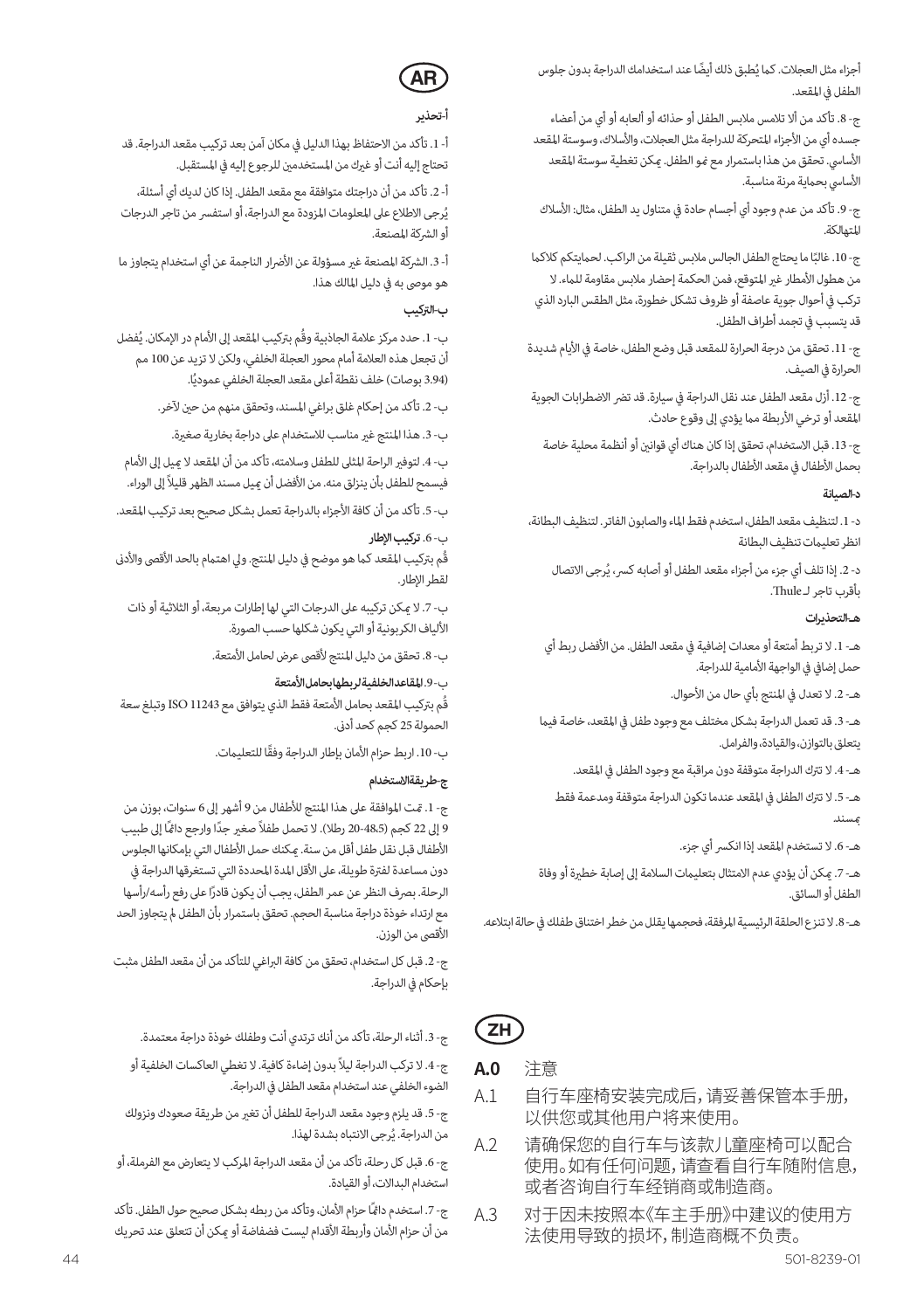#### **B.0 安装**

- B.1 确定重心标志中心,座椅安装位置尽可能靠 前。重心标志最好位于后轮车轴之前,切勿向 后超过后轮车轴垂直点 100 毫米(3.94 英寸)。
- B.2 请确保托座螺丝完全拧紧,并时常检查。
- B.3 本产品不适用于电动自行车。
- B.4 出于舒适度和安全性考虑,请勿使座椅前倾, 以免孩子滑出。靠背最好稍微向后倾斜。
- B.5 安装座椅后,检查自行车所有部件是否能正 常运行。
- B.6 车架式 按产品手册中所述安装座椅。请注意最大和 最小车架直径。
- B.7 请勿安装于车架为方形、三角形或碳纤维或 图示几何结构的自行车上使用。
- B.8 查看产品手册了解行李架的最大宽度。
- B.9 固定到行李架上的后置座椅 仅可以将座椅安装到符合 ISO 11243 且载重 能力为 25kg 的行李架。
- B.10 按照说明将安全腕带固定到自行车架上。

#### **C.0 用法**

- C.1 本产品经过批准,适合年龄在 9 个月到 6 岁、 体重为 9-22 千克 (20-48.5 磅) 的儿童使用。请 勿驮带年纪太小的婴幼儿,在驮带不满 1 岁的 婴幼儿之前,请务必先咨询儿科医生。仅适合 驮带能长时间独立坐稳的儿童,坚持时间应 至少能达到计划的骑行时长。无论年纪大小, 孩子必须已经能够抬头并能佩戴尺寸合适的 自行车头盔。请定期检查孩子是否超过了最 大体重限制。
- C.2 每次使用前,请检查所有螺丝,确保儿童座椅 已牢固地固定到自行车上。
- C.3 骑车过程中,请确保您和小孩都戴了质量合 格的自行车头盔。
- C.4 切勿在光线不足的夜晚骑车。自行车上安装 了儿童座椅时,请勿遮盖后视镜或尾灯。
- C.5 请特别注意,安装了儿童自行车座椅之后,可 能需要您改变上下自行车的方式。
- C.6 骑自行车之前,务必确保安装的自行车座椅 不会妨碍刹车、蹬车或转向。
- C.7 请始终使用安全带,并确保安全带正确地牢 系于孩子身上。确保安全带和脚袢没有松弛, 并且不会绞入车轮等可动部件,即使座椅中 没有小孩,使用自行车时亦应如此。
- C.8 确保小孩的衣服、鞋子、玩具或身体部位不会 接触车轮、辐条、车座弹簧等自行车的任何可 动部件。随着小孩的成长,请对此进行定期检 查。车座弹簧可以使用合适的弹簧护板加以 遮盖。
- C.9 确保孩子触手可及范围之内没有尖锐物体, 如磨损的线缆等。
- C.10 座椅中的孩子通常比骑乘人员更需要保暖。 为免受意外雨淋,建议携带雨衣。切勿在严寒 或恶劣天气骑乘,因为寒冷天气会导致孩子 遭受冻伤。
- C.11 将孩子放入座椅之前,请检查座椅温度,在炎 热、晴朗的天气尤其需要如此。
- C.12 使用汽车运输自行车时,请拆除儿童座椅。路 途颠簸可能会损坏座椅,或致其连接处变松, 这会导致事故发生。
- C.13 使用座椅之前,了解是否有专门针对使用儿 童自行车座椅驮带儿童的任何国家/地区法律 法规。

#### **D.0 维护**

- D.1 只能使用微温肥皂水清洗儿童座椅。有关如 何清洗衬垫,请参阅衬垫洗涤说明。
- D.2 如果儿童座椅有任何部件破坏或受损,请联 系离您最近的 Thule 经销商。

#### **E.0 警告**

- E.1 请勿在儿童座椅上附加额外行李或设备。额 外负载物最好置于自行车前端。
- E.2 请勿以任何方式改装产品。
- E.3 使用座椅驮带小孩时可能会改变自行车的行 驶状况,平衡性、转向和制动方面尤其明显。
- E.4 停放自行车时,切勿在无人照看的情况下将 小孩单独留在座椅内。
- E.5 仅借助一个撑脚架停放自行车时,切勿将小 孩留在座椅内。
- E.6 如有任何部件损坏,请勿使用座椅。
- E.7 如未遵守安全指导,可能会导致孩子或骑乘 人员严重受伤甚至死亡。
- E.8 请勿取下随附的钥匙圈,如果您的孩子吞咽 钥匙,钥匙圈的尺寸能降低窒息的危险。
- **JA**

# **A.0 ご注意**

- A.1 サイクルシートを取り付けた後は、このマニュ アルを安全な場所に保管してください。
- A.2 お使いのサイクルがこのチャイルドシートと互 換性があることを確認してください。疑問点が ある場合は、サイクルに添付された資料をチェ ックするか、販売店やメーカーに問い合わせて ください。
- A.3 このオーナーズマニュアルで推奨されていな い方法での使用が原因で発生した損害につい て、製造者は責任を負いません。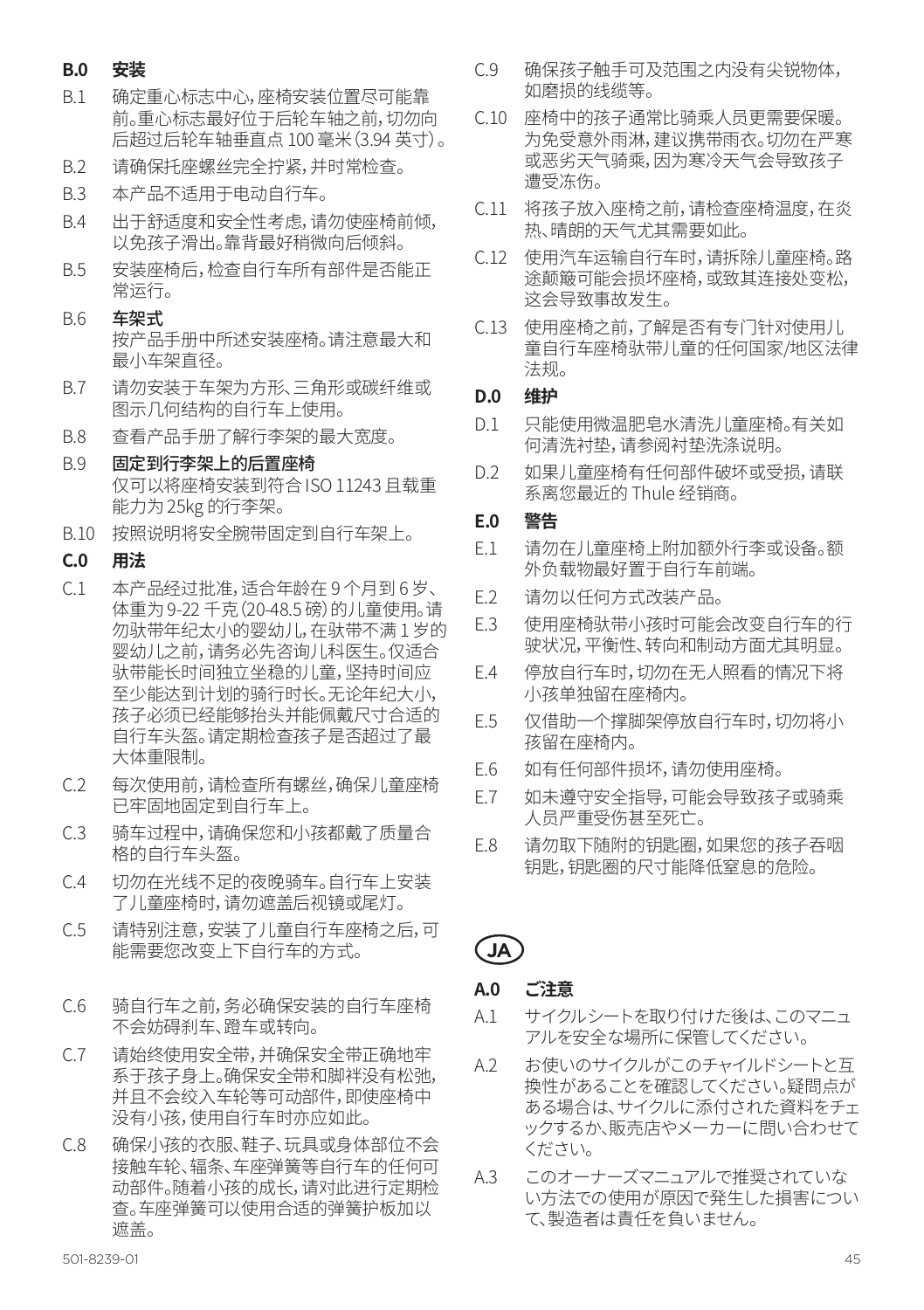#### **B.0 取り付けについて**

- B.1 重心マークの中心を見つけ、実際に使える範 囲でシートをできるだけ前方に取り付けます。 できれば、後輪の軸の前にこのマークが位置 するように取り付けて下さい。その際、後輪の 軸から垂直に伸ばしたポイントから後方に100 mm以上離れないようにしてください。
- B.2 ブラケットのネジが完全に締まっていることを 確認し、小まめに点検してください。
- B.3 この製品は原付自転車や小型オートバイでは 使用できません。
- B.4 お子様の乗り心地と安全性を確保するため、 シートは前方に傾けないでください。前方に傾 けるとお子様が滑り落ちる危険性があります。 バックレストを少し後方に傾けて使用すること をお勧めします。
- B.5 シートを取り付けた状態で、サイクルすべての 部品が正しく動いていることを確認してくださ い。
- **B.6 フレームマウント型** シートの取り付け方法については製品マニュ アルの説明に従ってください。直径の最小値と 最大値に注意してください。
- B.7 四角形、三角形、またはカーボンファイバーの フレームを採用したサイクルや、図の寸法に該 当するフレームに取り付けることはできませ ん。
- B.8 ラゲッジキャリアの最大幅については製品マ ニュアルを確認してください。
- B.9 ラゲッジキャリアに対するリアシートの取り付け シートを取り付けるラゲッジキャリアは、ISO 11243規格に適合した、耐荷重25 kg以上のラ ゲッジキャリアであることが必要です。
- B.10 取扱説明書に従って、安全ストラップをサイク ルフレームに巻き付けてください。

#### **C.0 ご使用について**

- C.1 この製品を使用できるお子様の年齢は9か月 ~6歳まで、体重は9~22 kgです。この月齢に 満たないお子様を乗せないでください。1歳未 満のお子様を乗せる場合は小児科医に相談し てください。この製品を使用するには、お子様 が自分の力で座った姿勢を保てる必要があり ます。最低限、予定されている乗車時間にわた って姿勢を維持できない場合は、使用しないで ください。年齢にかかわらず、シートに乗るお 子様には、適切なサイズのサイクル用ヘルメッ トを装着した状態で頭を上げた姿勢を保つ能 力が必要です。また、お子様の体重が製品の許 容範囲を超えていないことを小まめに確認し てください。
- C.2 使用する前には常にすべてのネジを点検して、 チャイルドシートがサイクルに安全に固定され

ていることを確認してください。

- C.3 走行中は、運転者とお子様の両方が、適切な 認定を受けたヘルメットを装着してください。
- C.4 夜間の走行時には必ず照明を点灯してくださ い。チャイルドシートの使用時に後部の反射板 またはリアライトが隠れないように注意してく ださい。
- C.5 お子様を乗せているときは、サイクルの乗り降 り方法に特別な配慮が必要になることがあり ます。乗り降りには十分注意してください。
- C.6 取り付けたサイクルシートがブレーキ、ペダル、 ハンドルに接触しないことを、サイクルに乗る たびに確認してください。
- C.7 必ずハーネスを使用し、お子様が正しく固定さ れていることを確認してください。ハーネスと フットストラップが緩んでいないこと、車輪など の可動部品に巻き込まれるおそれがないこと を確認してください。この安全確認は、お子様 をシートに乗せていない場合も必ず行ってく ださい。
- C.8 お子様の衣類、靴、おもちゃ、体の一部が、車 輪、ワイヤー、サドルスプリングなどサイクルの 可動部品と接触しないことを確認してくださ い。この確認作業は、お子様の成長に合わせ て小まめに行ってください。必要な場合は、適 切なスプリングガードを使ってサドルスプリン グをカバーしてください。
- C.9 お子様の手や体に接触するおそれがある範囲 に、擦り切れたケーブルなどの尖ったものがな いことを確認してください。
- C.10 多くの場合、シートに座っているお子様は運転 者よりも体が冷えやすくなります。必要に応じ て保温性の高い衣服を着せてください。予想 外の降雨に備えて、運転者とお子様の両方の ために、防水機能がある衣類や雨具の用意を お勧めします。また、たとえばお子様に凍傷の おそれがある低温の日など、悪天候や危険な 状況のときは絶対に使用しないでください。
- C.11 お子様を乗せる前にシートの温度をチェックし てください。暑い晴天の日などは特に注意して ください。
- C.12 サイクルを自動車に積載するときはチャイルド シートを取り外してください。取り付けたまま で輸送すると、乱気流によってシートが損傷す るおそれや、シートの固定が緩んで事故につ ながるおそれがあります。
- C.13 使用する前に、サイクルのチャイルドシートに お子様を乗せることに関する国内法や規制を 確認してください。

#### **D.0 メンテナンスについて**

46 501-8239-01 D.1 シートの清掃には、ぬるま湯の石鹸水を使用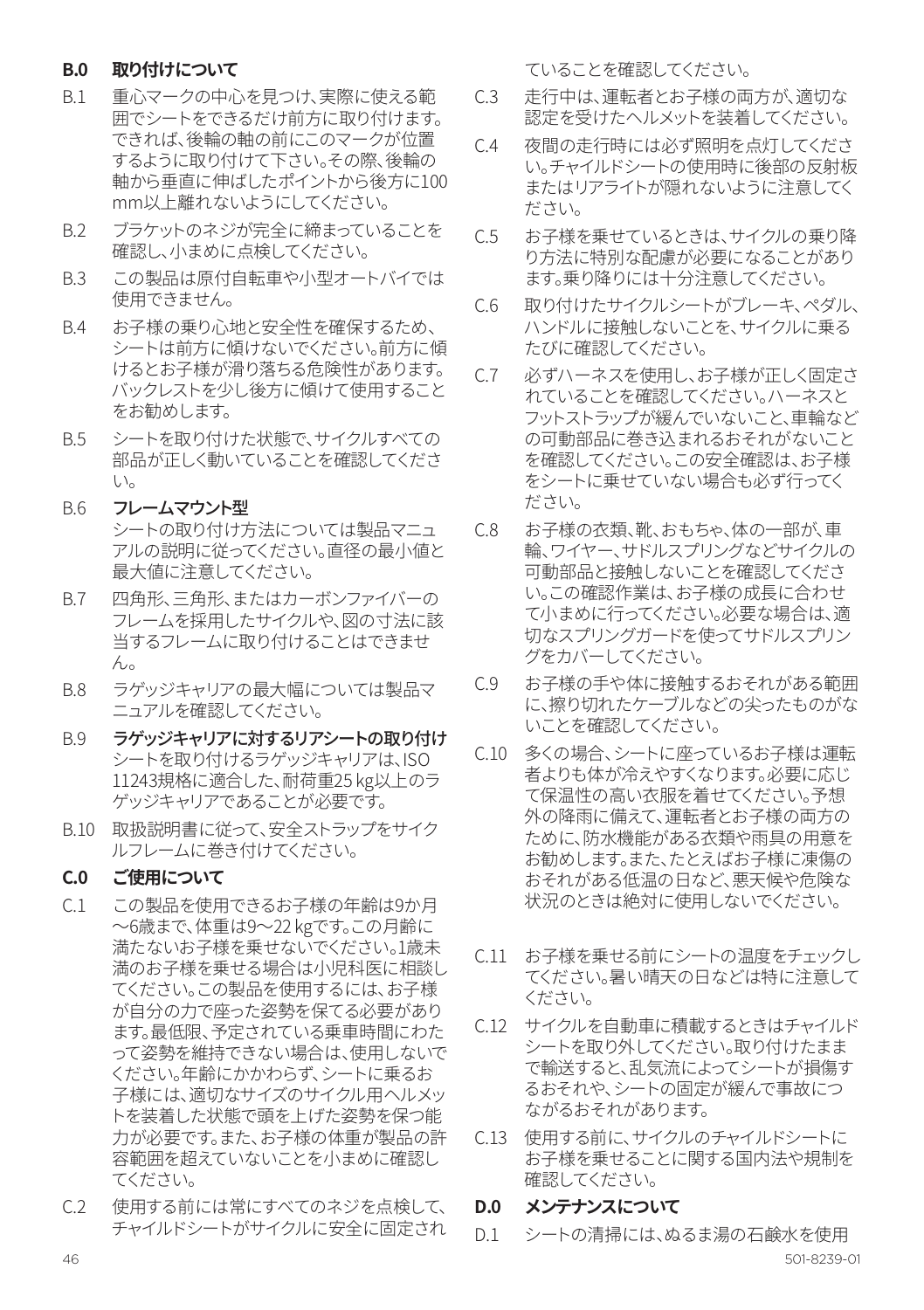してください。パッドの清掃については、パッド に表示されている洗濯方法の指示を確認して ください。

D.2 チャイルドシートが一部でも損傷または破損 した場合は、お近くのThule正規販売店にご相 談ください。

#### **E.0 警告**

- F1 ラゲッジや器具をチャイルドシートに取り付け ないでください。荷物などはサイクルのフロン ト部分に取り付けることをお勧めします。
- E.2 この製品を改造しないでください。
- E.3 チャイルドシートが取り付けられているサイク ルの動きは、通常とは異なる場合があります。 特に、バランス、ハンドル操作、ブレーキなどの 機能に影響があります。
- E.4 お子様をシートに乗せたまま、サイクルを駐輪 してその場を離れないでください。
- F.5 サイクルをキックスタンドのみで駐輪した状態 で、お子様をシートに乗せたままにしないでく ださい。
- E.6 シートが一部でも破損している場合は使用し ないでください。
- E.7 取扱説明書の安全指示が守られない場合、運 転者またはお子様に深刻な怪我や死亡事故 が発生するおそれがあります。
- E.8 付属のキーには、お子様が誤って口に入れて も窒息しにくい大きめのキーリングが取り付け られています。キーリングを取り外さないでく ださい。

# **KO**

#### **A.0 주의**

- A.1 자전거 좌석을 장착한 후 본 설명서를 안전한 장소에 보관하십시오. 나중에 필요할 경우 참조할 수 있습니다.
- A.2 자전거가 본 어린이 좌석과 호환되는지 확인하십시오. 질문이 있을 경우 자전거와 함께 제공된 정보를 확인하거나 자전거 판매점 또는 제조업체에 문의하십시오.
- A.3 제조업체는 이 사용 설명서에 권장된 범위를 벗어나 사용하면서 발생한 피해에 대해 책임을 지지 않습니다.

#### **B.0 설치**

- B.1 무게중심 표시를 확인하고 좌석을 가능한 한 앞쪽에 장착합니다. 이 표시가 뒷바퀴 축의 앞부분에 오도록 하는 것이 좋으며 뒷바퀴 축 위의 수직 지점에서 뒤로 100mm(3.94") 이상의 지점에 오면 안 됩니다.
- B.2 브래킷 나사가 완전히 조여져 있는지 자주 점검하십시오.<br>501-8239-01
- B.3 본 제품은 모터 자전거에는 적합하지 않습니다.
- B.4 어린이의 편안함과 안전성을 극대화하려면 좌석이 앞으로 기울어지지 않도록 해야 합니다. 좌석이 기울어지면 어린이가 이탈할 수 있습니다. 등받이는 뒤로 약간 기울어져 있는 것이 좋습니다.
- B.5 좌석이 장착된 상태에서 자전거의 모든 부품이 올바르게 작동하는지 확인하십시오.
- B.6 프레임 장착 제품 설명서에 설명된 그대로 시트를 장착합니다. 프레임의 최대 및 최소 직경에 유의하여 진행합니다.
- B.7 사각형, 삼각형 또는 카본 섬유 프레임 또는 그림과 같은 형상에는 장착할 수 없습니다.
- B.8 화물 캐리어의 최대 너비는 제품 설명서에서 확인하십시오.
- B.9 화물 캐리어에 부착하는 뒷좌석

ISO 11243을 준수하고 적재 용량이 최소 25kg 인 화물 캐리어에 좌석을 부착하십시오.

- B.10 지침에 따라 자전거 프레임에 안전 끈을 조입니다.
- **C.0 사용**
- C.1 본 제품은 9 22kg(20-48.5lbs) 체중의 생후 9 개월 - 6세의 어린이에 맞춰 승인되었습니다. 너무 어린 아이의 경우 사용하지 마시고 1살 미만의 어린이를 태울 경우 항상 소아과 의사와 상의하십시오. 장거리 여행을 할 경우 앉는데 도움이 필요하지 않은 어린이만 앉히십시오. 연령과 상관없이 어린이는 적절한 크기의 자전거 헬멧을 착용한 상태에서 머리를 똑바로 들 수 있어야 합니다. 어린이가 최대 무게를 초과하지 않는지 정기적으로 확인하십시오.
- C.2 사용하기 전에 항상 모든 나사를 점검하여 어린이 좌석이 자전거에 단단히 고정되었는지 확인하십시오.
- C.3 이동하는 중에 자전거 운전자와 어린이는 승인된 자전거 헬멧을 착용해야 합니다.
- C.4 적절한 조명을 확보하지 않은 상태에서 야간에 자전거를 타지 마십시오. 자전거에 어린이 좌석을 사용할 때 후면 리플렉터나 미등을 가리지 마십시오.
- C.5 어린이 자전거 좌석이 있을 경우 자전거를 타고 내리는 방법을 변경해야 할 수 있습니다. 각별히 주의하시기 바랍니다.
- C.6 자전거를 타기 전에 장착된 자전거 좌석이 브레이크, 페달 또는 핸들에 방해가 되지 않는지 확인하십시오.
- C.7 항상 벨트를 착용하고 어린이의 주변에 올바르게 고정하십시오. 벨트와 풋스트랩이 헐겁지 않아야 합니다. 그렇지 않으면 바퀴와 같은 움직이는 부품에 끼일 수 있습니다. 이러한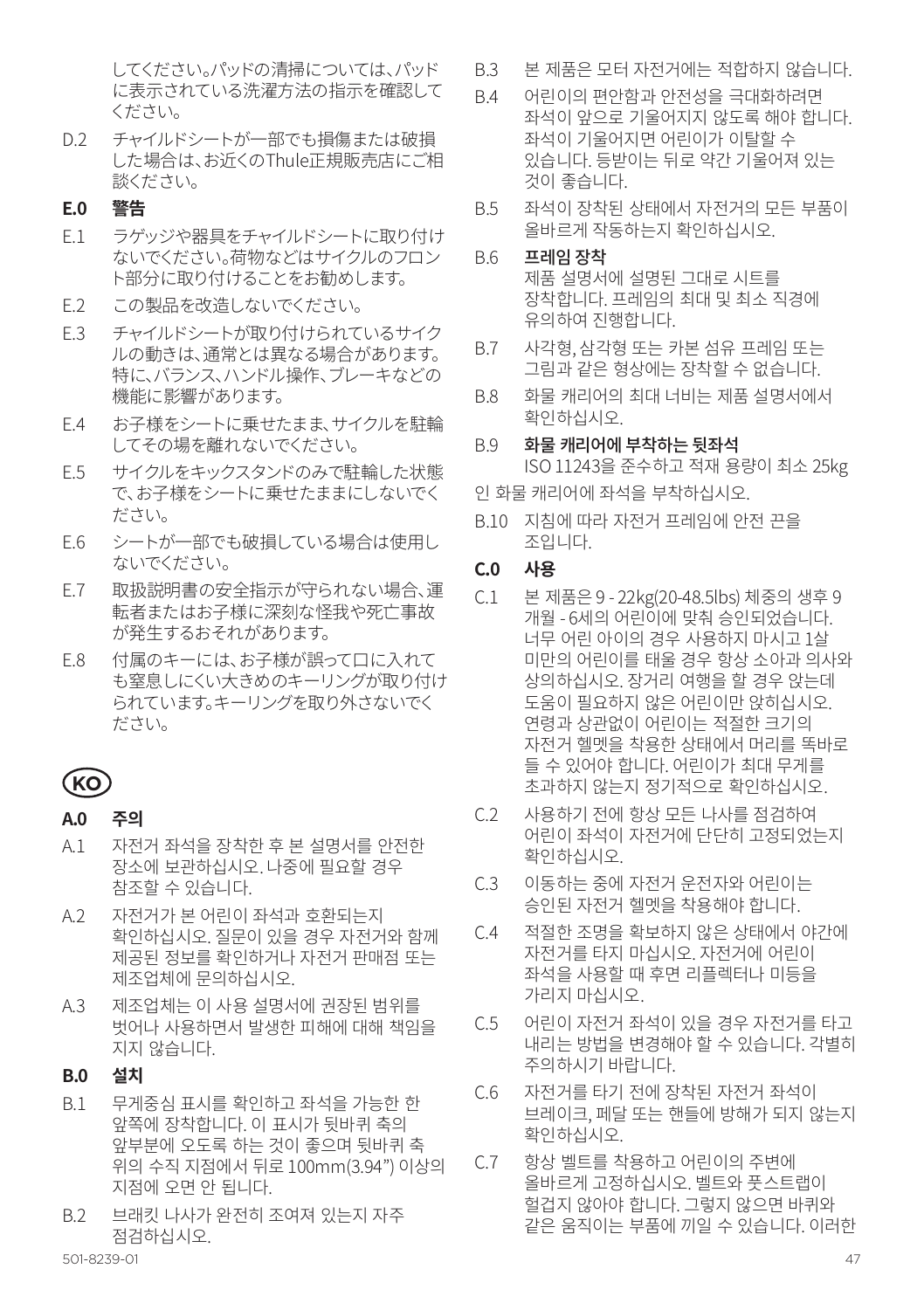주의사항은 좌석에 어린이가 탑승하지 않은 상태에서 자전거를 탈 때에도 적용됩니다.

- C.8 어린이의 옷, 신발, 장난감 또는 신체 일부가 바퀴, 와이어, 안장 스프링 등 자전거의 움직이는 부품과 접촉하지 않아야 합니다. 어린이의 성장 속도에 맞춰 이를 정기적으로 확인하십시오. 안장 스프링은 적절한 스프링 가드로 덮을 수 있습니다.
- C.9 낡은 케이블 등의 날카로운 물체가 어린이의 손에 닿지 않도록 하십시오.
- C.10 자전거 운전자보다 좌석에 앉은 어린이에게 보온용 의류가 더 필요할 수 있습니다. 예상치 못한 비로부터 탑승자를 보호하기 위해 방수복을 가지고 다니는 것이 좋습니다. 궂은 날씨나 위험한 조건 하에서는 자전거를 타지 말아야 합니다. 예를 들어 날씨가 추우면 어린이가 동상에 걸릴 수 있습니다.
- C.11 특히 뜨거운 여름철에는 어린이를 앉히기 전에 좌석의 온도를 확인하십시오.
- C.12 자전거를 차량으로 운송할 때는 어린이 좌석을 분리하십시오. 난기류로 인해 좌석이 손상되거나 고정된 부위가 느슨해질 수 있으며 이는 사고로 이어질 수 있습니다.
- C.13 사용하기 전에 어린이를 자전거 어린이 좌석으로 운송하는 것과 관련한 현지 법규나 규정이 있는지 확인하십시오.

#### **D.0 유지 관리**

- D.1 어린이 좌석을 세척할 경우 미지근한 비눗물만 사용하십시오. 패딩을 세탁하려면 패딩의 세탁 방법을 참조하십시오.
- D.2 어린이 좌석의 일부에 손상 또는 고장이 발생한 경우 가까운 Thule 판매 대리점에 문의하십시오.

#### **E.0 경고**

- E.1 어린이 좌석에 화물 또는 장비를 추가로 부착하지 마십시오. 추가 화물은 자전거의 앞부분에 부착하는 것이 가장 좋습니다.
- E.2 절대로 제품을 개조하지 마십시오.
- E.3 어린이가 좌석에 있을 경우 특히 균형, 조향 및 제동과 관련하여 자전거가 보통 때와는 다르게 작동할 수 있습니다.
- E.4 어린이가 좌석에 있는 상태에서 보호자 없이 자전거를 세워둔 채 떠나지 마십시오.
- E.5 어린이가 좌석에 있는 상태에서 자전거를 킥스탠드만을 사용하여 세워둔 채 떠나지 마십시오.
- E.6 부품이 손상된 좌석은 사용하지 마십시오.
- E.7 안전 관련 지침을 준수하지 않으면 어린이 또는 자전거 운전자의 심각한 부상 또는 사망 사고로 이어질 수 있습니다.
- E.8 부착된 키 링을 분리하지 마십시오. 키 링은

어린이가 삼키더라도 질식할 위험이 적은 크기로 되어 있습니다.

# **TH**

# $AD = \frac{1}{2}$ คลควรระวัง

- A.1 อย่าลืมเก็บคู่มือไว้ในสถานที่ที่ปลอดภัยหลังจากติด ตั้งอานที่นั่งจักรยาน เพื่อให้คุณหรือผู้ใช้คนอื่นๆ ใช้อ้างอิงต่อไปในอนาคต
- A.2 ตรวจสอบให้แน่ใจว่าใช้จักรยานกับเก้าอี้เด็กตัวนี้ ได้หากมีคำ ถามใดๆ โปรดตรวจสอบข้อมูลที่ให้มา กับจักรยาน หรือสอบถามตัวแทนจำ หน่ายหรือผู้ ผลิตจักรยาน
- A.3 ผู้ผลิตจะไม่รับผิดชอบต่อความเสียหายที่เกิดจาก การใช้งานเกินขอบเขตที่แนะนำ ไว้ในคู่มือผู้ใช้นี้

## $B<sub>0</sub>$  การติดตั้ง

- B.1 กำ หนดตำ แหน่งศูนย์กลางของเครื่องหมายแรงโน้ม ถ่วง และติดตั้งเก้าอี้ไปทางด้านหน้าให้มากที่สุดเท่า ที่ทำ ได้ปกติแล้วเครื่องหมา ยนี้ควรอยู่ในตำ แหน่ง ทางด้านหน้าของแกนล้อหลัง แต่ห้ามอยู่หลังเส้น แนวตั้งฉากของแกนล้อหลังเกินกว่า 100 มม. (3.94")
- B.2 ตรวจสอบให้แน่ใจว่าขันสกรูขายึดแน่นเต็มที่ และ ต้องตรวจดูเป็นประจำ
- B.3 ผลิตภัณฑ์นี้ไม่เหมาะกับจักรยานยนต์ขนาดเล็ก
- B.4 เพื่อความสะดวกสบายและความปลอดภัยสูงสุด ของเด็ก ให้แน่ใจว่าเก้าอี้ไม่ได้เอียงไปข้างหน้า มิฉะนั้นเด็กอาจเลื่อนหลุดได้โดยที่พนักพิงควร เอียงไปข้างหลังเล็กน้อย
- B.5 ตรวจสอบว่าทุกส่วนของจักรยานทำ งานได้อย่าง ถูกต้องเมื่อมีการติดตั้งเก้าอี้

#### B.6 เฟรมที่ติดตั้ง

ติดตั้งเก้าอี้ตามคำ อธิบายในคู่มือผลิตภัณฑ์ โปรดคำ นึงถึงขนาดสูงสุดและต่ำ สุดของเส้นผ่า ศูนย์กลางของเฟรม

- B.7 ไม่สามารถติดตั้งกับจักรยานที่มีเฟรมทรงสี่เหลี่ยม เฟรมทรงสามเหลี่ยม เฟรมคาร์บอนไฟเบอร์หรือ เฟรมทรงเรขาคณิตดังที่แสดงในภาพ
- B.8 ตรวจสอบความกว้างสูงสุดของตะแกรงท้ายใส่ สัมภาระจากคู่มือผลิตภัณฑ์
- B.9 เก้าอี้นั่งท้ายจักรยานสำ หรับติดตั้งกับตะแกรงท้ายใส่ สัมภาระ ติดตั้งเก้าอี้กับตะแกรงท้ายใส่สัมภาระที่ได้ ี มาตรฐาน ISO 11243 และมีน้ำหนักบรรทุกไม**่เกิน** 25 กก. เท่านั้น
- B.10 รัดสายนิรภัยเข้ากับเฟรมจักรยานตามคำ แนะนำ
- C.0 การใช้งาน
- C.1 ผลิตภัณฑ์นี้ได้รับการรับรองให้ใช้กับเด็กอายุ ตั้งแต่ 9 เดือนถึง 6 ปีน้ำ หนัก 9-22 กก. (20-48.5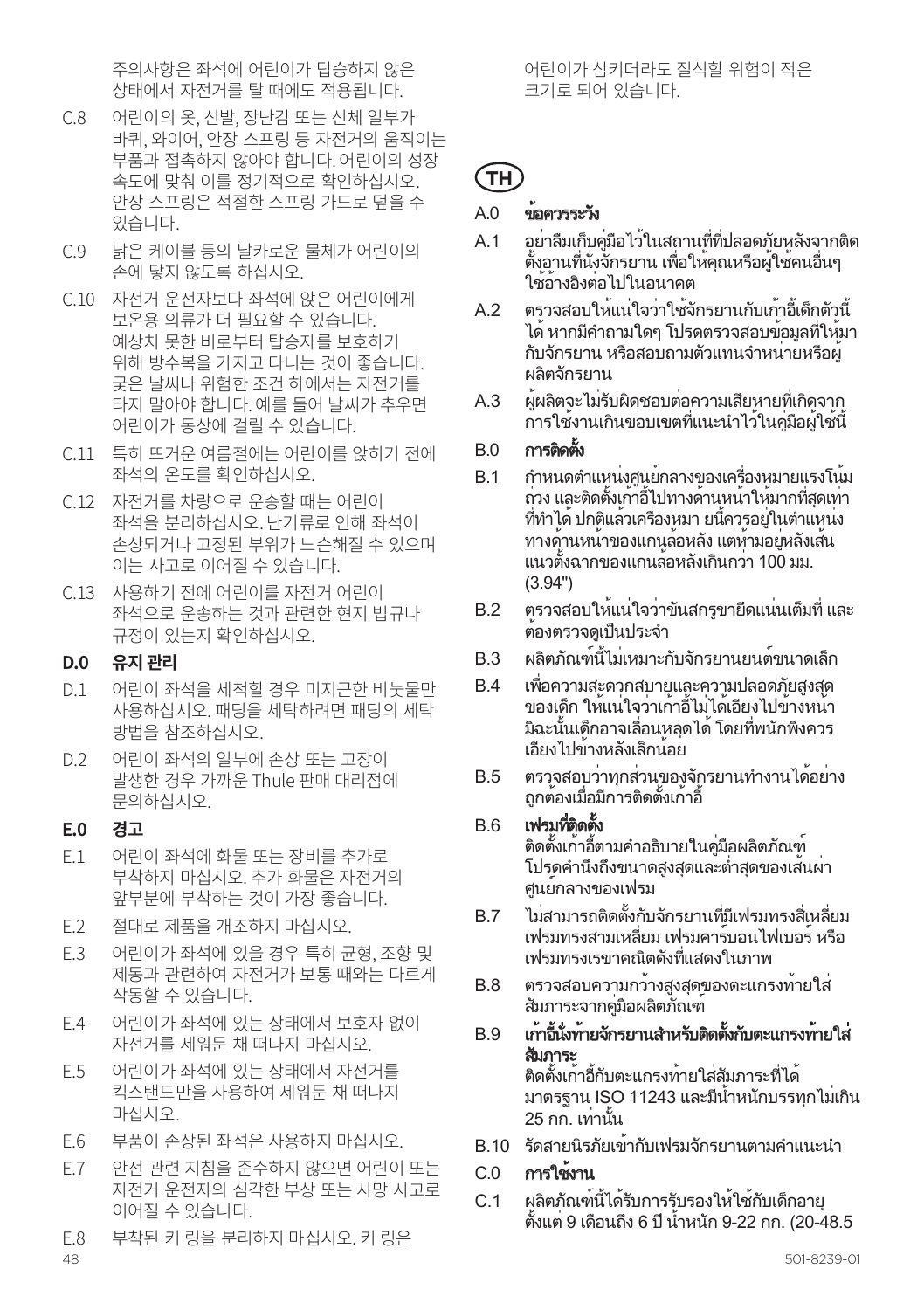ปอนด์) ห้ามบรรทุกเด็กที่ยังเล็กเกินกว่าที่จะนั่งได้ ้อย่างปลอดภัย และควรปรึกษากมารแพทย์ก่อน ใช้รับส่งเด็กอายุน้อยกว่า 1 ปีขอให้บรรทุกเฉพาะ เด็กที่สามารถนั่งคนเดียวได้เป็นเวลานานเท่านั้น หรืออย่างน้อยตราบเท่าที่การเดินทางตามที่ตั้งใจ ไว้เด็กต้องสามารถยกศีรษะตั้งตรงได้ในขณะ ที่สวมหมวกกันน็อคจักรยานที่มีขนาดเหมาะสม ตรวจดูเป็นประจำ ว่าเด็กหนักไม่เกินน้ำ หนักสูงสุดที่ กำ หนด

- C.2 ก่อนการใช้งานทุกครั้ง ตรวจดูสกรูทั้งหมดเพื่อให้ แน่ใจว่าเก้าอี้เด็กได้ยึดติดกับจักรยานอย่างแน่นหนา
- C.3 ในระหว่างขี่จักรยาน ให้แน่ใจว่าทั้งคุณและเด็กใส่ หมวกกันน็อคที่ได้รับการอนุมัติ
- C.4 ห้ามขี่จักรยานในเวลากลางคืนโดยไม่มีแสงสว่าง เพียงพอ อย่าปิดคลุมแผ่นสะท้อนแสงด้านหลังหรือ ไฟท้ายเมื่อใช้เก้าอี้เด็กบนจักรยาน
- C.5 เก้าอี้จักรยานเด็กที่ติดตั้งอยู่อาจทำ ให้คุณต้อง เปลี่ยนวิธีขึ้นลงรถจักรยาน โปรดสนใจเรื่องนี้เป็น พิเศษ
- C.6 ก่อนการขี่แต่ละครั้ง ให้แน่ใจว่าเก้าอี้จักรยานที่ติด ตั้งไว้ไม่ได้รบกวนการเบรก การถีบ หรือการบังคับ เลี้ยว
- C.7 ให้ใช้สายรัดนิรภัยเสมอ และต้องแน่ใจว่ายึดสาย รัดเข้ากับตัวเด็กอย่างถูกต้อง ตรวจดูว่าสายรัด นิรภัยและสายรัดเท้าไม่หลวม หรือไม่ไปติดกับชิ้น ส่วนเคลื่อนไหว เช่น ล้อ นอกจากนี้คำ แนะนำ ยัง ใช้ได้กับการขี่จักรยานโดยไม่มีเด็กในเก้าอี้
- C.8 ตรวจดูให้แน่ใจว่าเสื้อผ้า รองเท้า ของเล่น หรือ ส่วนของร่างกายของเด็กไม่ไปติดกับชิ้นส่วน เคลื่อนไหวของจักรยาน เช่น ล้อ สายไฟ และสปริง ใต้อาน ตรวจสอบเรื่องนี้อย่างสม่ำ เสมอตามการ เติบโตของเด็ก สปริงใต้อานสามารถปิดครอบได้ ด้วยฝาครอบกันสปริงที่เหมาะสม
- C.9 ตรวจสอบให้แน่ใจว่าเก็บวัตถุมีคมไว้พ้นมือเด็ก เช่น สายเคเบิลที่เปื่อยขาด
- C.10 ปกติแล้วเสื้อผ้าของเด็กที่นั่งในเก้าอี้จะต้องอบอุ่น กว่าเสื้อผ้าของผู้ขี่จักรยาน ควรพกเสื้อกันฝนไป ด้วยเพื่อป้องกันทั้งเด็กและผู้ขี่ไม่ให้เปียก ในกรณี ที่ฝนที่อาจตกอย่างไม่คาดคิด ห้ามขี่จักรยานใน สภาวะที่ไม่เอื้ออำ นวยหรือเป็นอันตราย เช่น สภาพ อากาศหนาวเย็นที่อาจทำ ให้เด็กเป็นหวัด
- C.11 ตรวจสอบอุณหภูมิของเก้าอี้ก่อนให้เด็กนั่ง โดย เฉพาะอย่างยิ่งในวันแดดร้อนจัด
- C.12 ให้เอาเก้าอี้เด็กออกเมื่อขนจักรยานขึ้นหลังคารถ สภาพอากาศปั่นป่วนอาจทำ ให้เก้าอี้เสียหายหรือ คลายสิ่งที่ยึดอยู่ ซึ่งส่งผลให้เกิดอุบัติเหตุได้
- C.13 ก่อนใช้ให้ตรวจสอบว่า มีกฎหมายและกฎระเบียบ ภายในประเทศที่เฉพาะเจาะจงใดๆ เกี่ยวกับการ บรรทุกเด็กในเก้าอี้เด็กบนจักรยานหรือไม่

#### D.0 การดูแลรักษา

D.1 ในการทำ ความสะอาดเก้าอี้เด็ก ให้ใช้เฉพาะน้ำ ้ สบอนๆ เท่านั้น ส่วนการทำความสะอาดแผ่นรอง โปรดดูคำ แนะนำ การซักล้างในส่วนของแผ่นรอง

D.2 หากชิ้นส่วนของเก้าอี้เด็กชำ รุดหรือเสียหาย โปรด ติดต่อตัวแทนจำ หน่าย Thule ที่ใกล้ที่สุด

## $F \cap \quad \mathsf{fin}$ ตือน

- E.1 ไม่ควรติดกระเป๋าหรืออุปกรณ์เสริมเข้ากับเก้าอี้เด็ก สิ่งของที่จะบรรทุกเพิ่มควรติดไว้ที่ส่วนด้านหน้า ของจักรยานจะเหมาะที่สุด
- E.2 ห้ามดัดแปลงแก้ไขผลิตภัณฑ์ไม่ว่าในกรณีใด
- E.3 ลักษณะการเคลื่อนไหวของจักรยานอาจแตกต่าง ไปจากเดิม เมื่อมีเด็กนั่งอยู่ในเก้าอี้โดยเฉพาะอย่าง ยิ่งเกี่ยวกับการทรงตัว การบังคับเลี้ยว และการ เบรก
- E.4 ห้ามจอดรถจักรยานที่มีเด็กอยู่ในเก้าอี้ทิ้งไว้โดย ไม่มีการดูแล
- E.5 ห้ามปล่อยให้เด็กอยู่ในเก้าอี้เมื่อจอดจักรยานและ ยันขาตั้งไว้
- E.6 อย่าใช้งานเก้าอี้หากพบส่วนหนึ่งส่วนใดเสียหาย
- E.7 การไม่ปฏิบัติตามคำ แนะนำ ด้านความปลอดภัยอาจ ทำ ให้เด็กหรือผู้ขี่ได้รับบาดเจ็บสาหัสจนถึงขั้นเสีย ชีวิตได้
- E.8 ห้ามถอดพวงกุญแจที่ติดอยู่ในพวงกุญแจออก เพราะขนาดของพวงกุญแจดังกล่าวช่วยลดโอกาส เสี่ยงที่เด็กจะสำ ลักในกรณีที่เด็กเผลอกลืนกุญแจ เข้าไป